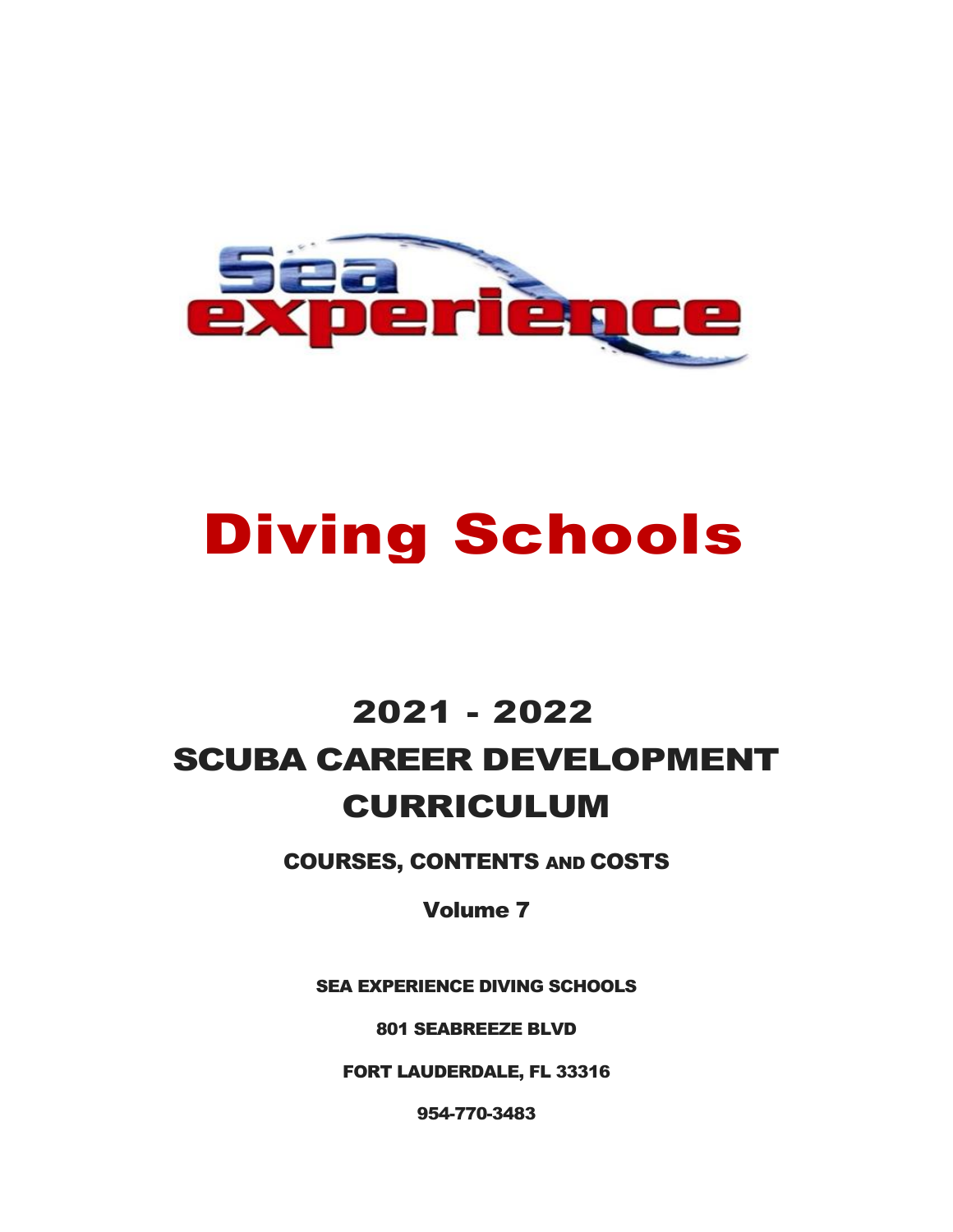### TABLE OF CONTENTS 2021-2022 SCUBA CAREER DEVELOPMENT CURRICULUMS

| <b>TOTAL IMMERSION PROGRAM</b>                     | 3              |
|----------------------------------------------------|----------------|
| <b>PADI OPEN WATER</b>                             | 3              |
| PADI ADVANCED OPEN WATER                           | 4              |
| <b>PADI TIP DIVES</b>                              | 5              |
| PADI MASTER SCUBA DIVER                            | 6              |
| PADI EMERGENCY FIRST RESPONDER/CFC                 | 6              |
| PADI EMERGENCY OXYGEN PROVIDER                     | $\overline{7}$ |
| <b>PADI RESCUE DIVER</b>                           | 8              |
| <b>PADI ENRICHED AIR DIVER</b>                     | 9              |
| <b>PADI DIVEMASTER</b>                             | $9 - 10$       |
| (full gear package is included with TIP)           |                |
| <b>Phase 1 Program - SPECIALTY DIVER</b>           | 11             |
| <b>PADI OPEN WATER</b>                             | 11             |
| PADI ADVANCED OPEN WATER                           | 12             |
| <b>PADI TIP DIVES</b>                              | 13             |
| PADI MASTER SCUBA DIVER                            | 14             |
| <b>PHASE 2 - PROFESSIONAL DIVEMASTER</b>           | 15             |
| PADI EMERGENCY FIRST RESPONDER/CFC                 | 15             |
| PADI EMERGENCY OXYGEN PROVIDER                     | 16             |
| <b>PADI RESCUE DIVER</b>                           | 17             |
| <b>PADI ENRICHED AIR DIVER</b>                     | 18             |
| <b>PADI DIVEMASTER</b>                             | 18-19          |
| <b>DIVEMASTER</b>                                  | 20-21          |
| <b>PHASE 3 - OPEN WATER SCUBA INSTRUCTOR</b>       | 22             |
| PADI EMERGENCY FIRST RESPONSE INSTRUCTOR/CFCI      | $22 - 23$      |
| PADI INSTRUCTOR DEVELOPMENT COURSE                 | $23 - 24$      |
| PADI INSTRUCTOR EXAM                               | $24 - 25$      |
| <b>IDC STAFF INSTRUCTOR</b>                        | 26-27          |
| <b>PHASE 4 - MSDT-RESORT OPERATIONS SPECIALIST</b> | 27             |
| PADI OXYGEN PROVIDER INSTRUCTOR                    | $27 - 28$      |
| <b>MASTER SCUBA DIVER TRAINER</b>                  | 29             |
| <b>RESORT OPERATIONS SPECIALIST</b>                | 30-34          |
|                                                    |                |

#### SELF-RELIANT DIVER/TEC 40 DIVER 35-36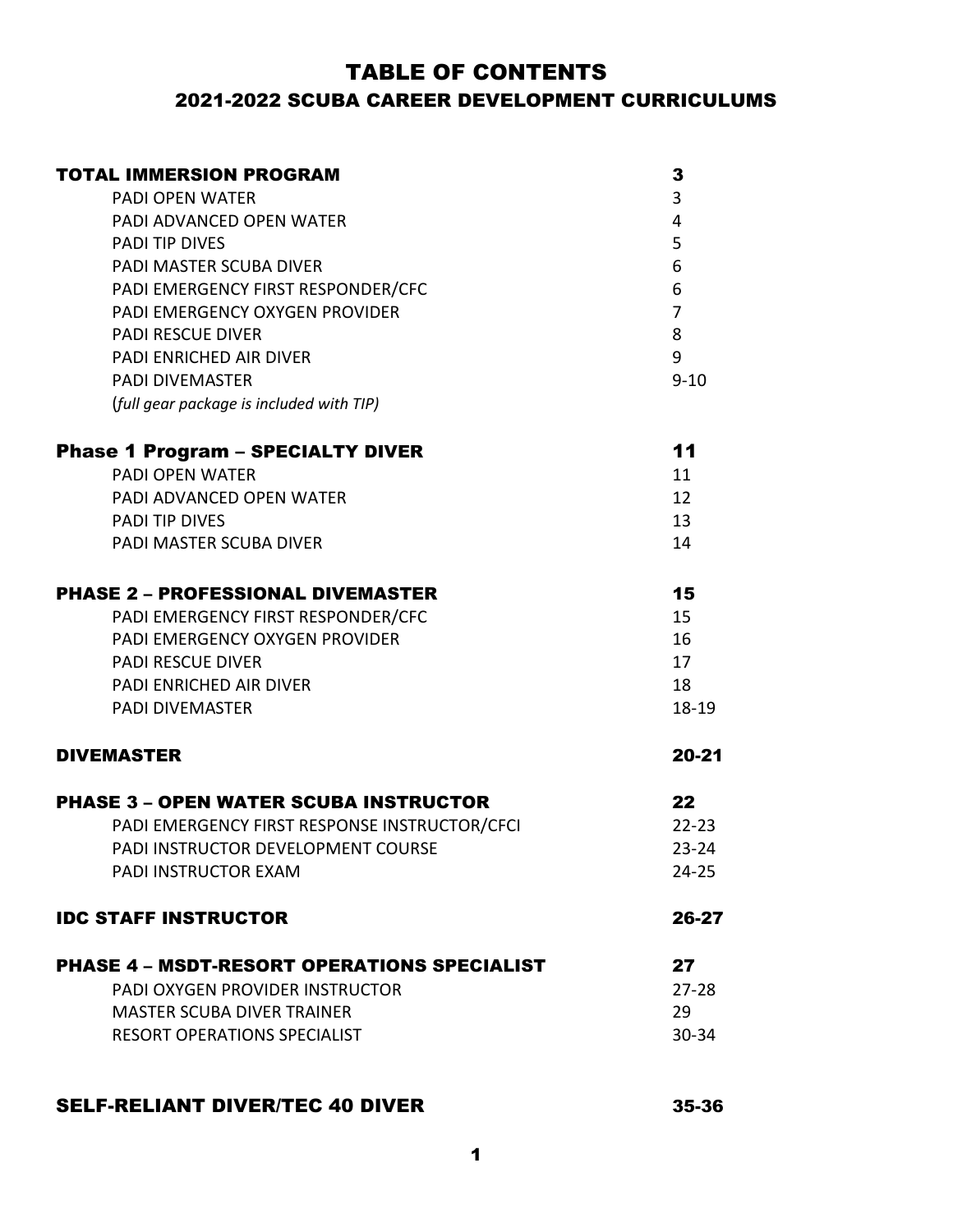| WHAT WILL MY SCUBA CAREER TRAINING COST? | 37-38 |
|------------------------------------------|-------|
| <b>ADMINISTRATIVE INFORMATION</b>        | 39-43 |
| <b>VA STUDENT POLICIES</b>               | 44-45 |

**ATTACHED AS AN ADDENDUM AT THE END OF THIS CATALOG IS OUR CAREER DEVELOPMENT CURRICULUM SCHEDULE**

#### OUR MISSION STATEMENT

**Sea Experience Diving Schools is completely dedicated to creating successful professionals in the scuba diving industry through educational awareness, and industry leading initiatives at our international training facility.**

The course numbering system used in the catalog is derived from the course name. Example: **E**mergency **F**irst **R**esponse/CFC is referenced as EFR/CFC-1. This system applies throughout our catalog.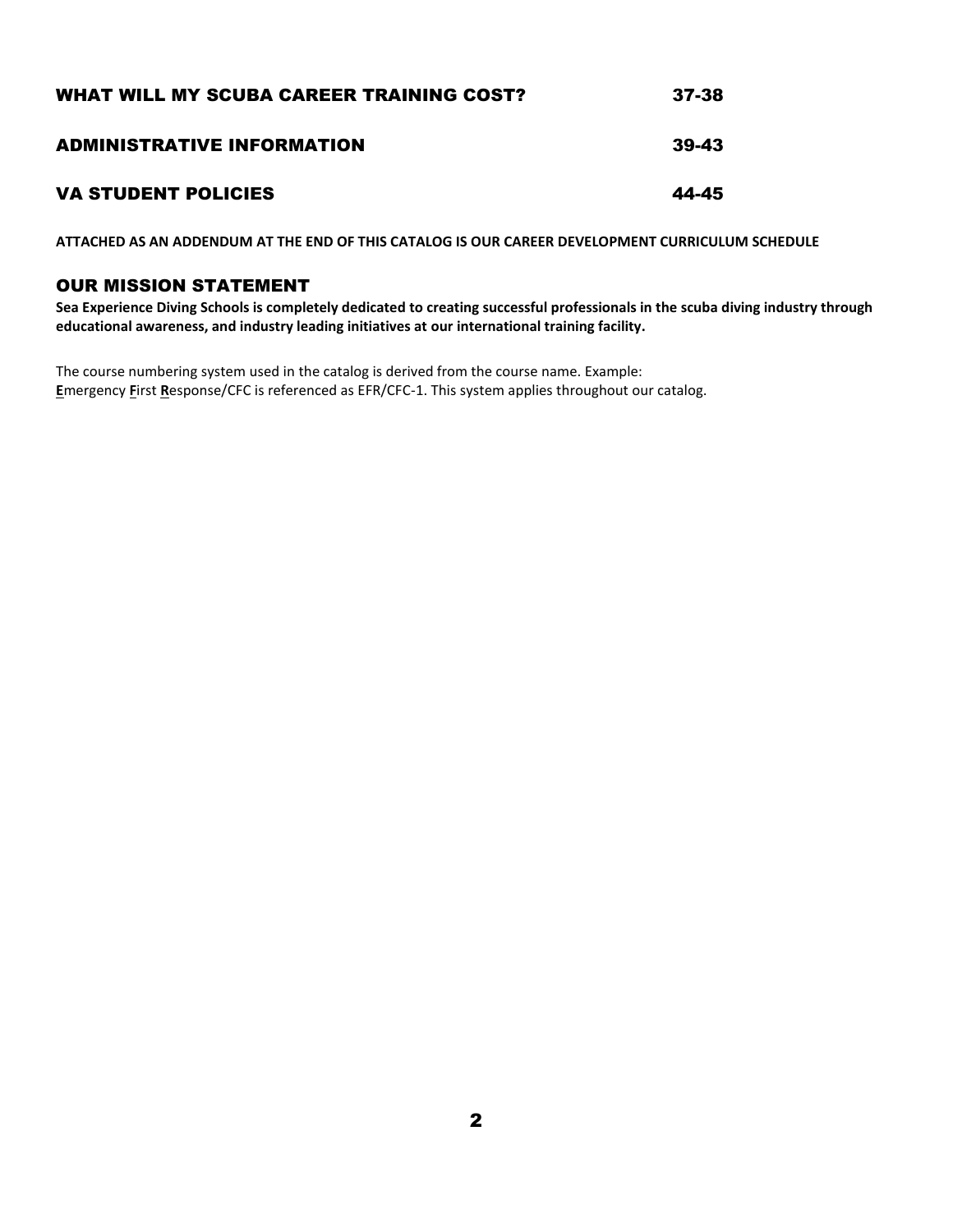### TOTAL IMMERSION PROGRAM 276 CLOCK HOURS

The Total Immersion Program (TIP) was developed to take the non-diver through PADI Divemaster keeping in mind PADI's time and dive number requirements. This program can be entered with no certification or experience. *A full set of gear is included with tuition*.

Objective: the objective of Sea Experience Diving Schools Total Immersion Program is to take the non-diver and assist them on their path to becoming a PADI dive professional and working in the scuba industry. The Total Immersion Program takes the non-diver as far as possible in the PADI system keeping in mind PADI's dive number requirements for Divemaster.

Entrance/Admission requirements: 18 years old, PADI Diving Medical examination form signed by a physician (specifically an MD or DO) stating fitness to dive and dated within the previous 12 months.

Total Immersion Program consists of 9 components:

| <b>OW-00:</b>   | <b>PADI Open Water</b>                               | <b>25 Clock Hours</b> | 3 Days            |
|-----------------|------------------------------------------------------|-----------------------|-------------------|
| <b>AOW-00:</b>  | <b>PADI Advanced Open Water</b>                      | <b>22 Clock Hours</b> | 3 Days            |
| <b>DVES-00:</b> | <b>PADI TIP Dives</b>                                | <b>50 Clock Hours</b> | 10 Days           |
| <b>MSD-00:</b>  | <b>PADI Master Scuba Diver</b>                       | <b>35 Clock Hours</b> | 5 Days            |
| <b>EAD-00:</b>  | <b>PADI Enriched Air Diver</b>                       | <b>10 Clock Hours</b> | 2 Day             |
|                 | <b>EFR/CFC-00: PADI Emergency First Response/CFC</b> | <b>10 Clock Hours</b> | 1 Day             |
| <b>POP-00:</b>  | <b>PADI Oxygen Provider</b>                          | <b>6 Clock Hours</b>  | $\frac{1}{2}$ Day |
| <b>RES-00:</b>  | <b>PADI Rescue Diver</b>                             | <b>32 Clock Hours</b> | 3 Days            |
| <b>DM-00:</b>   | <b>PADI Divemaster</b>                               | <b>86 Clock Hours</b> | 10 Days           |

#### PADI Open Water Course \*25 Clock Hours\* OW-00

The PADI Open Water Course is a three-day class which provides the skills and knowledge necessary to become a safe, certified, recreational scuba diver. The course consists of a full day of classroom and pool work followed by two half days of ocean dives with an instructor.

**Minimum age**: 18 years old (minimum 18 years of age in order to track toward Divemaster)

**Certification:** PADI Open Water Diver

#### Number of Dives: 4

**Required Equipment:** Masks, fins, snorkel, wetsuit, BCD with low pressure inflator, single hose regulator with alternate-air-source, submersible pressure gauge, depth gauge, compass, bottom timing device (dive computer preferred), dive knife or cutting tool, pencil, underwater slate, surface signaling device (recommended) and a pocket mask.

Note: Scuba tanks will be provided at no extra charge. Weight belts and weights will also be provided at no charge however a deposit of \$50.00 is required to cover possible loss.

#### Please see next page for the breakdown in clock hours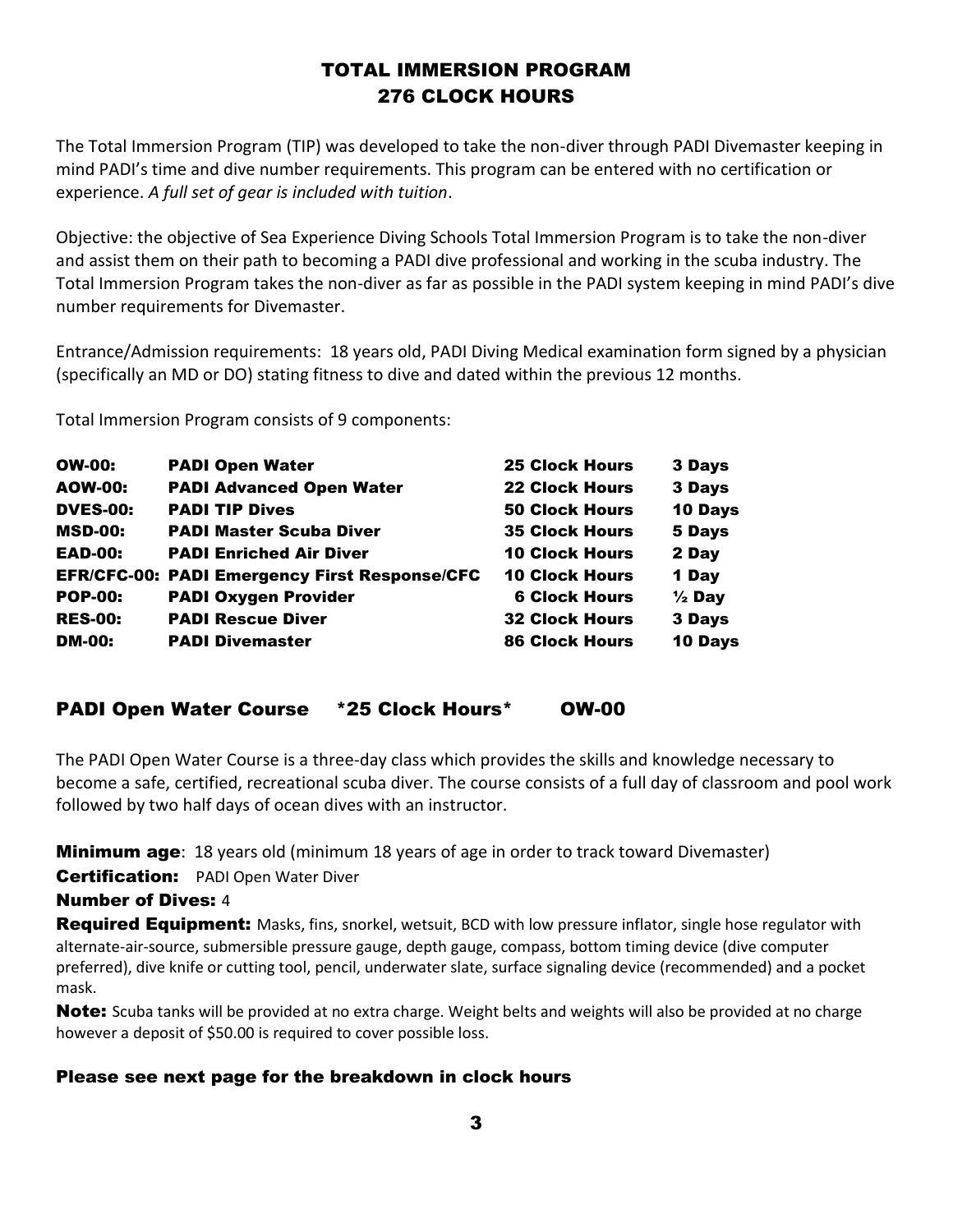| Academic Topic & Skills                                   | <b>Clock Hours</b> |
|-----------------------------------------------------------|--------------------|
|                                                           |                    |
| Section 1 Being a diver, equipment,<br>skills             | 1                  |
|                                                           |                    |
| Section 2 Being a diver, equipment,<br>skills             | 1                  |
|                                                           |                    |
| Section 3 Being a diver, problem<br>management, skills    | 1                  |
|                                                           |                    |
| Section 4 Being a diver, equipment,<br>using a computer   | 1                  |
|                                                           |                    |
| Section 5 Using a dive computer, being<br>a diver, skills | $\mathbf{1}$       |
|                                                           |                    |
| Exam                                                      | 1                  |
|                                                           |                    |
| Confined water dives 1-5                                  | 6                  |
|                                                           |                    |
| Open water dives 1-4                                      | 12                 |
|                                                           |                    |
| Administration                                            | $\mathbf{1}$       |
|                                                           |                    |
| Total                                                     | 25                 |

### PADI Advanced Open Water Course \*22 Clock Hours\* AOW-00

The Advanced Open Water Course is a three day training class which provides recreational divers with the knowledge required to safely plan and conduct advanced recreational level dives. Three advanced level boat trips, which include six advanced level dives followed with an academic session for each topic.

**Prerequisite:** Applicant must be certified as PADI Open Water Diver and show completion of Knowledge Reviews.

**Minimum Age: 18 years old** 

**Certification:** PADI Advanced Open Water Diver

#### Number of Dives: 6

Required Equipment: mask, fins, snorkel, wetsuit, BCD with low pressure inflator, single hose regulator with alternate-air-source, submersible pressure gauge, depth gauge, compass, bottom timing device (dive computer preferred), dive knife or cutting tool, pencil, underwater slate, surface signaling device (recommended) and a pocket mask.

**Note**: Scuba tanks will be provided at no extra charge. Weight belts and weights will also be provided at no charge; however, a deposit of \$50 is required to cover possible loss

#### Please see next page for breakdown in clock hours for Advanced Open Water Diver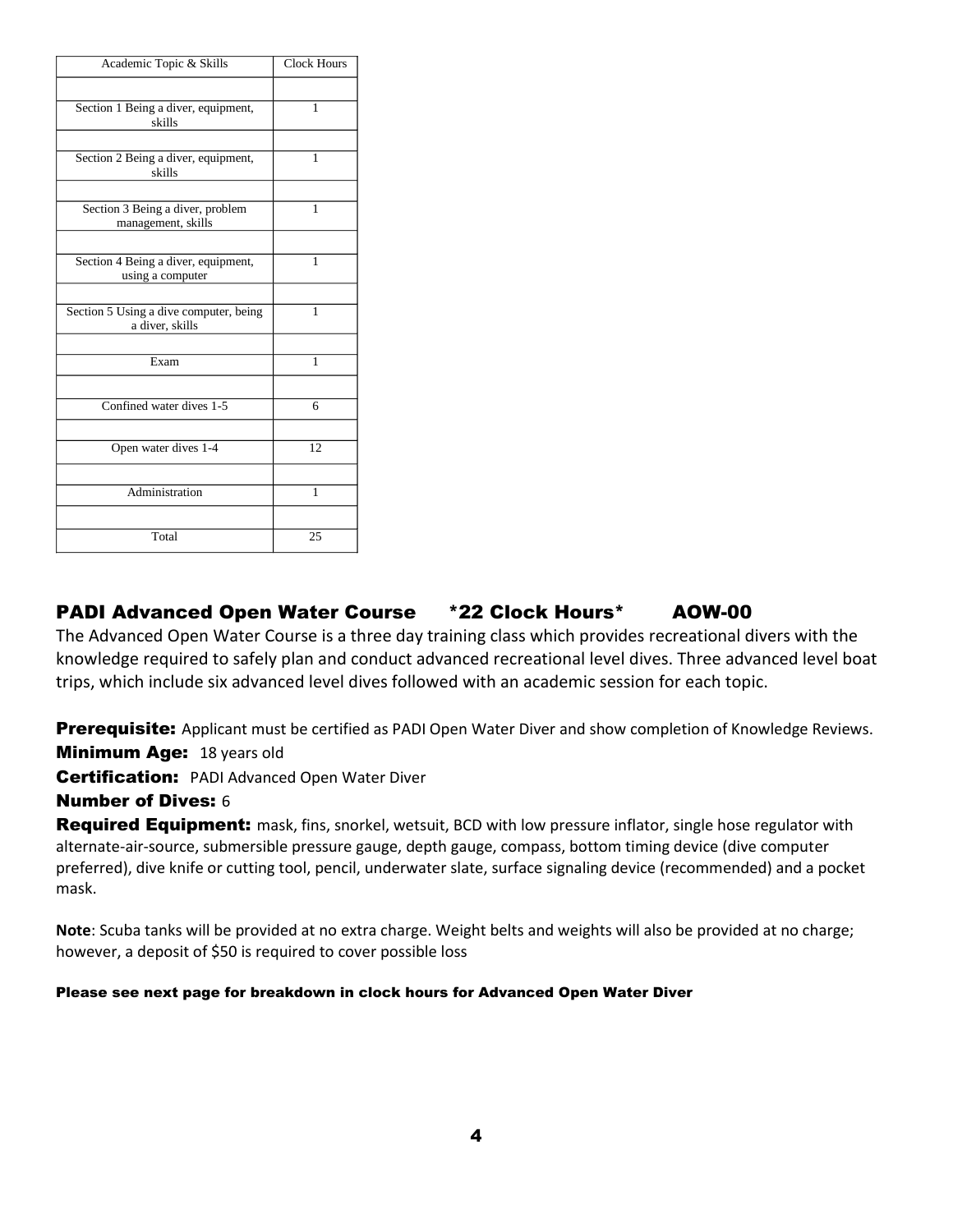| Academic Topic & Skills      | Clock Hours |
|------------------------------|-------------|
|                              |             |
| Peak Performance Buoyancy    | 2.5         |
| Search & Recovery            | 2.5         |
| Night Diving                 | 2.5         |
| Deep Diver                   | 2.5         |
| Underwater Photography       | 2.5         |
| <b>Underwater Navigation</b> | 2.5         |
| Knowledge Review Sessions    | 6.0         |
| Administration               | 1.0         |
|                              |             |
| Total                        | 22          |

PADI TIP Dives  $*50$  Clock Hours\* DVES-00

The Sea Experience TIP Dives provide the student with the opportunity to gain additional dives and achieve the total number of dives needed to progress through the PADI system and our Phase programs.

#### Prerequistes**:** 18 years, PADI Open Water Diver

#### Number of Dives**:** 30

Required Equipment**:** mask, fins, snorkel, wetsuit, BCD with low pressure inflator, single hose regulator with alternative-air-source, submersible pressure gauge, depth gauge, compass, bottom timing device (dive computer preferred), dive knife or cutting tool, pencil, underwater slate, surface signaling device and a pocket mask. **Note:** Scuba tanks will be provided at no extra charge. Weight belts and weights will also be provided at no charge; however deposit of \$50 is required to cover possible loss.

| Academic Topic & Skills             | Clock |
|-------------------------------------|-------|
|                                     | Hours |
|                                     |       |
| Registration/Waiver x10 days        | 2.5   |
| Dive Briefing x 10 days             | 2.5   |
| Gear Set-up/Pre-dive Check x10 days | 5.0   |
| Dive Site Set up x 10 days          | 2.5   |
| Dive #1 x 10 dives                  | 10.0  |
| Surface Interval x 10 dives         | 5.0   |
| Dive #2 x 10 dives                  | 10.0  |
| Dive De-briefing x 10 days          | 2.5   |
| Gear tear Down & Rinse x 10 days    | 10.0  |
| Logbook x 10 days                   |       |
| <b>Total Clock Hours</b>            | 50.0  |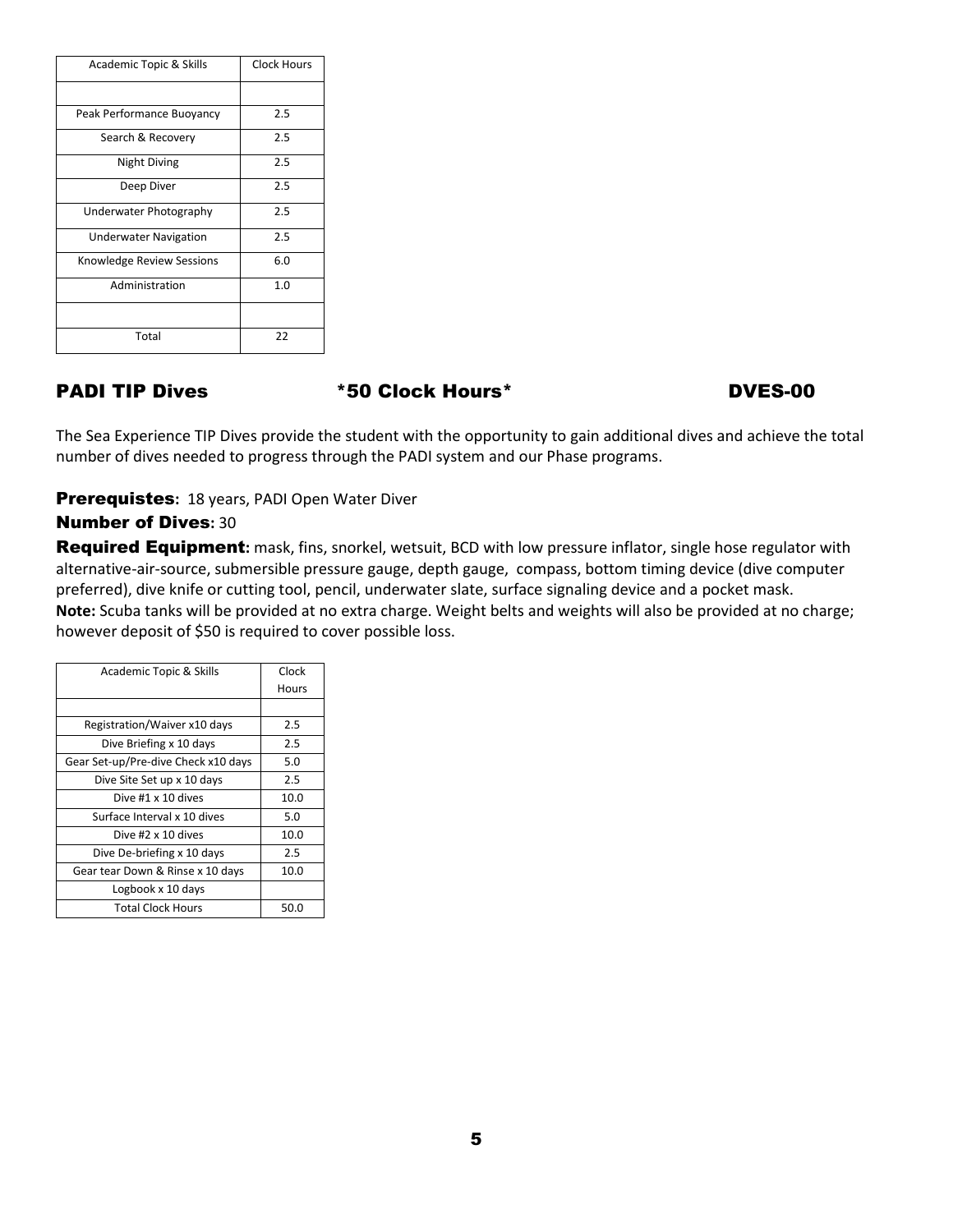#### PADI Master Scuba Diver \*35 Clock Hours\* MSD-00

The PADI Master Scuba Diver Course is a five day training class which provides advanced level divers with additional training in five specified types of diving. Five boat trips with specialized practical training and knowledge reviews which denotes the diver with superior experience and achievement.

Prerequisites: PADI Open Water Diver, PADI Advanced Open Water Diver, PADI Rescue Diver, Minimum of five PADI Specialty Diver courses, Minimum of 50 logged dives

**Minimum Age:** 18 years of age.

#### Number of Dives: 14

**Required equipment:** mask, fins, snorkel, wetsuit, BCD with low pressure inflator, single hose regulator with alternate-air-source, submersible pressure gauge, depth gauge, compass, bottom timing device (dive computer preferred), dive knife or cutting tool, pencil, underwater slate, surface signaling device (recommended) and a pocket mask.

**Note:** Scuba tanks will be provided at no extra charge. Weight belts and weights will also be provided at no charge; however, a deposit of \$50 is required to cover possible loss.

| <b>Academic Topics &amp; Skills</b>    | Clock |
|----------------------------------------|-------|
|                                        | Hours |
|                                        |       |
| Peak Performance Buoyancy              | 3.0   |
| Specialty                              |       |
| <b>Night Diving Specialty</b>          | 4.0   |
| Search & Recovery Specialty            | 5.0   |
| Deep Diver Specialty                   | 8.0   |
| <b>Underwater Navigation Specialty</b> | 5.0   |
| Underwater Photography Specialty       | 3.0   |
| Knowledge Review Session               | 6.0   |
| Administration                         | 1.0   |
|                                        |       |
| <b>Total Clock Hours</b>               | 35    |

### PADI Emergency First Response/CFC \*10 Clock Hours\* EFR/CFC-00

**The PADI Emergency First Response (EFR) course is a basic training course in emergency care, CPR, basic first aid, AED and other important emergency care skills. They are combined into a 1 day course which allows graduates to function with consistent priorities in an emergency. This training is a prerequisite for certification as a PADI Rescue Diver, PADI Divemaster and meets the requirements for career students attending the PADI IDC and EFR Instructor training.**

Prerequisites: **Any person may attend this course** Minimum Age: **18 years of age** Certification: **PADI Emergency First Response/CFC**

**Please see next page for breakdown of clock hours**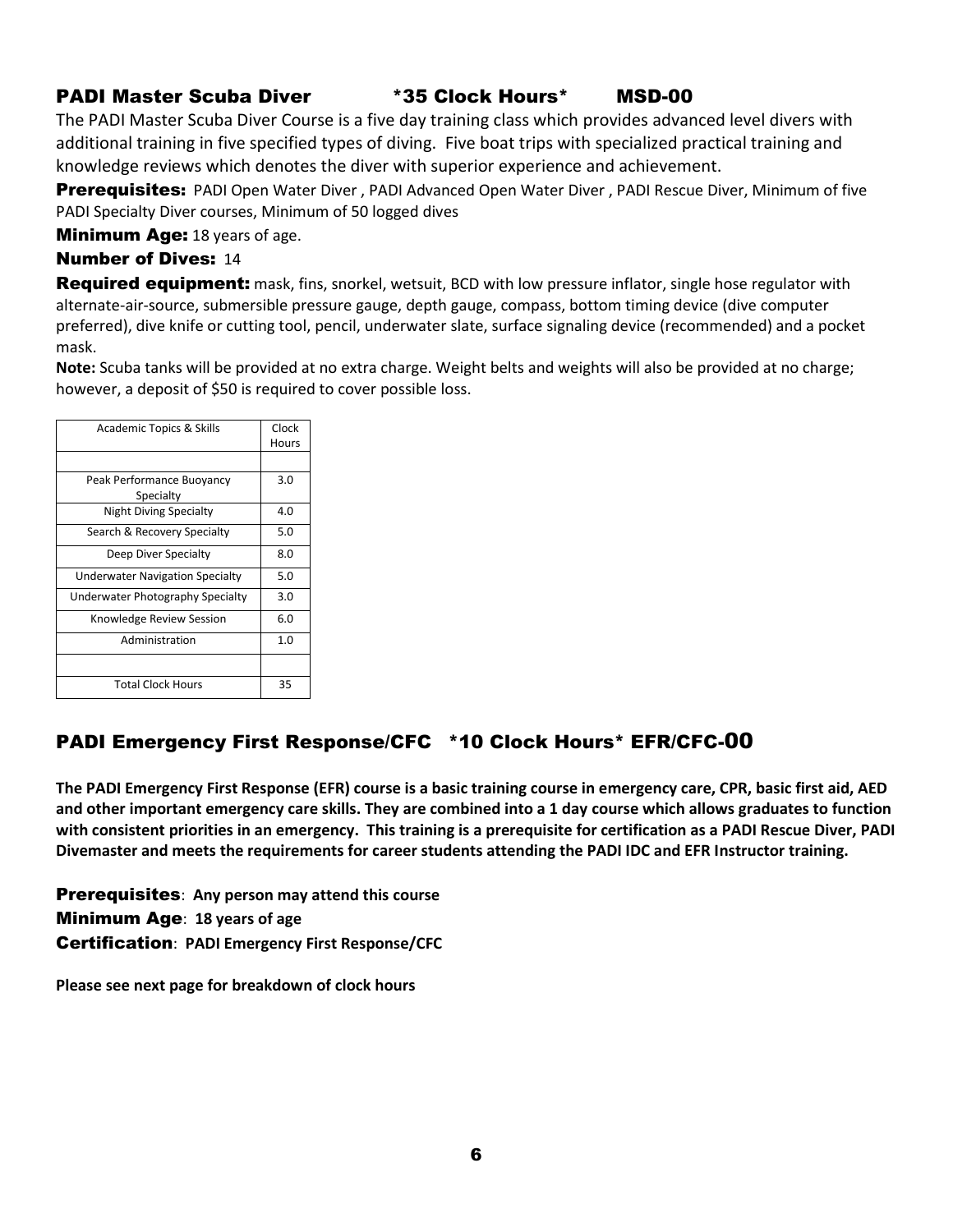| <b>Academic Topic &amp; Skills</b> | <b>Clock Hours</b> |
|------------------------------------|--------------------|
|                                    |                    |
| <b>Scene Assessment</b>            | 0.5                |
| <b>Barrier Use</b>                 | 0.5                |
| <b>Primary Assessment</b>          | 0.5                |
| <b>Rescue Breathing</b>            | 0.5                |
| <b>CPR</b>                         | 0.5                |
| Choking                            | 0.5                |
| <b>AED Use</b>                     | 0.5                |
| <b>Bleeding</b>                    | 0.5                |
| <b>Shock Management</b>            | 0.5                |
| <b>Spinal Injury</b>               | 0.5                |
| <b>Illness Assessment</b>          | 0.5                |
| <b>Injury Assessment</b>           | 0.5                |
| <b>Bandaging</b>                   | 0.5                |
| <b>Splinting</b>                   | 0.5                |
| <b>Scenario</b>                    | 0.5                |
| Exams                              | $\mathbf{1}$       |
| <b>Administration</b>              | 1.5                |
|                                    |                    |
| total Clock Hours                  | 10                 |

#### PADI Oxygen Provider  $*$ 6 Clock Hours\* POP-00

**PADI Oxygen Provider course is a basic training course in providing oxygen first aid to injured divers of diving related accidents. This training is a prerequisite for the PADI Oxygen Instructor and Phase IV programs. When combined with the PADI Rescue Diver and EFR courses, students receive the best possible preparation to react to any diving rescue incident. This course is considered highly desirable by most dive operators.**

Prerequisites: **Current CPR & First Aid training** Minimum Age: **18 years of age** Certification: **DAN Oxygen Provider**

| <b>Academic Topic &amp; Skills</b> | <b>Clock Hours</b> |
|------------------------------------|--------------------|
|                                    |                    |
| Anatomy & Physiology               | 0.5                |
| <b>Decompression Sickness</b>      | 0.5                |
| <b>Arterial Gas Embolism</b>       | 0.5                |
| <b>Benefits of Oxygen</b>          | 0.5                |
| <b>Oxygen Equipment</b>            | 0.5                |
| <b>Conscious Diver</b>             | 0.5                |
| <b>Unconscious Diver</b>           | 0.5                |
| <b>Non Breathing Diver</b>         | 0.5                |
| <b>Two Injured Divers</b>          | 0.5                |
| Exams                              | 1                  |
| <b>Administration</b>              | 0.5                |
|                                    |                    |
| <b>Total Clock Hours</b>           | 6                  |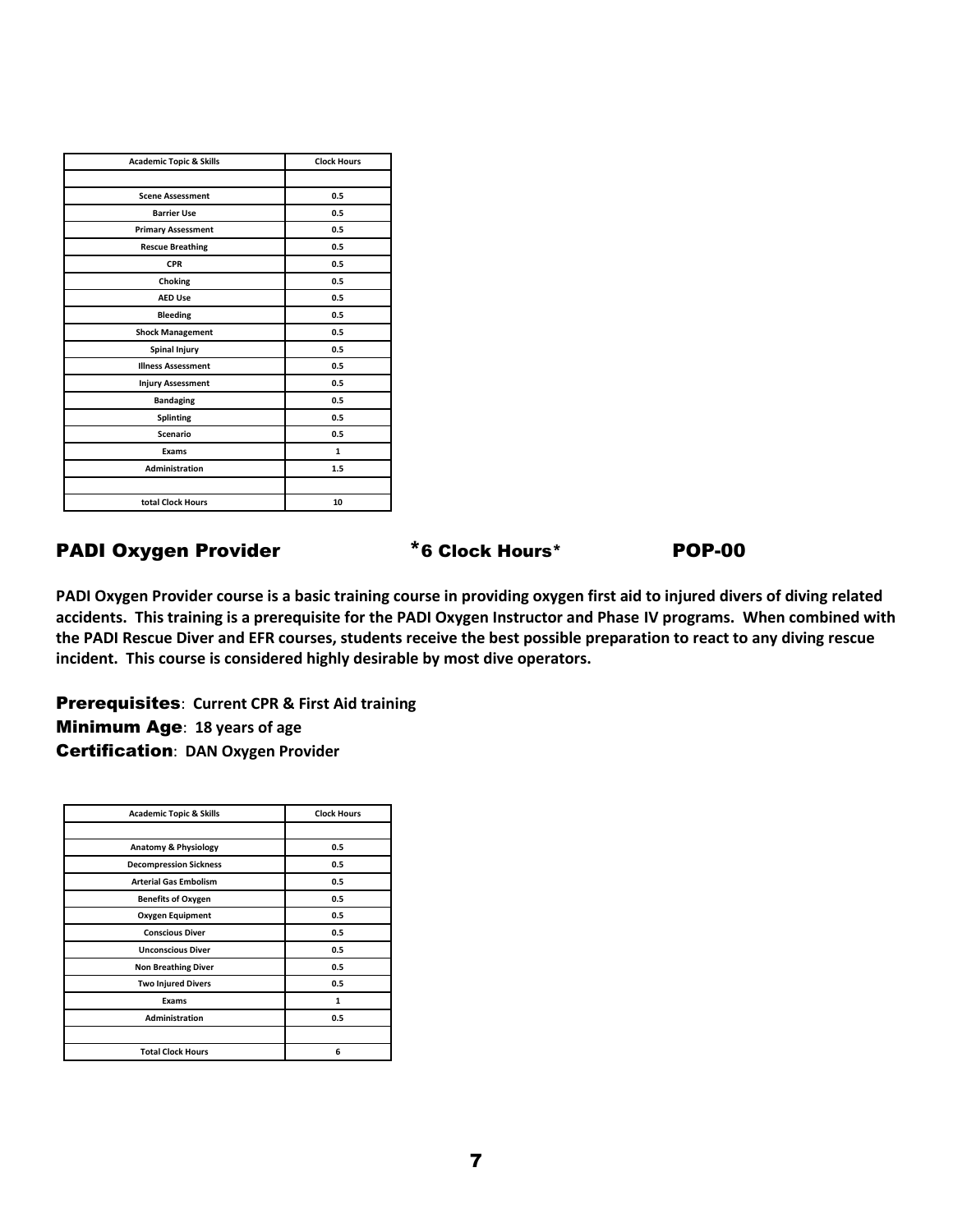#### PADI Rescue Diver \*32 Clock Hours\* RES-00

**The PADI Rescue Diver course is a four-day class which is an important step in expanding upon the Advanced Open Water Diver knowledge and experience. This performance-based course will involve classroom presentations, pool training and beach skill development sessions followed by 6 ocean and lake training dives. Upon completion of the course, the student is certified as a PADI Rescue Diver and qualifies for further training as a PADI Divemaster.**

Prerequisites: **Applicant must be certified as a PADI Advanced Open Water Diver or equivalent and Emergency First Response/Care for Children or its equivalent. Plus 20 logged dives.**

Minimum Age: **18 years**

Certification: **PADI Rescue Diver**

Number of Dives: **6 (10 training exercises and 2-4 open water scenarios conducted during pool, beach, lake and boat sessions)**

Required Equipment: **Masks, fins, snorkel, wetsuit, BCD with low pressure inflator, single hose regulator with alternate-airsource, submersible pressure gauge, depth gauge, compass, bottom timing device (dive computer preferred), dive knife or cutting tool, pencil, underwater slate, surface signaling device (recommended) and a pocket mask.**

Note: **Scuba tanks will be provided at no extra charge. Weight belts and weights will also be provided at no charge; however, a deposit of \$50 is required to cover possible loss.**

| <b>Academic Topic &amp; Skills</b>         | <b>Clock Hours</b> |
|--------------------------------------------|--------------------|
|                                            |                    |
| The Psychology of Rescue                   | $\overline{2}$     |
| <b>Diver Emergency Preparedness</b>        | $\overline{2}$     |
| <b>Accident Management</b>                 | $\overline{2}$     |
| <b>Responding to Diving Emergencies</b>    | $\overline{2}$     |
| <b>Administration &amp; Exam</b>           | 2                  |
| <b>Confined &amp; Open Water Skills</b>    |                    |
| <b>Self-Rescue Review</b>                  | $\mathbf{1}$       |
| <b>Tired Diver</b>                         | $\mathbf{1}$       |
| <b>Panicked Diver</b>                      | $\overline{2}$     |
| Response from Shore, Boat, Dock            | $\overline{2}$     |
| <b>Distressed Diver Underwater</b>         | $\mathbf{1}$       |
| <b>Missing Diver</b>                       | 1                  |
| <b>Surfacing the Unconscious Diver</b>     | $\mathbf{1}$       |
| <b>Unresponsive Diver at the Surface</b>   | $\overline{2}$     |
| <b>Exiting the Unresponsive Diver</b>      | $\overline{2}$     |
| <b>First Aid/Pressure Related Injuries</b> | 1                  |
| Open Water Scenarios (2-4)                 | 8                  |
|                                            |                    |
| <b>Total Clock Hours</b>                   | 32                 |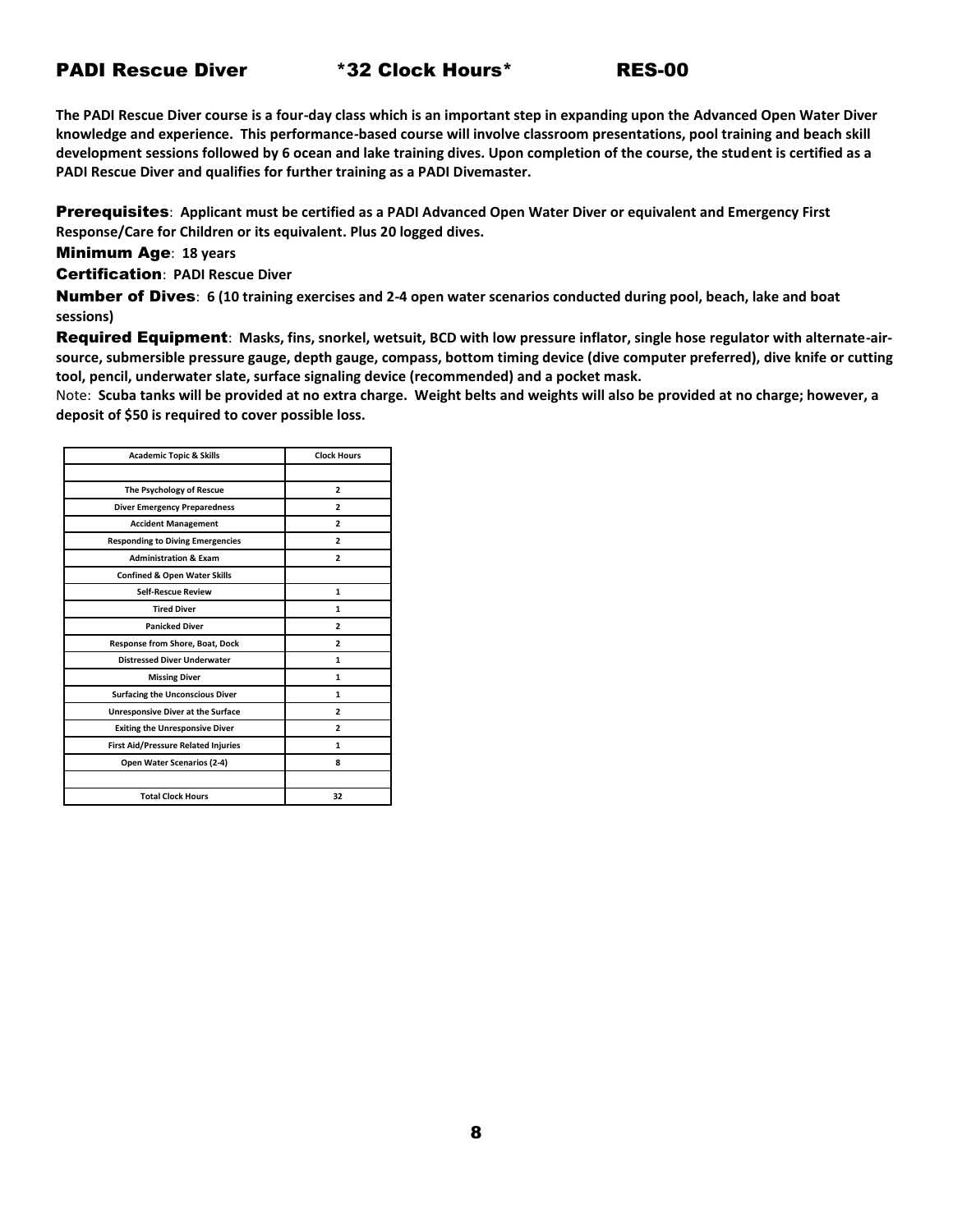#### PADI Enriched Air Diver \*10 Clock Hours\* EAD-00



**The PADI Enriched Air Diver is a one-day training class which provides recreational divers with the knowledge required to safely plan and conduct recreational Enriched Air dives. Two Enriched Air ocean boat dives follow the academic topics and exams. These dives may be conducted as night dives.**

Prerequisites: **Proof of PADI Open Water Diver certification and completion of Knowledge Reviews.**

Minimum Age: **18 years of age.**

Certification: **PADI Enriched Air Diver**

#### Number of Dives: **2**

Required Equipment: **Masks, fins, snorkel, wetsuit, BCD with low pressure inflator, single hose regulator with alternate-airsource, submersible pressure gauge, depth gauge, compass, bottom timing device (dive computer preferred), dive knife or cutting tool, pencil, underwater slate, surface signaling device (recommended) and two dive lights (one primary and one backup).** Note: **Enriched Air Scuba tanks will be provided at no extra charge. Weight belts and weights will also be provided at no charge; however, a deposit of \$50 is required to cover possible loss.**

| <b>Academic Topic &amp; Skills</b>      | <b>Clock Hours</b> |
|-----------------------------------------|--------------------|
|                                         |                    |
| <b>Advantages &amp; Disadvantages</b>   | 0.5                |
| <b>Enriched Air Diving Equipment</b>    | 0.5                |
| Using the RDP with Enriched Air         | 1                  |
| <b>Managing Oxygen Exposure</b>         | 0.5                |
| <b>Special Applications</b>             | 0.5                |
| <b>Diving Emergencies</b>               | 0.5                |
| <b>Obtaining Enriched Air</b>           | 0.5                |
| <b>Enriched Air Formulas</b>            | 0.5                |
| <b>Technical Diving</b>                 | 0.5                |
| <b>Admin &amp; Exams</b>                | 1                  |
| <b>Confined &amp; Open Water Skills</b> |                    |
| Plan and complete 2 dives               | 4                  |
| <b>Total Clock Hours</b>                | 10                 |

### PADI Divemaster \*86 Clock Hours\* DM-00

**The PADI Divemaster course is a 10 day course during which qualified Rescue Divers learn the knowledge and skills necessary to make the transition from a recreational diver to the first professional membership level of PADI. Instructor level academic knowledge will be developed and tested.**

**Confined water training includes improving all standard open water skills to demonstration quality. Rescue skills, equipment exchange (problem solving), watermanship and stamina are also evaluated.**

**Dives typically includes; deep, wreck, drift, reef, navigation, underwater mapping. Next will be dive leader exercises, which will develop the candidates' skills in dive planning, leadership and proper response to common underwater problems.**

**Functioning as an instructional assistant is also covered in the pool and the ocean. Upon successful completion of the course, the student is certified as a PADI Divemaster and qualifies for attendance in both the PADI Instructor Development Course (IDC) and Sea Experience Diving Schools' Resort Specialist.**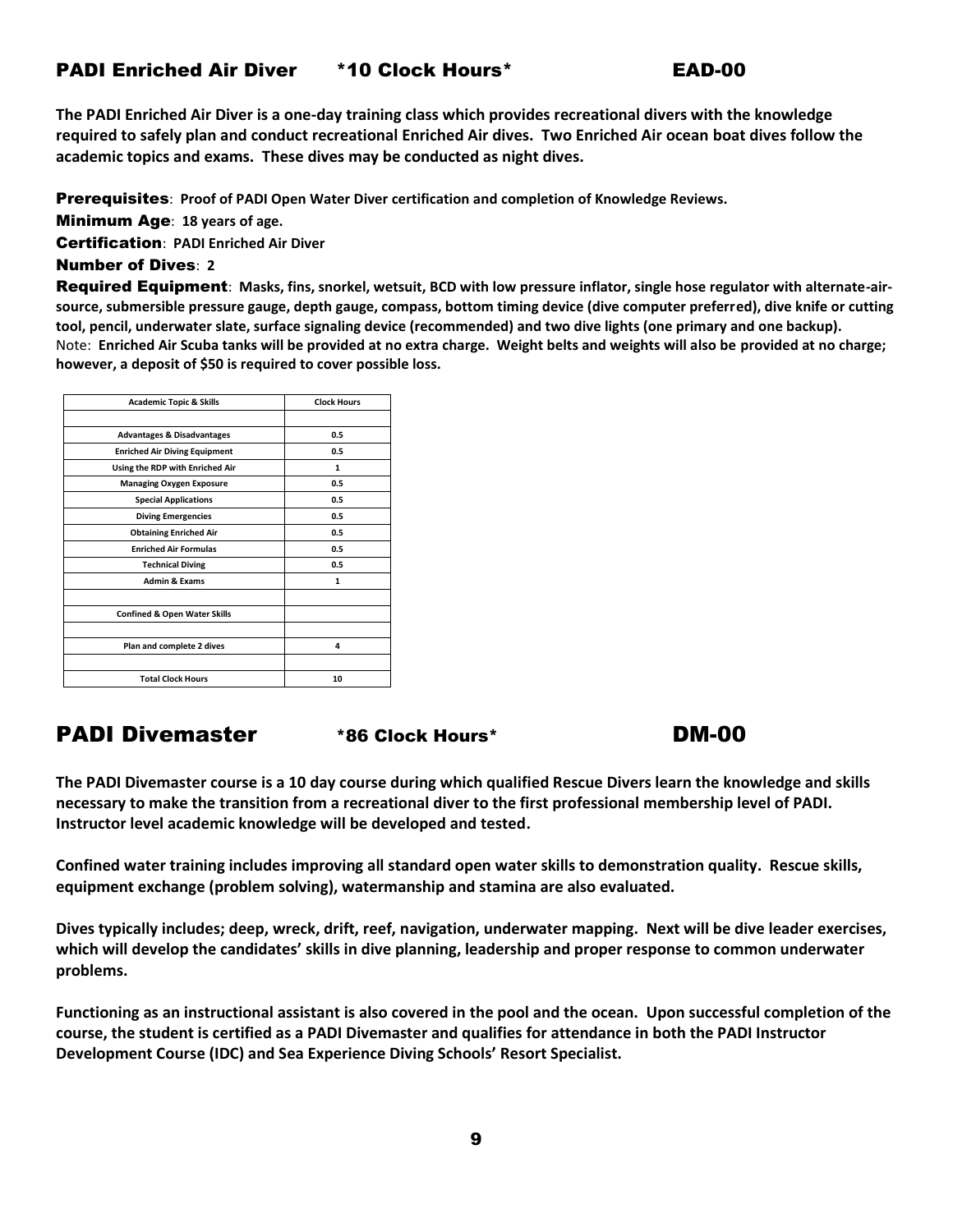Prerequisites: **PADI Rescue Diver or equivalent. First Aid and CPR certification within the last 24 months (PADI EFR is recommended). 40 dives are required to start the Divemaster program but 60 dives are required before you can be certified (this must also include Deep, Night & Navigational dives). Diving accident insurance (DAN is recommended). PADI Diving Medical Examination Form signed by a physician (specifically an MD or a DO) stating fitness to dive and dated within the previous 12 months.**

Minimum Age: **18 years of age.**

Certification: **PADI Divemaster.**

#### Number of Dives: **12\***

Required Equipment: **Masks, fins, snorkel, wetsuit and dive gloves, BCD with low pressure inflator, single hose regulator with alternate-air-source, submersible pressure gauge, depth gauge, compass, bottom timing device (dive computer preferred), timing device (watch with second hand), dive knife or cutting tool, pencil, underwater slate, visual surface signaling device, audible signaling device (both surface and underwater) PADI RDP, eRDPml, logbook, two dive lights (one primary and one backup), non-rebreather and a pocket mask.**

Note: **Scuba tanks will be provided at no extra charge. Weight belts and weights will also be provided at no charge; however, a deposit of \$50 is required to cover possible loss.**

**\****Unlike most PADI Divemaster courses that require only 6 dives (some facilities only conduct lake dives), at Sea Experience Diving Schools you will get 12 ocean boat dives!*

| <b>Academic Topic &amp; Skills</b>    | <b>Clock Hours</b> |
|---------------------------------------|--------------------|
|                                       |                    |
| <b>Role of a Divemaster</b>           | 1.5                |
| <b>Supervising Diving Activities</b>  | 3.5                |
| <b>Assisting Students in Training</b> | 2                  |
| <b>Dive Theory</b>                    | $\overline{a}$     |
| <b>Physics of Diving</b>              | 3                  |
| <b>Physiology of Diving</b>           | 3                  |
| <b>Dive Equipment</b>                 | 3                  |
| Decompression Theory & the RDP        | 4                  |
| Divemaster conducted programs         | 1.5                |
| <b>Risk Management</b>                | 1.5                |
| <b>Business of Diving</b>             | 2                  |
| <b>Your Diving Career</b>             | $\overline{a}$     |
| Exams                                 | 10                 |
| <b>Administration</b>                 | $\overline{a}$     |
|                                       |                    |
| <b>Confined Water Skills</b>          |                    |
|                                       |                    |
| Watermanship & Stamina                | 3                  |
| <b>Rescue Techniques</b>              | 7                  |
| <b>Rescue Evaluations</b>             | 3                  |
| <b>Problem Solving Evaluations</b>    | $\overline{a}$     |
| <b>Role in Confined Water</b>         | $\overline{a}$     |
| <b>PADI Programs</b>                  | $\overline{2}$     |
|                                       |                    |
| <b>Open Water Skills</b>              |                    |
|                                       |                    |
| <b>Underwater mapping</b>             | 3                  |
| <b>Role in Continuing Education</b>   | 3                  |
| <b>Leading Certified Divers</b>       | 12                 |
| DM Role in O/W Training               | 8                  |
|                                       |                    |
| <b>Total Clock Hours</b>              | 86                 |
|                                       |                    |

This program meets the requirements for students to take any tests or exams required in this curriculum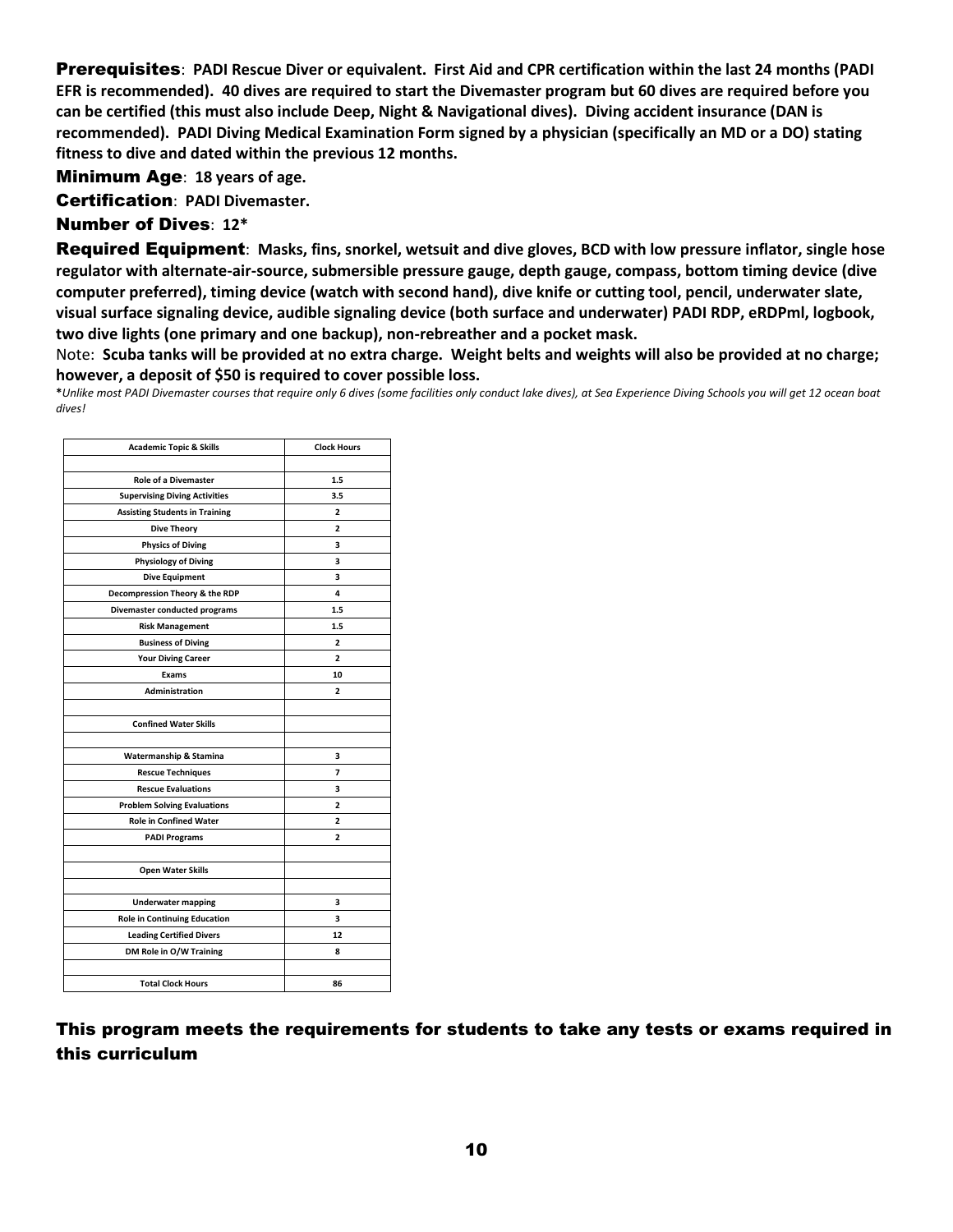### PHASE 1 SPECIALTY DIVER 132 HOURS

The Phase 1 Specialty Diver Program was developed to take the non-diver through PADI Master Scuba Diver (MSD) This program can be entered with no certification or experience.

Objective: the objective of Sea Experience Diving Schools Phase 1 Specialty Diver Program is to take the nondiver and assist them on their path to becoming a competent PADI diver. This program would assist the student to head down the path of becoming a PADI professional moving on to Phase 2 Professional Divemaster and working in the scuba industry.

Entrance/Admission requirements: 18 years old, PADI Diving Medical examination form signed by a physician (specifically an MD or DO) stating fitness to dive and dated within the previous 12 months.

Pre-Phase Program consists of 4 components:

| <b>OW-1:</b>  | <b>PADI Open Water</b>          | <b>25 Clock Hours</b> | <b>3 Days</b>  |
|---------------|---------------------------------|-----------------------|----------------|
| <b>AOW-1:</b> | <b>PADI Advanced Open Water</b> | <b>22 Clock Hours</b> | <b>3 Davs</b>  |
| DVES-1:       | <b>PADI TIP Dives</b>           | <b>50 Clock Hours</b> | <b>10 Days</b> |
| MSD-1:        | <b>PADI Master Scuba Diver</b>  | <b>35 Clock Hours</b> | 5 Days         |

#### PADI Open Water Course \*25 Clock Hours\* OW-1

The PADI Open Water Course is a three day class which provides the skills and knowledge necessary to become a safe, certified, recreational scuba diver. The course consists of a full day of classroom and pool work followed by two half days of ocean dives with an instructor.

Minimum age: 18 years old (minimum 18 years of age in order to track toward Divemaster)

### **Certification:** PADI Open Water Diver

#### Number of Dives: 4

**Required Equipment:** Masks, fins, snorkel, wetsuit, BCD with low pressure inflator, single hose regulator with alternate-air-source, submersible pressure gauge, depth gauge, compass, bottom timing device (dive computer preferred), dive knife or cutting tool, pencil, underwater slate, surface signaling device (recommended) and a pocket mask.

**Note:** Scuba tanks will be provided at no extra charge. Weight belts and weights will also be provided at no charge however a deposit of \$50.00 is required to cover possible loss.

#### Please see next page for the breakdown in clock hours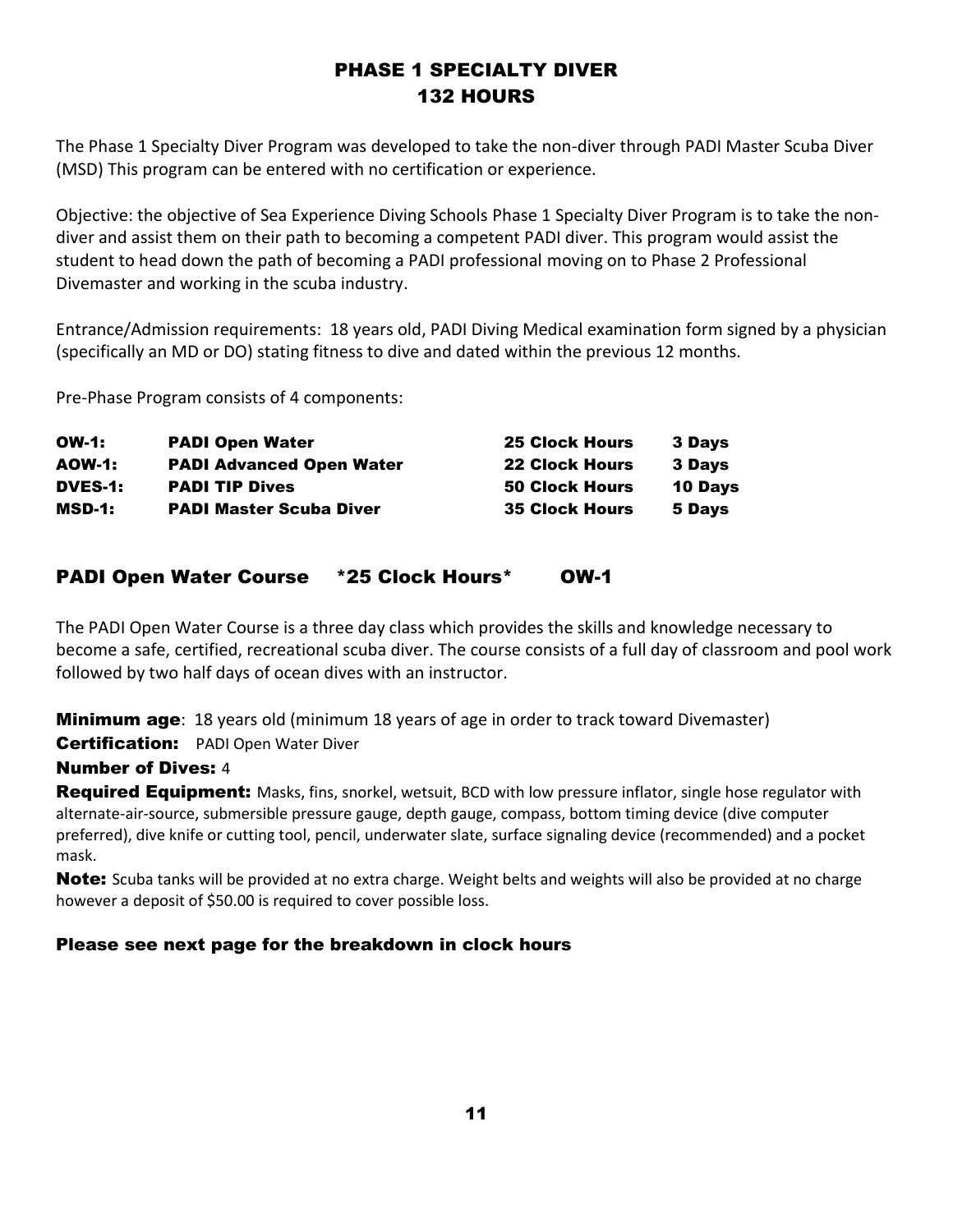| Academic Topic & Skills                                   | <b>Clock Hours</b> |
|-----------------------------------------------------------|--------------------|
|                                                           |                    |
| Section 1 Being a diver, equipment,<br>skills             | 1                  |
|                                                           |                    |
| Section 2 Being a diver, equipment,<br>skills             | 1                  |
|                                                           |                    |
| Section 3 Being a diver, problem<br>management, skills    | 1                  |
|                                                           |                    |
| Section 4 Being a diver, equipment,<br>using a computer   | 1                  |
|                                                           |                    |
| Section 5 Using a dive computer, being<br>a diver, skills | $\mathbf{1}$       |
|                                                           |                    |
| Exam                                                      | 1                  |
|                                                           |                    |
| Confined water dives 1-5                                  | 6                  |
|                                                           |                    |
| Open water dives 1-4                                      | 12 <sub>1</sub>    |
|                                                           |                    |
| Administration                                            | 1                  |
|                                                           |                    |
| Total                                                     | 25                 |

### PADI Advanced Open Water Course \*22 Clock Hours\* AOW-1

The Advanced Open Water Course is a three day training class which provides recreational divers with the knowledge required to safely plan and conduct advanced recreational level dives. Three advanced level boat trips, which include six advanced level dives followed with an academic session for each topic.

**Prerequisite:** Applicant must be certified as PADI Open Water Diver and show completion of Knowledge Reviews.

**Minimum Age: 18 years old** 

**Certification:** PADI Advanced Open Water Diver

#### Number of Dives: 6

Required Equipment: mask, fins, snorkel, wetsuit, BCD with low pressure inflator, single hose regulator with alternate-air-source, submersible pressure gauge, depth gauge, compass, bottom timing device (dive computer preferred), dive knife or cutting tool, pencil, underwater slate, surface signaling device (recommended) and a pocket mask.

**Note**: Scuba tanks will be provided at no extra charge. Weight belts and weights will also be provided at no charge; however, a deposit of \$50 is required to cover possible loss.

#### Please see next page for breakdown in clock hours for Advanced Open Water Diver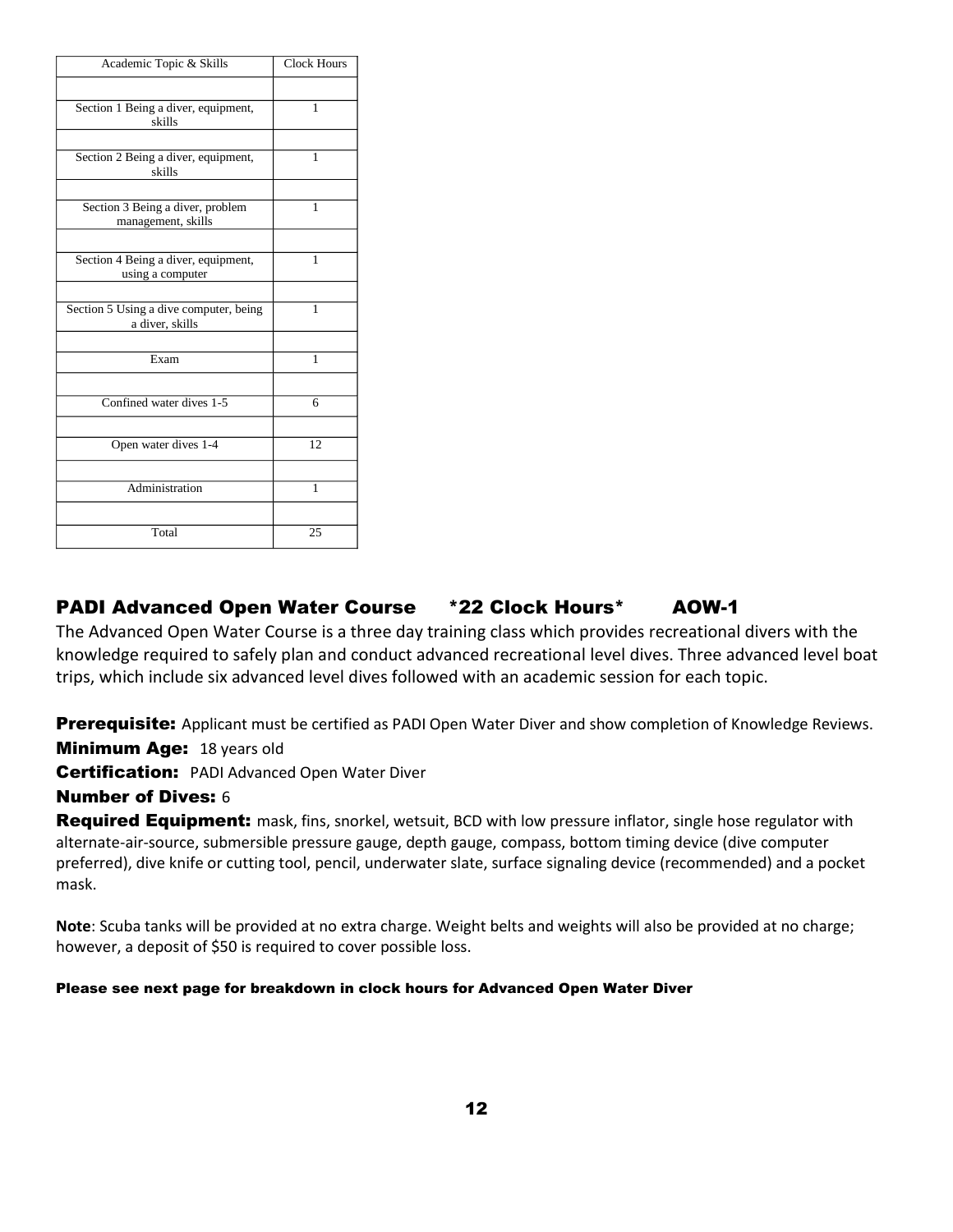| Academic Topic & Skills      | Clock Hours |
|------------------------------|-------------|
|                              |             |
| Peak Performance Buoyancy    | 2.5         |
| Search & Recovery            | 2.5         |
| Night Diving                 | 2.5         |
| Deep Diver                   | 2.5         |
| Underwater Photography       | 2.5         |
| <b>Underwater Navigation</b> | 2.5         |
| Knowledge Review Sessions    | 6.0         |
| Administration               | 1.0         |
|                              |             |
| Total                        | 22          |

#### PADI TIP Dives  $*50$  Clock Hours\* The DVES-1

The Sea Experience TIP Dives provide the student with the opportunity to gain additional dives and achieve the total number of dives needed to progress through the PADI system and our Phase programs.

#### Prerequisites**:** 18 years, PADI Open Water Diver

#### Number of Dives**:** 30

Required Equipment**:** mask, fins, snorkel, wetsuit, BCD with low pressure inflator, single hose regulator with alternative-air-source, submersible pressure gauge, depth gauge, compass, bottom timing device (dive computer preferred), dive knife or cutting tool, pencil, underwater slate, surface signaling device and a pocket mask. **Note:** Scuba tanks will be provided at no extra charge. Weight belts and weights will also be provided at no charge; however, deposit of \$50 is required to cover possible loss.

| Academic Topic & Skills             | Clock |
|-------------------------------------|-------|
|                                     | Hours |
|                                     |       |
| Registration/Waiver x10 days        | 2.5   |
| Dive Briefing x 10 days             | 2.5   |
| Gear Set-up/Pre-dive Check x10 days | 5.0   |
| Dive Site Set up x 10 days          | 2.5   |
| Dive #1 x 10 dives                  | 10.0  |
| Surface Interval x 10 dives         | 5.0   |
| Dive #2 x 10 dives                  | 10.0  |
| Dive De-briefing x 10 days          | 2.5   |
| Gear tear Down & Rinse x 10 days    | 10.0  |
| Logbook x 10 days                   |       |
| <b>Total Clock Hours</b>            | 50.C  |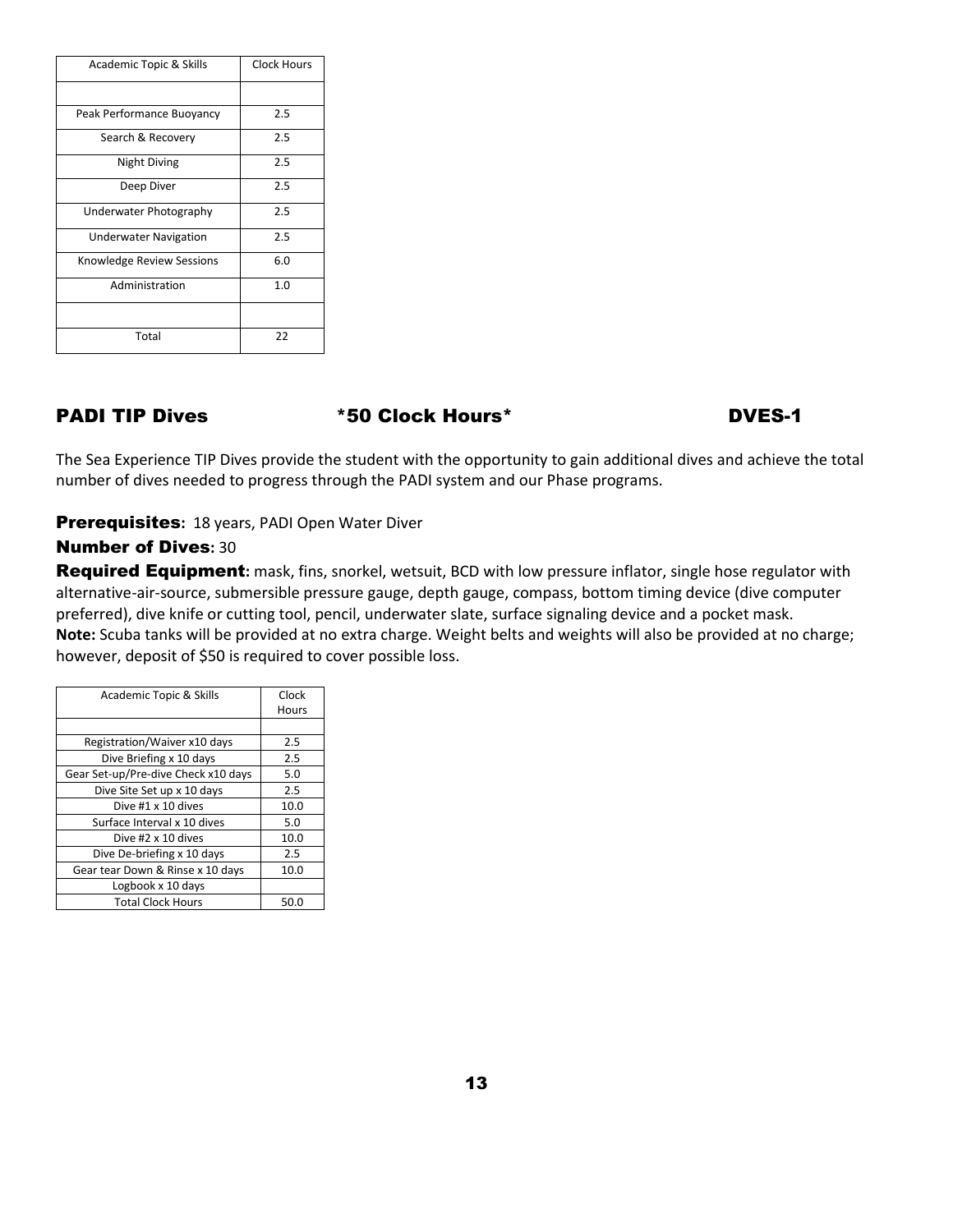#### PADI Master Scuba Diver \*35 Clock Hours\* MSD-1

The PADI Master Scuba Diver Course is a five day training class which provides advanced level divers with additional training in five specified types of diving. Five boat trips with specialized practical training and knowledge reviews which denotes the diver with superior experience and achievement.

Prerequisites: PADI Open Water Diver, PADI Advanced Open Water Diver, PADI Rescue Diver, Minimum of five PADI Specialty Diver courses, Minimum of 50 logged dives

**Minimum Age:** 18 years of age.

#### Number of Dives: 14

Required equipment: mask, fins, snorkel, wetsuit, BCD with low pressure inflator, single hose regulator with alternate-air-source, submersible pressure gauge, depth gauge, compass, bottom timing device (dive computer preferred), dive knife or cutting tool, pencil, underwater slate, surface signaling device (recommended) and a pocket mask.

**Note:** Scuba tanks will be provided at no extra charge. Weight belts and weights will also be provided at no charge; however, a deposit of \$50 is required to cover possible loss.

| Academic Topics & Skills               | Clock |
|----------------------------------------|-------|
|                                        | Hours |
|                                        |       |
| Peak Performance Buoyancy              | 3.0   |
| Specialty                              |       |
| <b>Night Diving Specialty</b>          | 4.0   |
| Search & Recovery Specialty            | 5.0   |
| Deep Diver Specialty                   | 8.0   |
| <b>Underwater Navigation Specialty</b> | 5.0   |
| Underwater Photography Specialty       | 3.0   |
| Knowledge Review Session               | 6.0   |
| Administration                         | 1.0   |
|                                        |       |
| <b>Total Clock Hours</b>               | 35    |

This program meets the requirements for students to take any tests or exams required in this curriculum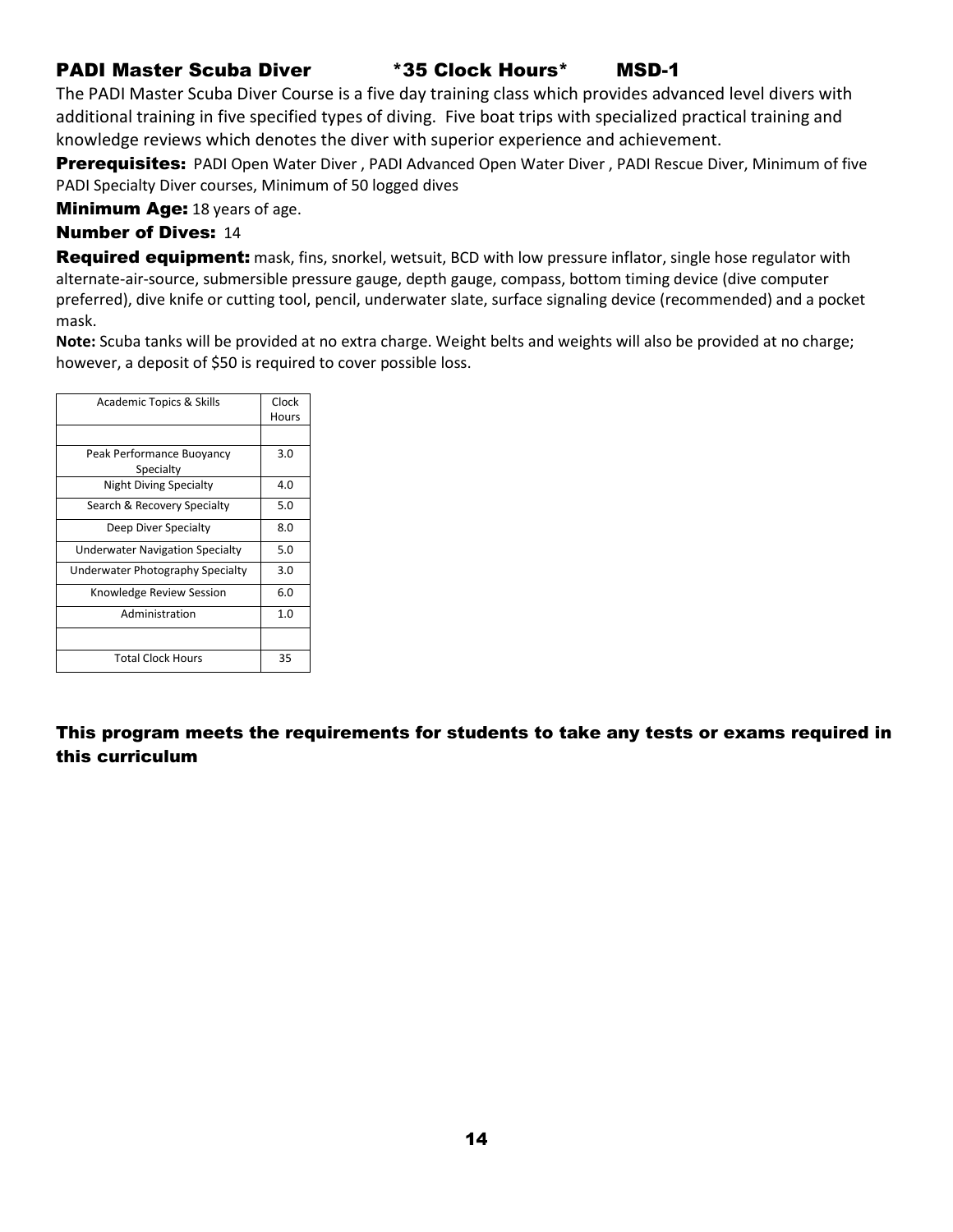## Phase 2 – Professional Divemaster Program 144 Clock Hours

**The Professional Divemaster Program is the first Phase of the Sea Experience Diving Schools Scuba Career Development Curriculum. The program takes divers from sport diver to Divemaster and encompasses all courses required to enter a PADI Instructor Development Course (IDC), plus optional but highly recommended career enhancement courses. This Phase can be entered at any level once meeting the entry requirements.** *Advanced Open Water Certification is required.*

**Objective: The objective of Sea Experience Diving Schools Phase 2, Professional Divemaster program is to take the experienced recreational diver and elevate their certifications and diving skills to the professional level which culminates with PADI Divemaster. This program prepares these divers to go on to the next level which is Phase II, Open Water Scuba Instructor.**

**Entrance/Admission Requirements: 18 year old, current CPR & First Aid training within the last 24 months (PADI EFR/CFC is recommended), PADI Open Water and Advanced Open Water or equivalent. 20 dives are required at minimum to start the Rescue and Divemaster components, 60 dives are required before you can be certified as a Divemaster (must also have certifications in Deep, Night and Navigation dives, completion of Knowledge Reviews for Enriched Air, Diving Accident Insurance (DAN is recommended), PADI Diving Medical Examination form signed by a physician (specifically an MD or a DO) stating fitness to dive and dated within the previous 12 months.**

**Phase I Professional Divemaster Program consists of five components:**

|           | EFR/CFC-2: PADI Emergency First Response/CFC | 10 Clock Hours | $1\%$ Day         |
|-----------|----------------------------------------------|----------------|-------------------|
| $POP-2$ : | PADI EMERGENCY Oxygen Provider               | 6 Clock Hours  | $\frac{1}{2}$ Day |
| $RFS-2:$  | <b>PADI Rescue Diver</b>                     | 32 Clock Hours | 3 days            |
| $EAD-2$ : | PADI Enriched Air Diver                      | 10 Clock Hours | 2 Dav             |
| $DM-2$    | <b>PADI Divemaster</b>                       | 86 Clock Hours | 10 Days           |

### PADI Emergency First Response/CFC \*10 Clock Hours\* EFR/CFC-2

**The PADI Emergency First Response (EFR) course is a basic training course in emergency care, CPR, basic first aid, AED and other important emergency care skills. They are combined into a 1.5 day course which allows graduates to function with consistent priorities in an emergency. This training is a prerequisite for certification as a PADI Rescue Diver, PADI Divemaster and meets the requirements for career students attending the PADI IDC and EFR Instructor training.**

Prerequisites: **Any person may attend this course** Minimum Age: **18 years of age** Certification: **PADI Emergency First Response/CFC**

*Please see following page for break down in clock hours*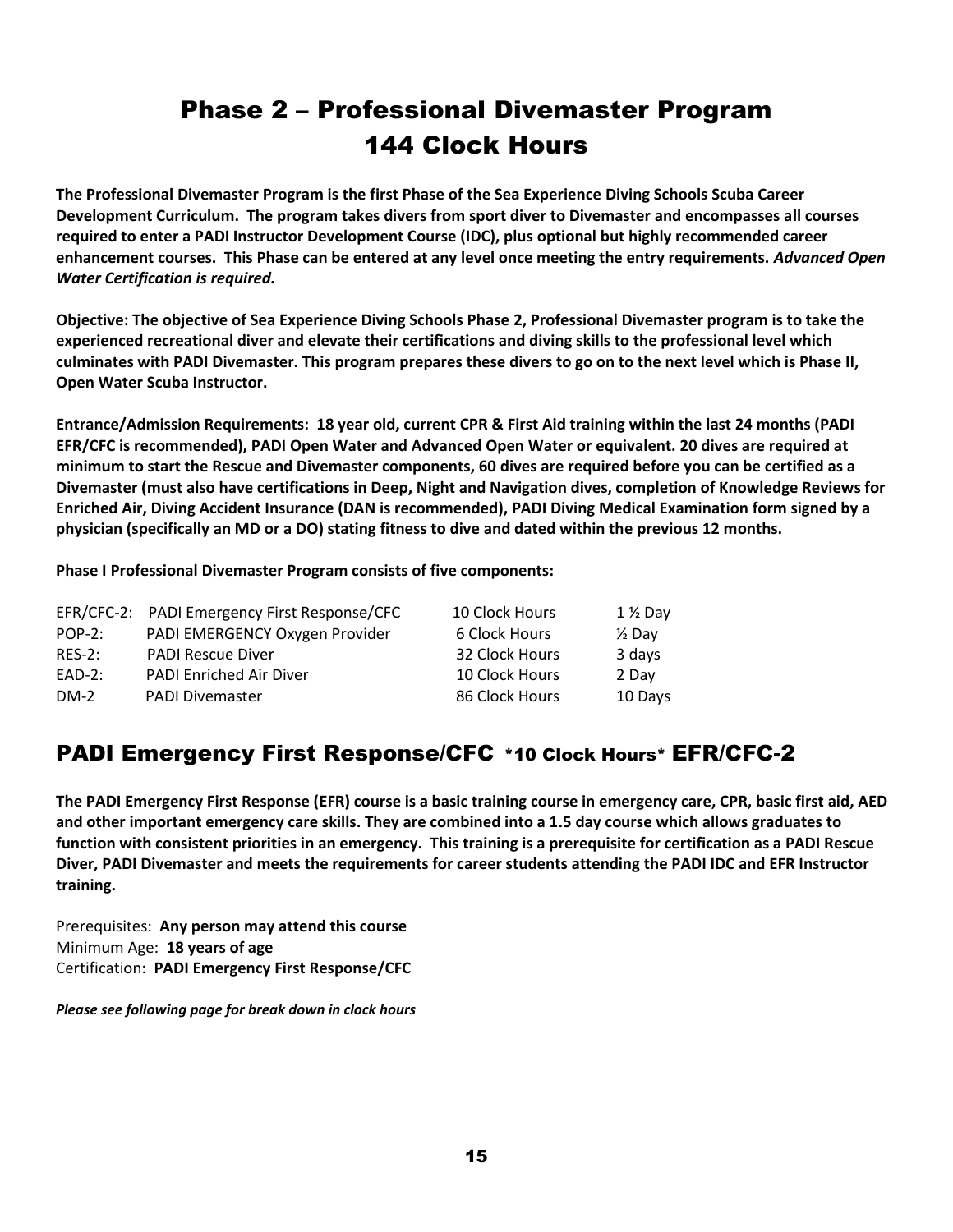| <b>Academic Topic &amp; Skills</b> | <b>Clock Hours</b> |
|------------------------------------|--------------------|
|                                    |                    |
| <b>Scene Assessment</b>            | 0.5                |
| <b>Barrier Use</b>                 | 0.5                |
| <b>Primary Assessment</b>          | 0.5                |
| <b>Rescue Breathing</b>            | 0.5                |
| <b>CPR</b>                         | 0.5                |
| Choking                            | 0.5                |
| <b>AED Use</b>                     | 0.5                |
| <b>Bleeding</b>                    | 0.5                |
| <b>Shock Management</b>            | 0.5                |
| <b>Spinal Injury</b>               | 0.5                |
| <b>Illness Assessment</b>          | 0.5                |
| <b>Injury Assessment</b>           | 0.5                |
| <b>Bandaging</b>                   | 0.5                |
| <b>Splinting</b>                   | 0.5                |
| Scenario                           | 0.5                |
| Exams                              | $\mathbf{1}$       |
| Administration                     | 1.5                |
|                                    |                    |
| total Clock Hours                  | 10                 |

### PADI EMERGENCY Oxygen Provider \*6 Clock Hours\* POP-2

**The PADI Emergency Oxygen Provider course is a basic training course in providing oxygen first aid to injured divers of diving related accidents. This training is a prerequisite for the PADI/DAN Oxygen Instructor and Phase III programs. When combined with the PADI Rescue Diver and EFR courses, students receive the best possible preparation to react to any diving rescue incident. This course is considered highly desirable by most dive operators.**

Prerequisites: **Current CPR & First Aid training** Minimum Age: **18 years of age** Certification: **PADI Emergency Oxygen Provider**

| <b>Academic Topic &amp; Skills</b> | <b>Clock Hours</b> |
|------------------------------------|--------------------|
|                                    |                    |
| Anatomy & Physiology               | 0.5                |
| <b>Decompression Sickness</b>      | 0.5                |
| <b>Arterial Gas Embolism</b>       | 0.5                |
| <b>Benefits of Oxygen</b>          | 0.5                |
| <b>Oxygen Equipment</b>            | 0.5                |
| <b>Conscious Diver</b>             | 0.5                |
| <b>Unconscious Diver</b>           | 0.5                |
| <b>Non Breathing Diver</b>         | 0.5                |
| <b>Two Injured Divers</b>          | 0.5                |
| Exams                              | $\mathbf{1}$       |
| <b>Administration</b>              | 0.5                |
|                                    |                    |
| <b>Total Clock Hours</b>           | 6                  |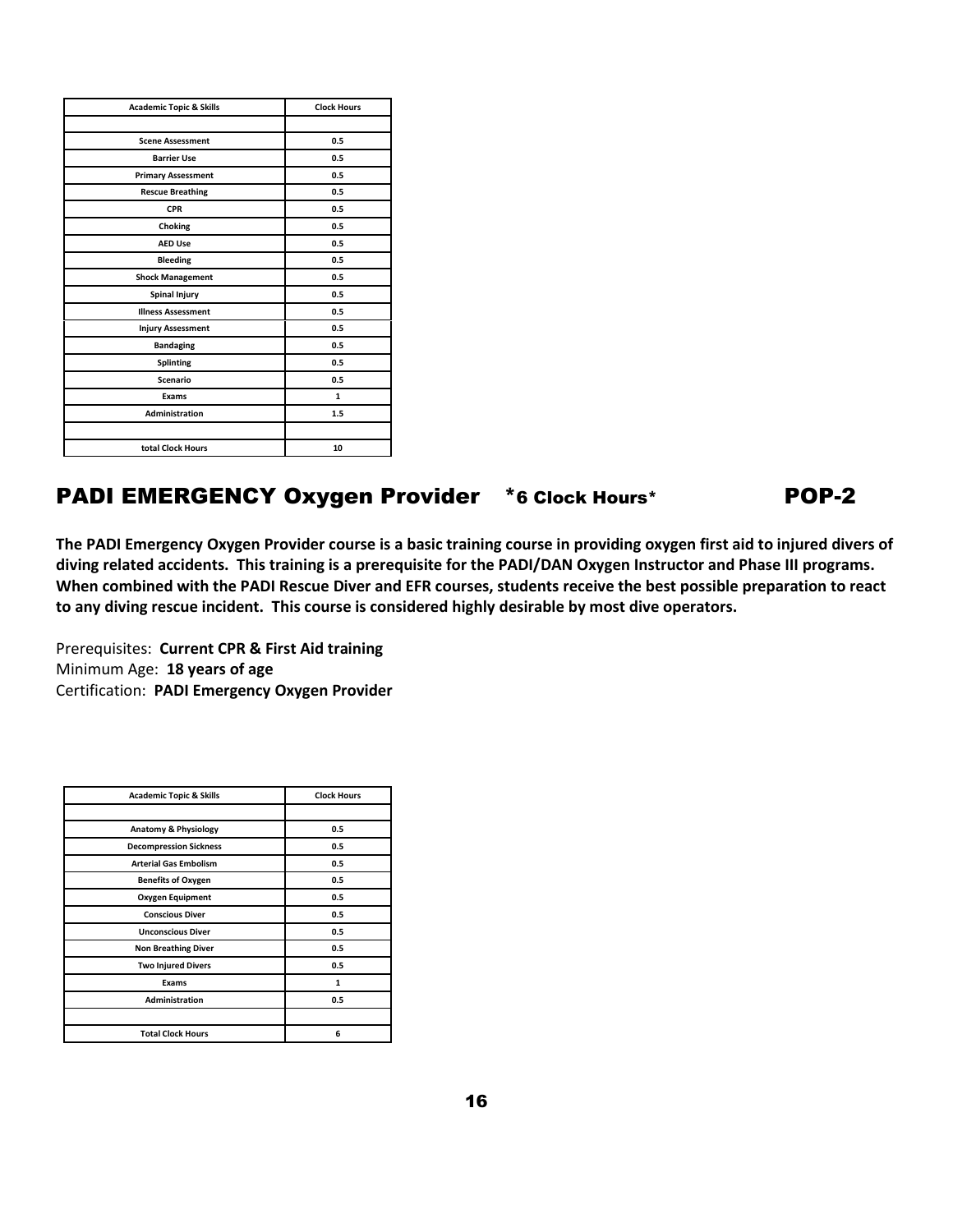#### PADI Rescue Diver \*32 Clock Hours\* RES-2

**The PADI Rescue Diver course is a four day class which is an important step in expanding upon the Advanced Open Water Diver knowledge and experience. This performance based course will involve classroom presentations, pool training and beach skill development sessions followed by 6 ocean and lake training dives.**

**Upon completion of the course, the student is certified as a PADI Rescue Diver and qualifies for further training as a PADI Divemaster.**

Prerequisites: **Applicant must be certified as a PADI Advanced Open Water Diver or equivalent and Emergency First Response/Care for Children or its equivalent. Plus 20 logged dives.**

Minimum Age: **18 years**

Certification: **PADI Rescue Diver**

Number of Dives: **6 (10 training exercises and 2-4 open water scenarios conducted during pool, beach, lake and boat sessions)**

Required Equipment: **Masks, fins, snorkel, wetsuit, BCD with low pressure inflator, single hose regulator with alternate-air-source, submersible pressure gauge, depth gauge, compass, bottom timing device (dive computer preferred), dive knife or cutting tool, pencil, underwater slate, surface signaling device (recommended) and a pocket mask.**

Note: **Scuba tanks will be provided at no extra charge. Weight belts and weights will also be provided at no charge; however, a deposit of \$50 is required to cover possible loss.**

| <b>Academic Topic &amp; Skills</b>         | <b>Clock Hours</b> |
|--------------------------------------------|--------------------|
|                                            |                    |
| The Psychology of Rescue                   | $\overline{2}$     |
| <b>Diver Emergency Preparedness</b>        | $\overline{2}$     |
| <b>Accident Management</b>                 | $\overline{2}$     |
| <b>Responding to Diving Emergencies</b>    | 2                  |
| <b>Administration &amp; Exam</b>           | $\overline{2}$     |
|                                            |                    |
| <b>Confined &amp; Open Water Skills</b>    |                    |
|                                            |                    |
| <b>Self-Rescue Review</b>                  | 1                  |
| <b>Tired Diver</b>                         | 1                  |
| <b>Panicked Diver</b>                      | $\overline{2}$     |
| Response from Shore, Boat, Dock            | $\overline{2}$     |
| <b>Distressed Diver Underwater</b>         | 1                  |
| <b>Missing Diver</b>                       | 1                  |
| <b>Surfacing the Unconscious Diver</b>     | 1                  |
| <b>Unresponsive Diver at the Surface</b>   | $\overline{2}$     |
| <b>Exiting the Unresponsive Diver</b>      | 2                  |
| <b>First Aid/Pressure Related Injuries</b> | 1                  |
| Open Water Scenarios (2-4)                 | 8                  |
|                                            |                    |
| <b>Total Clock Hours</b>                   | 32                 |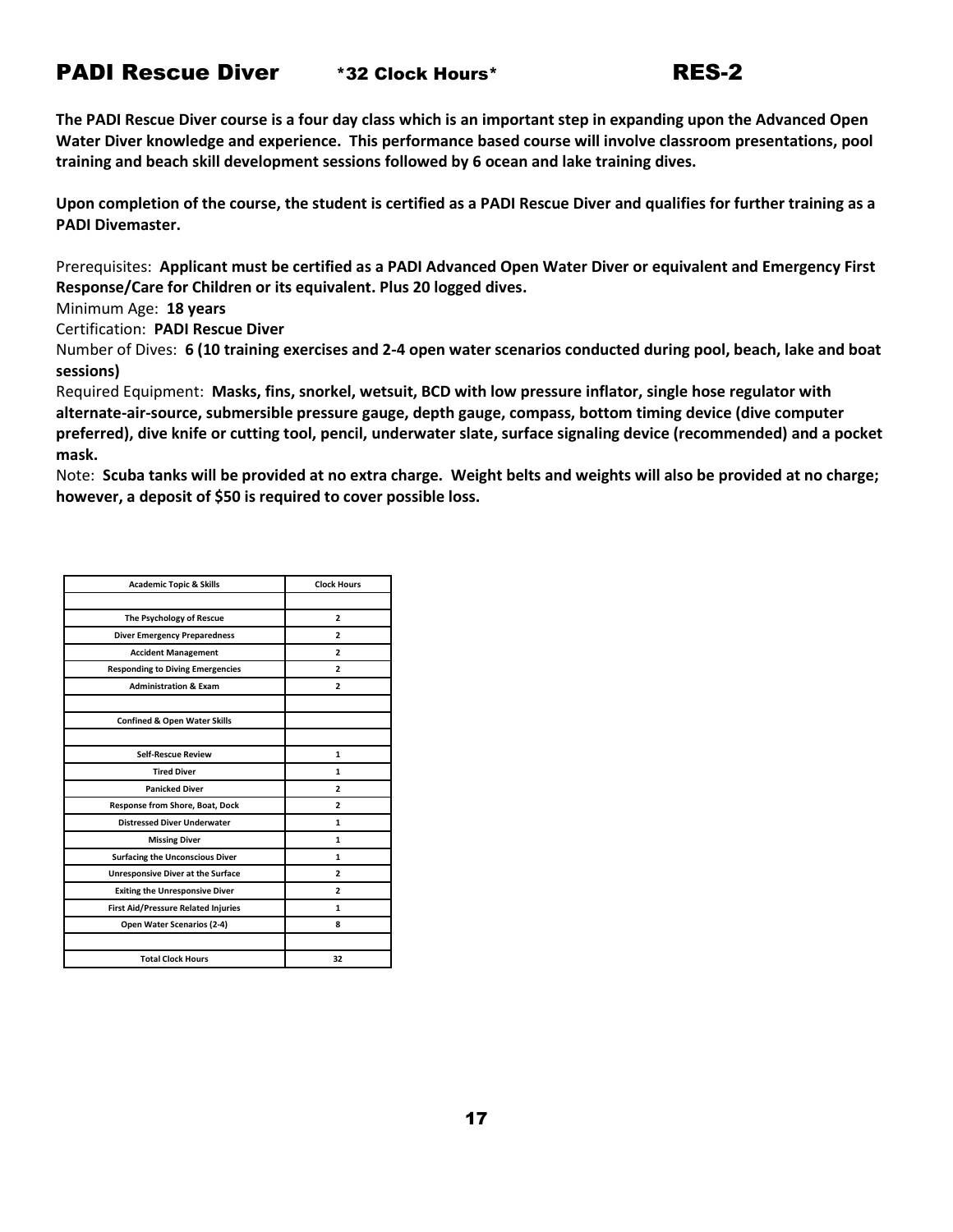### PADI Enriched Air Diver \*10 Clock Hours\* EAD-2

**The PADI Enriched Air Diver is a one day training class which provides recreational divers with the knowledge required to safely plan and conduct recreational Enriched Air dives. Two Enriched Air Ocean boat dives follow the academic topics and exams. These dives may be conducted as night dives.**

Prerequisites: **Proof of PADI Open Water Diver certification and completion of Knowledge Reviews.**

Minimum Age: **18 years of age.**

Certification: **PADI Enriched Air Diver**

Number of Dives: **2** 

Required Equipment: **Masks, fins, snorkel, wetsuit, BCD with low pressure inflator, single hose regulator with alternate-air-source, submersible pressure gauge, depth gauge, compass, bottom timing device (dive computer preferred), dive knife or cutting tool, pencil, underwater slate, surface signaling device (recommended) and two dive lights (one primary and one backup).**

Note: **Enriched Air Scuba tanks will be provided at no extra charge. Weight belts and weights will also be provided at no charge; however, a deposit of \$50 is required to cover possible loss.**

| <b>Academic Topic &amp; Skills</b>      | <b>Clock Hours</b> |
|-----------------------------------------|--------------------|
|                                         |                    |
| <b>Advantages &amp; Disadvantages</b>   | 0.5                |
| <b>Enriched Air Diving Equipment</b>    | 0.5                |
| Using the RDP with Enriched Air         | 1                  |
| <b>Managing Oxygen Exposure</b>         | 0.5                |
| <b>Special Applications</b>             | 0.5                |
| <b>Diving Emergencies</b>               | 0.5                |
| <b>Obtaining Enriched Air</b>           | 0.5                |
| <b>Enriched Air Formulas</b>            | 0.5                |
| <b>Technical Diving</b>                 | 0.5                |
| <b>Admin &amp; Exams</b>                | 1                  |
| <b>Confined &amp; Open Water Skills</b> |                    |
| Plan and complete 2 dives               | 4                  |
| <b>Total Clock Hours</b>                | 10                 |

### PADI Divemaster \*86 Clock Hours\* DM-2

**The PADI Divemaster course is a 10 day course during which qualified Rescue Divers learn the knowledge and skills necessary to make the transition from a recreational diver to the first professional membership level of PADI. Instructor level academic knowledge will be developed and tested.**

**Confined water training includes improving all standard open water skills to demonstration quality. Rescue skills, equipment exchange (problem solving), watermanship and stamina are also evaluated.**

**Dives typically includes; deep, wreck, drift, reef, navigation, underwater mapping. Next will be dive leader exercises, which will develop the candidates' skills in dive planning, leadership, and proper response to common underwater problems.**

**Functioning as an instructional assistant is also covered in the pool and the ocean. Upon successful completion of the course, the student is certified as a PADI Divemaster and qualifies for attendance in both the PADI Instructor Development Course (IDC) and Sea Experience Diving Schools' Resort Specialist.**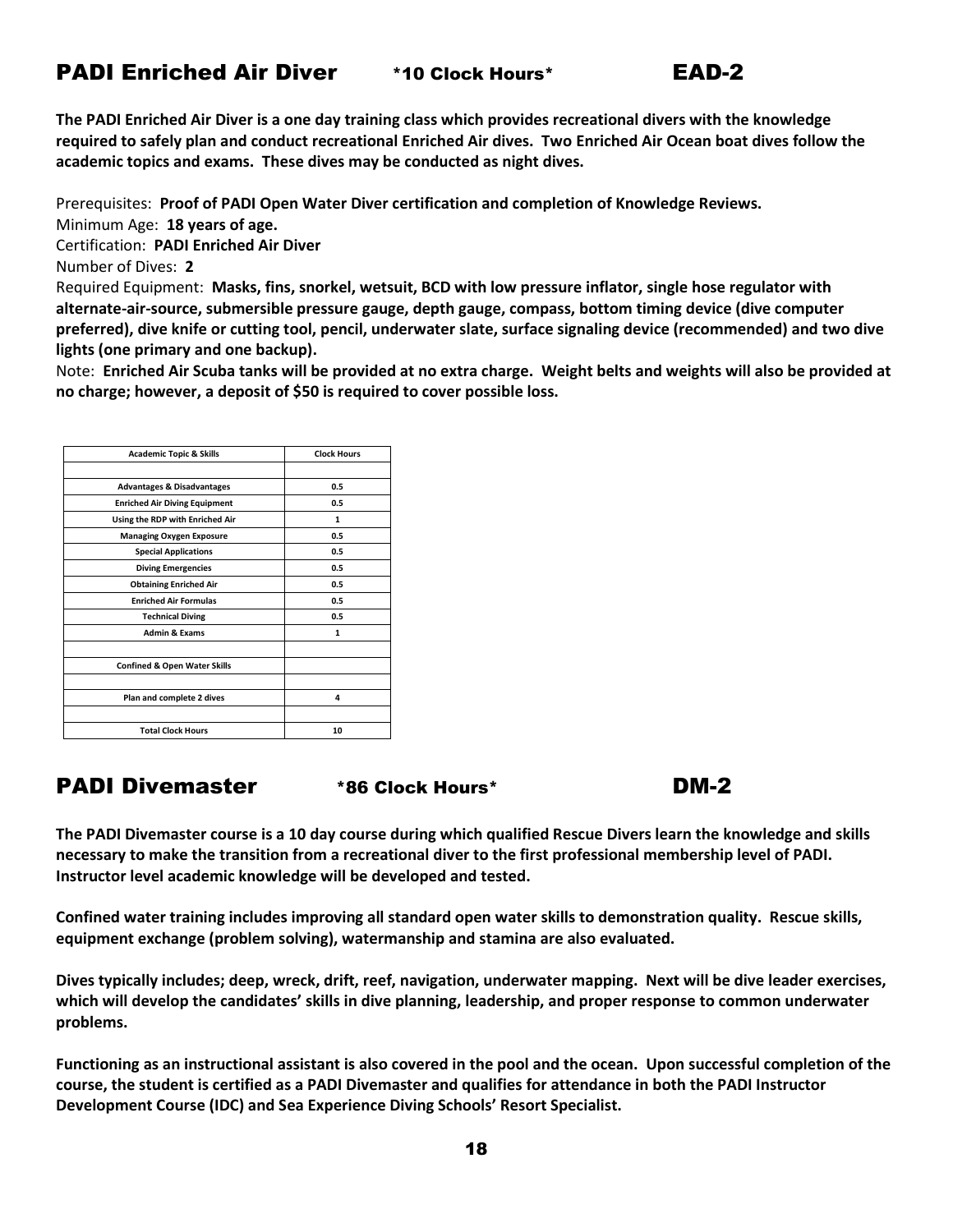Prerequisites: **PADI Rescue Diver or equivalent. First Aid and CPR certification within the last 24 months (PADI EFR is recommended). 40 dives are required to start the Divemaster program, but 60 dives are required before you can be certified (this must also include Deep, Night & Navigational dives). Diving accident insurance (DAN is recommended). PADI Diving Medical Examination Form signed by a physician (specifically an MD or a DO) stating fitness to dive and dated within the previous 12 months.**

Minimum Age: **18 years of age.**

Certification: **PADI Divemaster.**

Number of Dives: **12\***

Required Equipment: **Masks, fins, snorkel, wetsuit and dive gloves, BCD with low pressure inflator, single hose regulator with alternate-air-source, submersible pressure gauge, depth gauge, compass, bottom timing device (dive computer preferred), timing device (watch with second hand), dive knife or cutting tool, pencil, underwater slate, visual surface signaling device, audible signaling device (both surface and underwater) PADI RDP, eRDPml, logbook, two dive lights (one primary and one backup), non-rebreather and a pocket mask.**

Note: **Scuba tanks will be provided at no extra charge. Weight belts and weights will also be provided at no charge; however, a deposit of \$50 is required to cover possible loss.**

**\****Unlike most PADI Divemaster courses that require only 6 dives (some facilities only conduct lake dives), at Sea Experience Diving Schools you will get 12 ocean boat dives!*

| <b>Academic Topic &amp; Skills</b>                         | <b>Clock Hours</b> |
|------------------------------------------------------------|--------------------|
| <b>Role of a Divemaster</b>                                | 1.5                |
| <b>Supervising Diving Activities</b>                       | 3.5                |
| <b>Assisting Students in Training</b>                      | $\overline{2}$     |
| <b>Dive Theory</b>                                         | $\overline{a}$     |
| <b>Physics of Diving</b>                                   | 3                  |
| <b>Physiology of Diving</b>                                | 3                  |
| <b>Dive Equipment</b>                                      | 3                  |
| Decompression Theory & the RDP                             | 4                  |
| Divemaster conducted programs                              | 1.5                |
| <b>Risk Management</b>                                     | 1.5                |
| <b>Business of Diving</b>                                  | $\overline{2}$     |
| <b>Your Diving Career</b>                                  | 2                  |
| Exams                                                      | 10                 |
| <b>Administration</b>                                      | $\overline{2}$     |
|                                                            |                    |
| <b>Confined Water Skills</b>                               |                    |
|                                                            |                    |
| Watermanship & Stamina                                     | 3                  |
| <b>Rescue Techniques</b>                                   | 7                  |
| <b>Rescue Evaluations</b>                                  | 3                  |
| <b>Problem Solving Evaluations</b>                         | $\overline{a}$     |
| <b>Role in Confined Water</b>                              | 2                  |
| <b>PADI Programs</b>                                       | $\overline{2}$     |
| <b>Open Water Skills</b>                                   |                    |
| <b>Underwater mapping</b>                                  | 3                  |
| <b>Role in Continuing Education</b>                        | 3                  |
|                                                            | 12                 |
| <b>Leading Certified Divers</b><br>DM Role in O/W Training | 8                  |
|                                                            |                    |
| <b>Total Clock Hours</b>                                   | 86                 |

This program meets the requirements for students to take any tests or exams required in this curriculum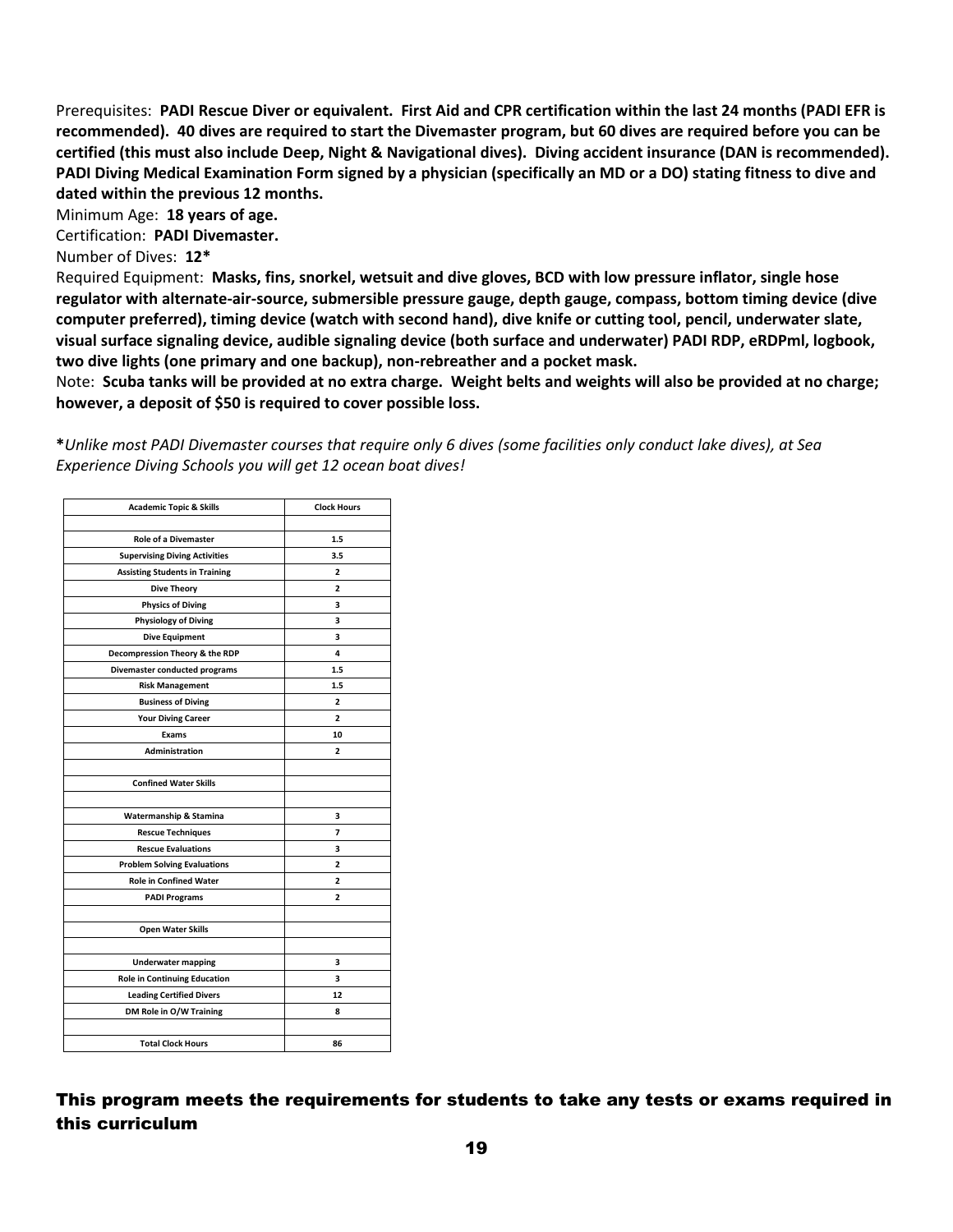## Divemaster Course 86 Clock Hours

**The PADI Divemaster is a 10 day course during which qualified Rescue Divers learn the knowledge and skills necessary to make the transition from a recreational diver to the first professional membership level of PADI. Instructor level academic knowledge will be developed and tested.** 

**Objective: To take a Rescue diver to the next level in diving which is Divemaster, the beginning of PADI's professional membership level.**

**Entrance/Admission Requirements: 18 YEARS OLD, PADI Rescue Certification or equivalent. First Aid and CPR certification with the last 24 months (PADI EFR is recommended). 40 dives are required to start the Divemaster Program but 60 dives are required before you can be certified (this must included Deep, Night & Navigational dives). Diving accident insurance (DAN is recommended). PADI Diving Medical Examination Form signed by Physician (specifically an MD or a DO) stating fitness to dive and dated with the previous 12 months.**

**Divemaster Program component(s):**

| <b>PADI Divemaster</b> |                        | *86 Clock Hours* |                | DM-0    |
|------------------------|------------------------|------------------|----------------|---------|
| $DM-0$                 | <b>PADI Divemaster</b> |                  | 86 Clock Hours | 10 Days |

**The PADI Divemaster course is a 10 day course during which qualified Rescue Divers learn the knowledge and skills necessary to make the transition from a recreational diver to the first professional membership level of PADI. Instructor-level academic knowledge will be developed and tested.**

**Confined water training includes improving all standard open water skills to demonstration quality. Rescue skills, equipment exchange (problem solving), watermanship and stamina are also evaluated.**

**Dives typically includes; deep, wreck, drift, reef, navigation, underwater mapping. Next will be dive leader exercises, which will develop the candidates' skills in dive planning, leadership and proper response to common underwater problems.**

**Functioning as an instructional assistant is also covered in the pool and the ocean. Upon successful completion of the course, the student is certified as a PADI Divemaster and qualifies for attendance in both the PADI Instructor Development Course (IDC) and Sea Experience Diving Schools' Resort Specialist.**

Prerequisites: **PADI Rescue Diver or equivalent. First Aid and CPR certification within the last 24 months (PADI EFR is recommended). 40 dives are required to start the Divemaster program but 60 dives are required before you can be certified (this must also include Deep, Night & Navigational dives). Diving accident insurance (DAN is recommended). PADI Diving Medical Examination Form signed by a physician (specifically an MD or a DO) stating fitness to dive and dated within the previous 12 months.** Minimum Age: **18 years of age.** Certification: **PADI Divemaster.** Number of Dives: **12\***

20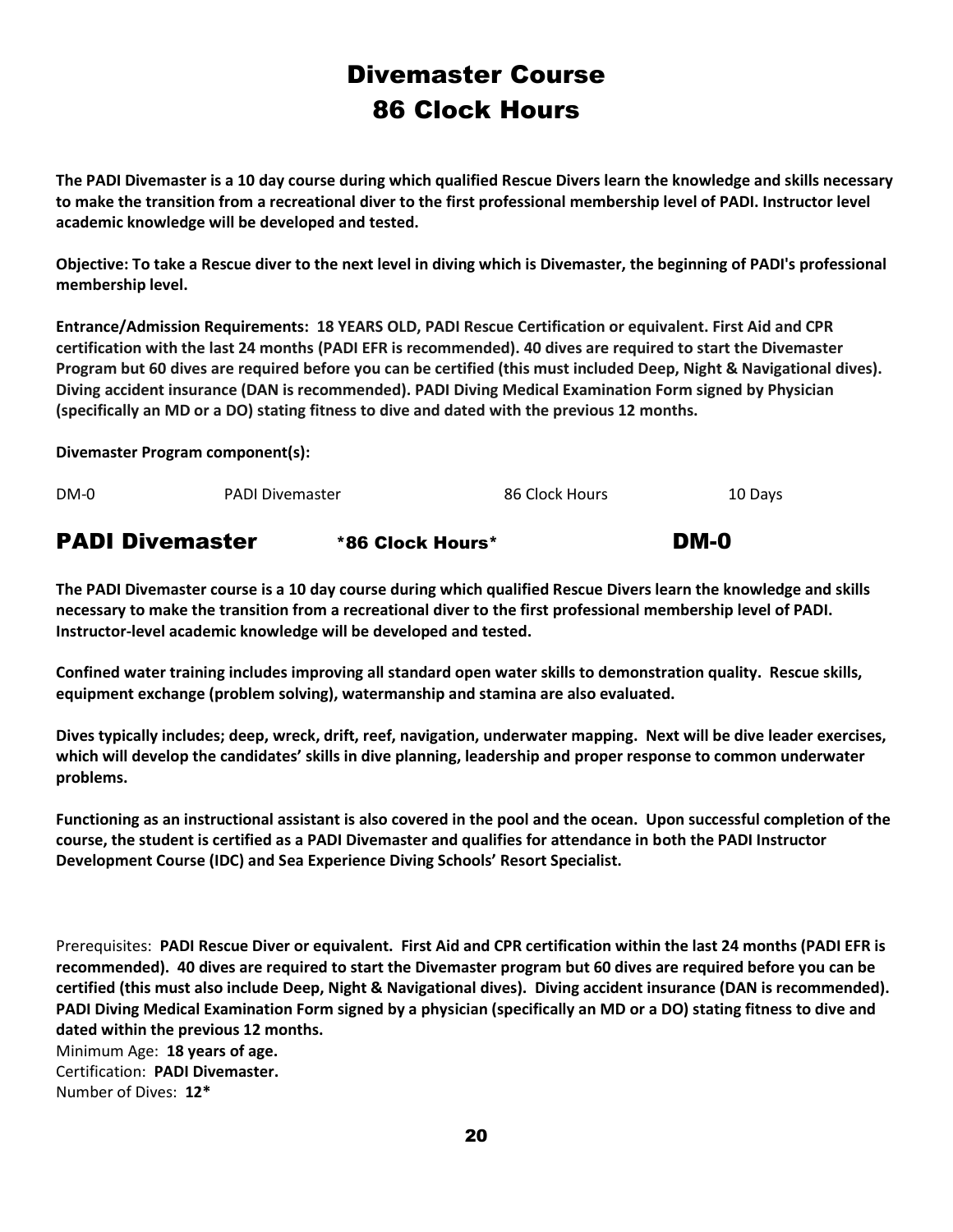#### **PADI Divemaster fee of \$134 - included.**

Required Equipment: **Masks, fins, snorkel, wetsuit and dive gloves, BCD with low pressure inflator, single hose regulator with alternate-air-source, submersible pressure gauge, depth gauge, compass, bottom timing device (dive computer preferred), timing device (watch with second hand), dive knife or cutting tool, pencil, underwater slate, visual surface signaling device, audible signaling device (both surface and underwater) PADI RDP, eRDPml, logbook, two dive lights (one primary and one backup), non-rebreather and a pocket mask.**

Note: **Scuba tanks will be provided at no extra charge. Weight belts and weights will also be provided at no charge; however, a deposit of \$50 is required to cover possible loss.**

**\****Unlike most PADI Divemaster courses that require only 6 dives (some facilities only conduct lake dives), at Sea Experience Diving Schools you will get 12 ocean boat dives!*

| <b>Academic Topic &amp; Skills</b>    | <b>Clock Hours</b> |
|---------------------------------------|--------------------|
|                                       |                    |
| <b>Role of a Divemaster</b>           | 1.5                |
| <b>Supervising Diving Activities</b>  | 3.5                |
| <b>Assisting Students in Training</b> | $\overline{a}$     |
| <b>Dive Theory</b>                    | $\mathbf{2}$       |
| <b>Physics of Diving</b>              | 3                  |
| <b>Physiology of Diving</b>           | 3                  |
| <b>Dive Equipment</b>                 | 3                  |
| Decompression Theory & the RDP        | 4                  |
| Divemaster conducted programs         | 1.5                |
| <b>Risk Management</b>                | 1.5                |
| <b>Business of Diving</b>             | 2                  |
| <b>Your Diving Career</b>             | 2                  |
| Exams                                 | 10                 |
| Administration                        | $\overline{2}$     |
|                                       |                    |
| <b>Confined Water Skills</b>          |                    |
|                                       |                    |
| Watermanship & Stamina                | 3                  |
| <b>Rescue Techniques</b>              | 7                  |
| <b>Rescue Evaluations</b>             | 3                  |
| <b>Problem Solving Evaluations</b>    | $\overline{2}$     |
| <b>Role in Confined Water</b>         | 2                  |
| <b>PADI Programs</b>                  | 2                  |
|                                       |                    |
| <b>Open Water Skills</b>              |                    |
|                                       |                    |
| <b>Underwater mapping</b>             | 3                  |
| <b>Role in Continuing Education</b>   | 3                  |
| <b>Leading Certified Divers</b>       | 12                 |
| DM Role in O/W Training               | 8                  |
|                                       |                    |
| <b>Total Clock Hours</b>              | 86                 |

This program meets the requirements for students to take any tests or exams required in this curriculum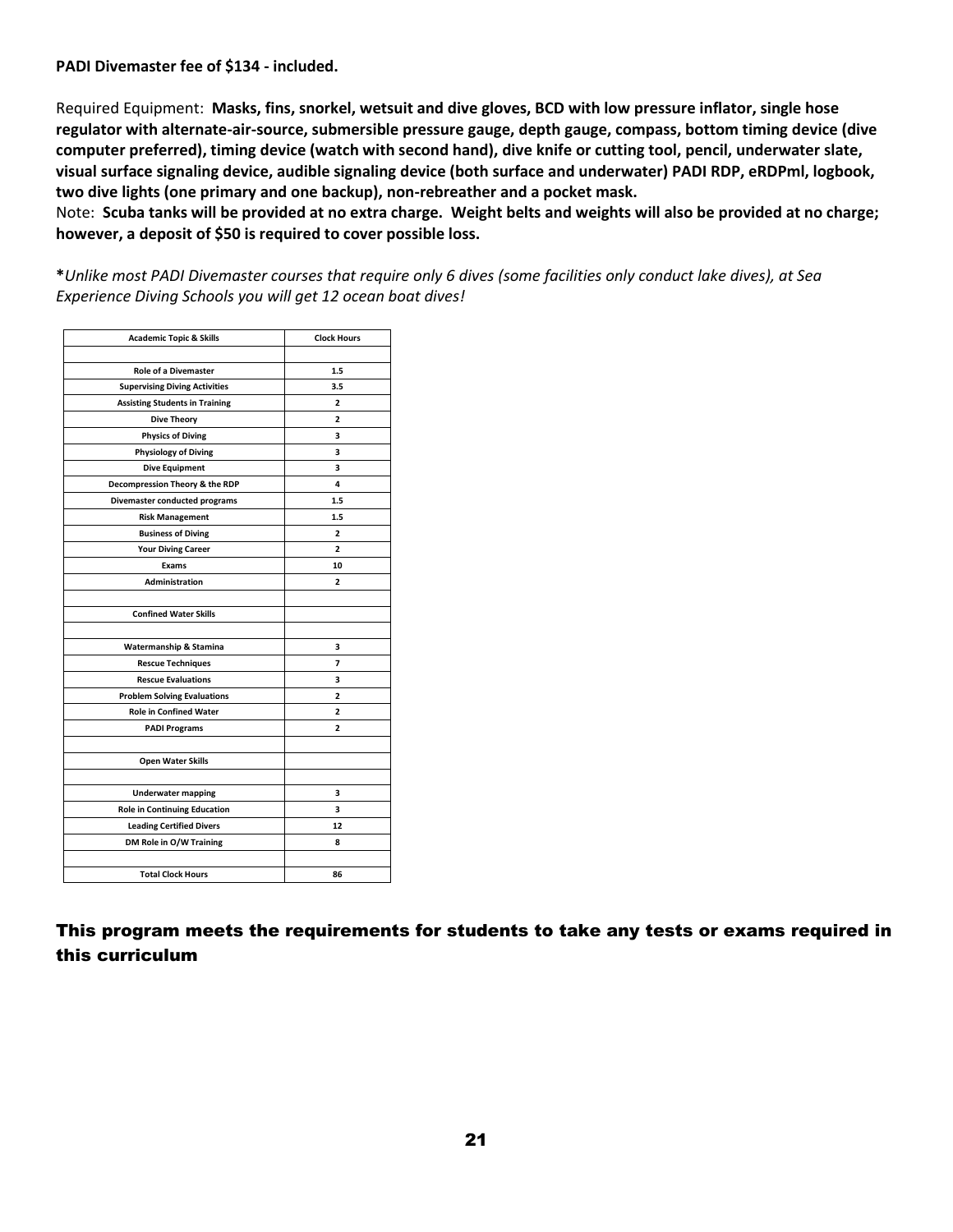## Phase 3 – Open Water Scuba Instructor 94.5 Clock Hours

**Phase 3 of the Sea Experience Diving Schools Career Development Curriculum is the Open Water Scuba Instructor course. This program begins with the PADI Instructor Development Course (IDC) which includes the PADI Assistant Instructor and the PADI Open Water Scuba Instructor. This phase also includes EFR/CFC Instructor and the PADI Instructor Examination.**

**There are also optional Instructor Exam Theory Preparation Workshops available for those who would like additional instruction. This Phase can be entered at any level provided the student meets the entry requirements. After successful completion of the PADI Instructor Exam (IE), PADI will award a candidate its Open Water Scuba Instructor certification.**

**Objective: The objective of Sea Experience diving Schools Phase 3, Open Water Scuba Instructor is to take a certified Divemaster and elevate their certifications and diving skills to the PADI Instructor level. This program puts these students on a direct path to working in the diving industry as an Instructor.**

**Entrance/Admission Requirements: 18 years old, PADI EFR/CFC Certification and completion of knowledge reviews. Proof of PADI Openwater, Advanced Openwater, Rescue and Divemaster or the equivalent certification from another training organization. Be a certified Openwater Diver for at least 6 months, certified in First Aid and CPR training within the last 24 months (PADI EFR/CFC is recommended). Have a PADI Diving Medical Statement signed by a physician (MO or DO) and dated within the previous 12 months. Proof of 100 dives showing logged dives in Deep, Night and Navigation. Have Diving Accident Insurance (DAN is recommended)** 

**Phase 3 Open Water Scuba Instructor Program consists of three components:**

|          | EFRI/CFCI-3: *PADI Emergency First Response Instructor/CFCI | 10.5 Clock Hours | 1½ Davs  |
|----------|-------------------------------------------------------------|------------------|----------|
| $IDC-3:$ | <b>PADI Instructor Development Course</b>                   | 84 Clock Hours   | 8 ½ Days |
|          | <b>PADI Instructor Examination</b>                          |                  | 2 Davs   |

\**This course covers adult, child and infant skills and will certify you as both EFR and CFC Instructor.*

#### PADI Emergency First Response Instructor / CFCI EFRI/CFCI-3 \*10.5 Clock Hours\*

**The PADI Emergency First Response (EFR) and Care for Children (CFC) Instructor Course is a program which instructs candidates how to organize, instruct, market and promote the EFR and CFC courses. This course emphasizes hands-on skills, practice demonstrations and problem solving.**

Prerequisites: **Applicant must be current with CPR, First Aid, AED and Care for Children training.** Minimum Age: **18 years of age.** Certification: **PADI Emergency First Response/Care for Children Instructor.**

Please see next page for the breakdown in clock hours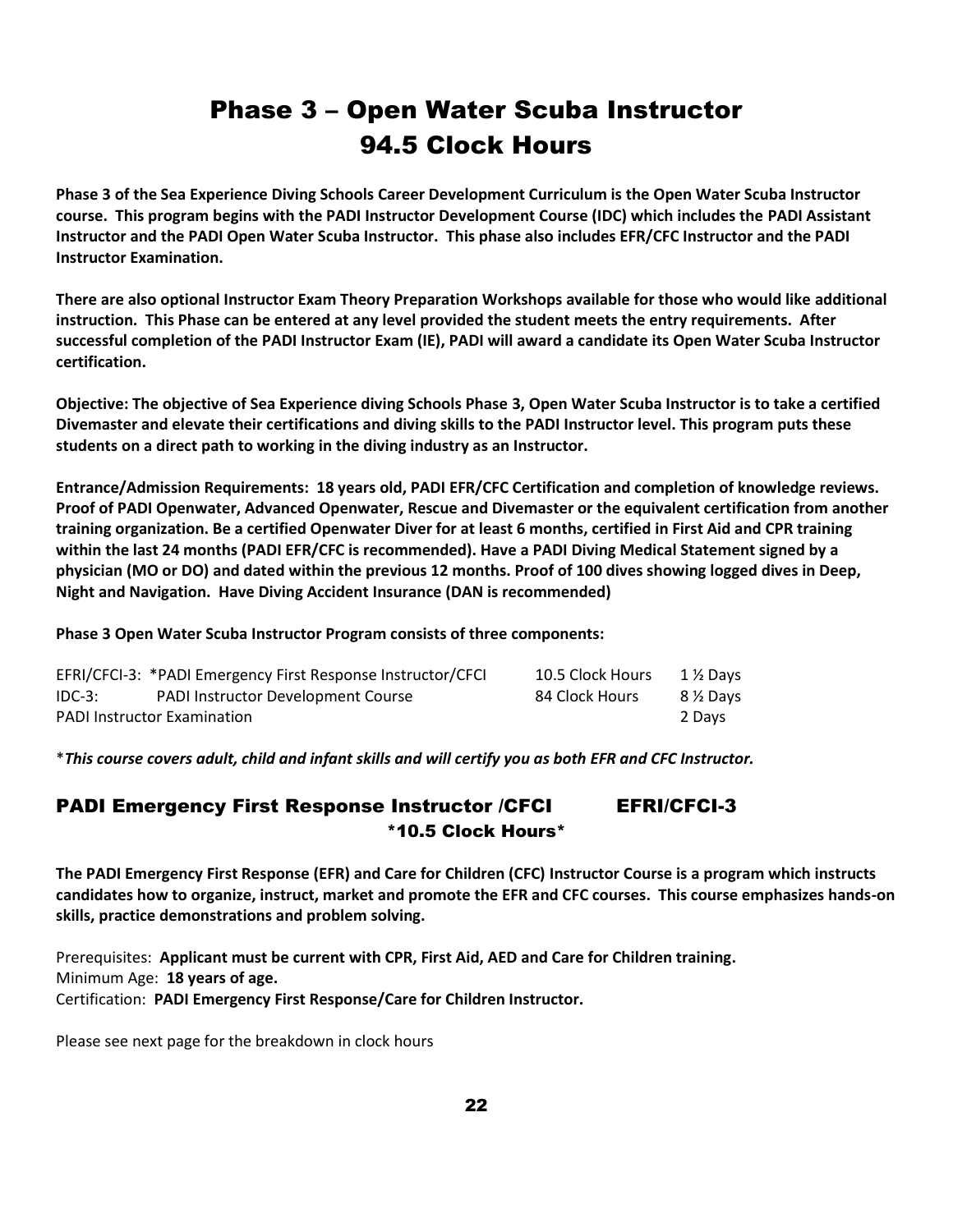| <b>Academic Topic &amp; Skills</b> | <b>Clock Hours</b> |
|------------------------------------|--------------------|
|                                    |                    |
| <b>Course Orientation</b>          | 1.5                |
| <b>EFR Program Philosophy</b>      | $\mathbf{1}$       |
| <b>EFR Skills Workshop</b>         | 2.5                |
| <b>Care for Children Standards</b> |                    |
| <b>Teaching Workshop</b>           | $\mathbf{1}$       |
| <b>Organizing EFR Courses</b>      | $\mathbf{1}$       |
| <b>Mannequin Cleaning</b>          | 0.5                |
| <b>Marketing Courses</b>           | 0.5                |
| Exams                              | 1                  |
| <b>Administration</b>              | 0.5                |
|                                    |                    |
| <b>Total Clock Hours</b>           | 10.5               |

### PADI Instructor Development Course \*84 Clock Hours\* IDC-3

**The complete PADI Instructor Development Course (IDC) is a 12 day program designed to prepare qualified candidates to become PADI Instructors. The IDC is divided into two distinct segments. The first is the five day Assistant Instructor (AI) course and the second is the five day Open Water Scuba Instructor (OWSI) course. Together the two courses encompass the entire IDC. Both courses must be completed before attending the PADI Instructor Exam (IE). Each segment can be scheduled as a stand-alone course or completed at once.**

Prerequisites: **Proof of PADI Open Water, Advanced, Rescue and Divemaster or equivalent certifications from another training organization. Be a certified Open Water Diver for at least 6 months. Certified in First Aid and CPR training within the last 24 months (PADI EFR/CFC is recommended). Have PADI Diving Medical Statement signed by a physician (MD or DO) and dated within the previous 12 months. Proof of at least 100 logged open water scuba dives. Logged proof of Deep, Night and Navigation diving.**

#### Minimum Age: **18 years of age.**

**Completion Requirements: Proof of 100 logged dives is required. Note: candidates who are not PADI Divemasters are also required to pass the diver rescue skills assessment.**

Certification: **PADI IDC Application Fee - \$209 included in the phase pricing.**  Number of Dives: **5** 

Required Equipment: **Masks, fins, snorkel, wetsuit and dive gloves, BCD with low pressure inflator, single hose regulator with alternate-air-source, submersible pressure gauge, depth gauge, compass, bottom timing device (dive computer preferred), timing device (watch with second hand), dive knife or cutting tool, pencil, underwater slate, visual surface signaling device, audible signaling device (both surface and underwater) PADI RDP, eRDPml, logbook, two dive lights (one primary and one backup), non-rebreather and a pocket mask, wreck reel and lift bag (recommended).**

Note: **Scuba tanks will be provided at no extra charge. Weight belts and weights will also be provided at no charge; however, a deposit of \$50 is required to cover possible loss.**

#### IMPORTANT NOTE:

**All IDC Candidates are required by PADI Standards to have the most current copies of all diver level manuals including Open Water, Advanced, Rescue and Divemaster. These books are NOT included in the cost of this course.**

Please see next page for the breakdown in clock hours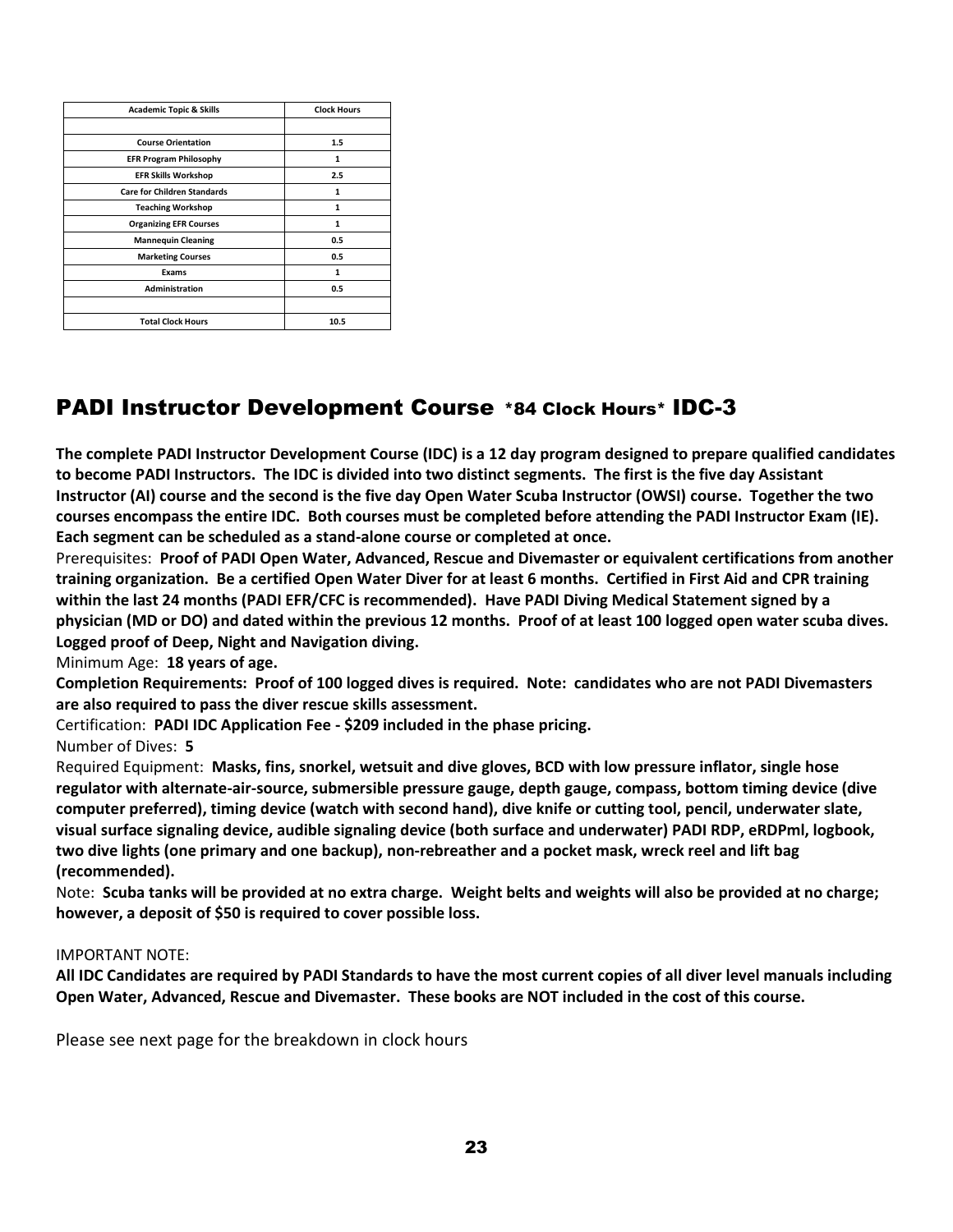| <b>IDC Topic &amp; Skills</b>                                      | <b>Clock Hours</b>             |
|--------------------------------------------------------------------|--------------------------------|
| <b>Course Orientation</b>                                          | 2.5                            |
| Learning, Instruction & The PADI System                            | 1.5                            |
| <b>Developing Knowledge Presentations</b>                          | 3.5                            |
| <b>Knowledge Development Presentations</b>                         | 10                             |
| <b>Start Diving</b>                                                | 1                              |
| PADI DSD Workshop                                                  | $\overline{a}$                 |
| <b>Teaching in Confined Water</b>                                  | 2.5                            |
| <b>Scuba Skills Evaluation</b>                                     | 5                              |
| <b>C/W Teaching Presentations</b>                                  | 15                             |
|                                                                    | $\overline{2}$                 |
| <b>Conducting O/W training Dives</b><br>O/W Teaching Presentations | 8                              |
|                                                                    |                                |
| <b>Standards &amp; Procedures Exam</b>                             | $\overline{2}$<br>$\mathbf{1}$ |
| <b>Dive Industry Overview</b>                                      |                                |
| 800 Yard Swim                                                      | 1                              |
| <b>General Standards &amp; Procedures</b>                          | 2.5                            |
| <b>Risk Management</b>                                             | 2.5                            |
| 4 E's Workshop #1                                                  | 1                              |
| 4 E's Workshop #2                                                  | 1                              |
| <b>Dive Theory Exams</b>                                           | 3                              |
| <b>PADI Open Water Diver Course</b>                                | 1.5                            |
| How to teach the RDP                                               | 1                              |
| <b>Marketing Diving</b>                                            | $\mathbf{1}$                   |
| <b>Business of Diving</b>                                          | 1.5                            |
| <b>Adventures in Diving Program</b>                                | $\overline{2}$                 |
|                                                                    |                                |
| <b>Adventures in Diving Workshop</b>                               | 3.5                            |
| <b>8Specialty Courses &amp; MSD Program</b>                        | 1                              |
| <b>Rescue Diver Course &amp; Workshop</b>                          | 3                              |
| <b>Divemaster Course</b>                                           | 1.5                            |
| <b>Keep Diving</b>                                                 | 1                              |
|                                                                    |                                |
| <b>Total Clock Hours</b>                                           | 84                             |

## PADI Instructor Examination

**The PADI Instructor Examination (IE) is scheduled on Saturday and Sunday in Fort Lauderdale, immediately following Sea Experience DIVING Schools' IDC. The IE is a standardized, objective evaluation conducted by Instructor Examiners from PADI Headquarters. Therefore, it has no affiliation with Sea Experience Diving Schools or any other Instructor Development Center. Only PADI Headquarter Instructor Examiners are involved.**

#### **Instructor candidates must complete the following exams and perform the following skills:**

Classroom

- Five-part theory exams on Physics, Physiology, Equipment, Skills & Environment and the PADI Recreational Dive Planner (tables & eRDPml versions) – multiple choice, true/false, 12 questions on each topic exam.
- PADI Systems, Standards & Procedures exam multiple choice, open book, 50 question exam.
- Perform and pass one Knowledge Development Prescriptive Teaching Presentation.

Pool

- Demonstrate a 5 skills circuit as detailed by the Examiners.
- Perform and pass one Confined Water Teaching Presentation.

#### Open Water

- Perform an Unconscious Diver at the Surface rescue to demonstration quality.
- Perform one Open Water Teaching Presentation with 2 skills combined.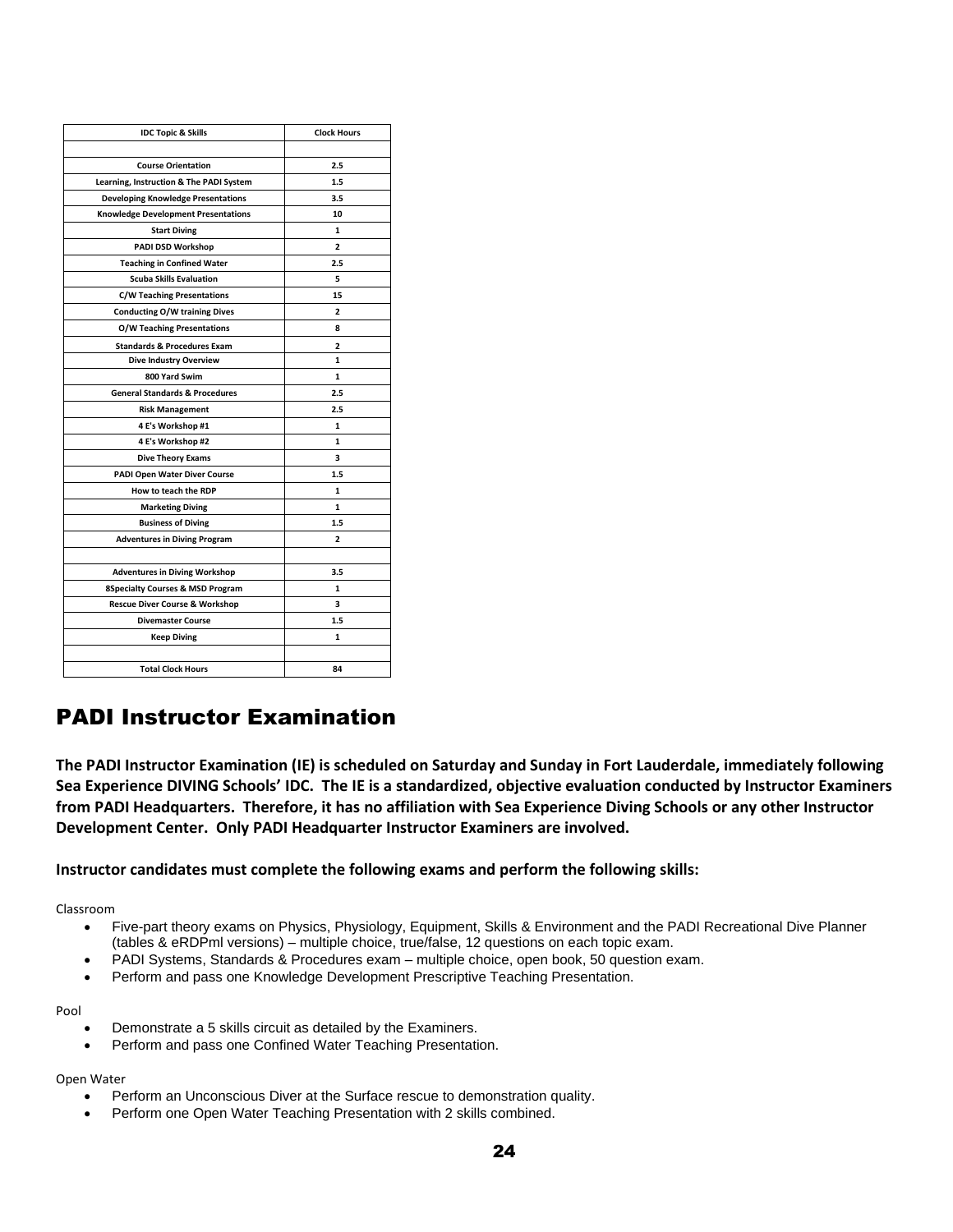**The Instructor Candidate must successfully complete all components of the PADI IE in order to earn the PADI Open Water Scuba Instructor (OWSI) certification. As an OWSI, one is qualified to teach various experience programs, the Open Water, Advanced Open Water, Rescue and Divemaster courses in addition to the Peak Performance Buoyancy and Project Aware specialty courses.**

**PADI Instructor Exam Fee - \$749 – included** 

Required Equipment: **Masks, fins, snorkel, wetsuit and dive gloves, BCD with low pressure inflator, single hose regulator with alternate-air-source, submersible pressure gauge, depth gauge, compass, bottom timing device (dive computer preferred), timing device (watch with second hand), dive knife or cutting tool, pencil, underwater slate, visual surface signaling device, audible signaling device (both surface and underwater) PADI RDP, eRDPml, logbook, two dive lights (one primary and one backup), non-rebreather and a pocket mask, wreck reel and lift bag (recommended).**

Note: **Scuba tanks will be provided at no extra charge. Weight belts and weights will also be provided at no charge; however, a deposit of \$50 is required to cover possible loss.**

#### This program meets the requirements for students to take any tests or exams required in this curriculum

*The balance of this page has been left blank intentionally for the convenience of prospective students to make notes when needed.*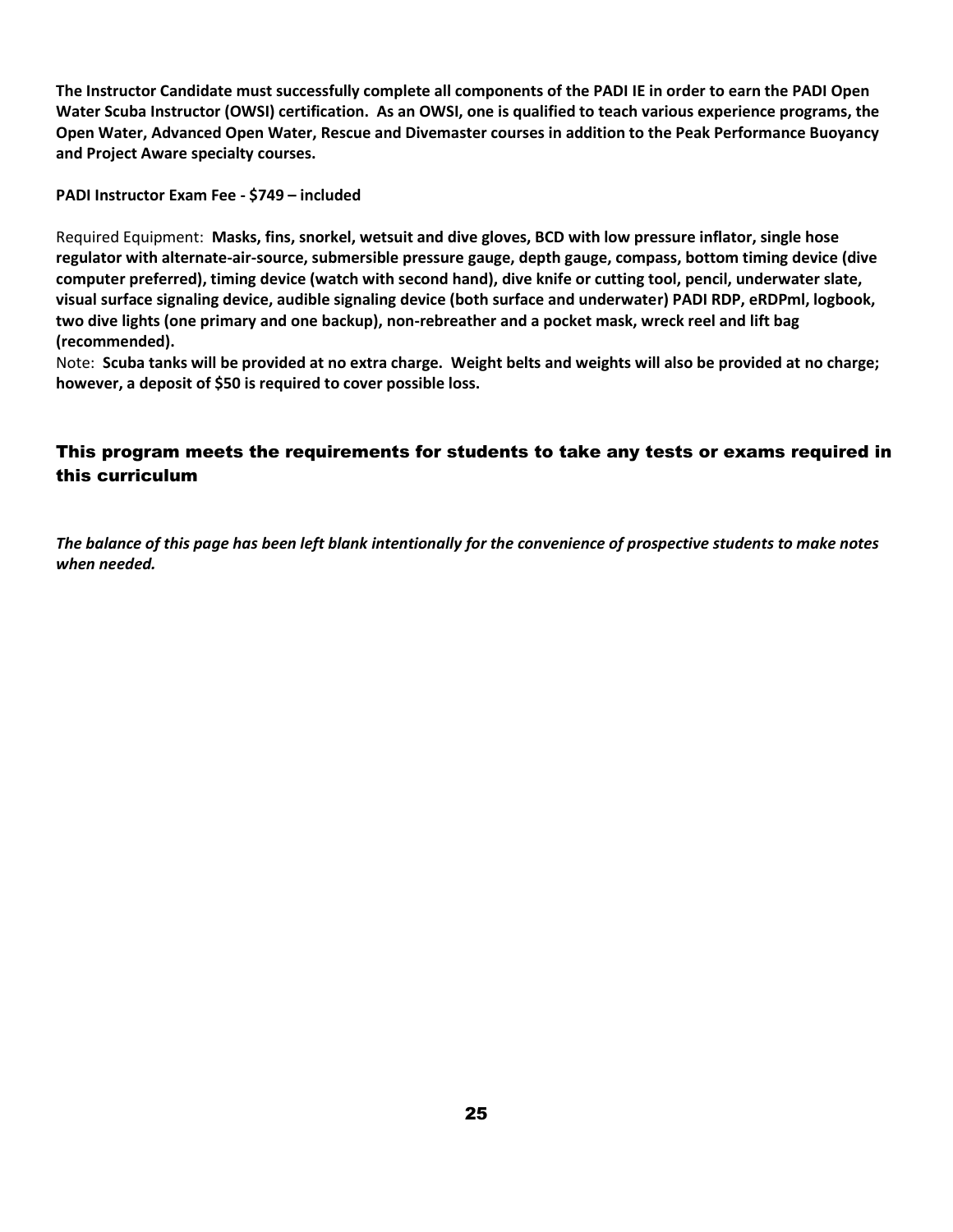## IDC Staff Instructor Course 119.5 Clock Hours

**The Staff Instructor program is a 14-day course during which PADI Instructors learn to teach PADI Assistant Instructor and to eventually teach the PADI Instructor course. This course is a step toward the ultimate goal of becoming a PADI Course Director which is the highest achievement in PADI's certification hierarchy.** 

**Objective: The IDC Staff Instructor course prepares candidates to teach the PADI Assistant Instructor course and to staff PADI Instructor Development Courses. The training furthers teaching abilities and develops candidate's evaluation and counseling skills through independent study, classroom sessions and guided evaluation training.**

**Entrance/Admission Requirements: 18 years old, teaching status of padi master scuba diver certification and PADI emergency first responder instructor certification. Have a PADI Diving Medical Statement signed by a physician (MO or DO) and dated within the previous 12 months.**

**Divemaster Program component(s):**

| Staff-5 | PADI IDC Staff Course | 119.5 Clock Hours | 14 Days |
|---------|-----------------------|-------------------|---------|
|         |                       |                   |         |

### **IDC Staff Instructor** \*119.5 Clock Hours\* Staff-5

#### **IDC Staff Instructor Course**

**The IDC Staff Instructor course prepares candidates to teach the PADI Assistant Instructor course and to staff PADI instructor development programs. The training furthers teaching abilities and develops candidate's evaluation and counseling skills through independent study, classroom sessions, guided evaluation training and an internship.**

Prerequisites: **18 years old, teaching status of padi master scuba diver certification and PADI emergency first responder instructor certification. Have a PADI Diving Medical Statement signed by a physician (MO or DO) and dated within the previous 12 months.**

Minimum Age: **18 years of age.**

Certification: **PADI IDC Staff Instructor.**

Number of Dives: **12\***

Required Equipment: **Masks, fins, snorkel, wetsuit and dive gloves, BCD with low pressure inflator, single hose regulator with alternate-air-source, submersible pressure gauge, depth gauge, compass, bottom timing device (dive computer preferred), timing device (watch with second hand), dive knife or cutting tool, pencil, underwater slate, visual surface signaling device, audible signaling device (both surface and underwater) PADI RDP, eRDPml, logbook, two dive lights (one primary and one backup), non-rebreather and a pocket mask.**

Note: **Scuba tanks will be provided at no extra charge. Weight belts and weights will also be provided at no charge; however, a deposit of \$50 is required to cover possible loss.**

| <b>Academic Topic &amp; Skills</b>                                         | <b>Clock Hours</b> |
|----------------------------------------------------------------------------|--------------------|
|                                                                            |                    |
| <b>Course Orientation</b>                                                  | 1.5                |
| <b>Systems, Standards and Procedures Exam</b>                              | 1.5                |
| Dive Theory Exam                                                           | 1.5                |
| Instructor Development Standards, Procedures and<br>Curriculum             | 2.5                |
| How to Organize and Conduct the PADI Assistant<br><b>Instructor Course</b> | 2.0                |
| <b>Knowledge Development Presentation</b><br>Preassessment                 | 2.0                |
| The Psychology of Evaluation and Counseling                                | 2.0                |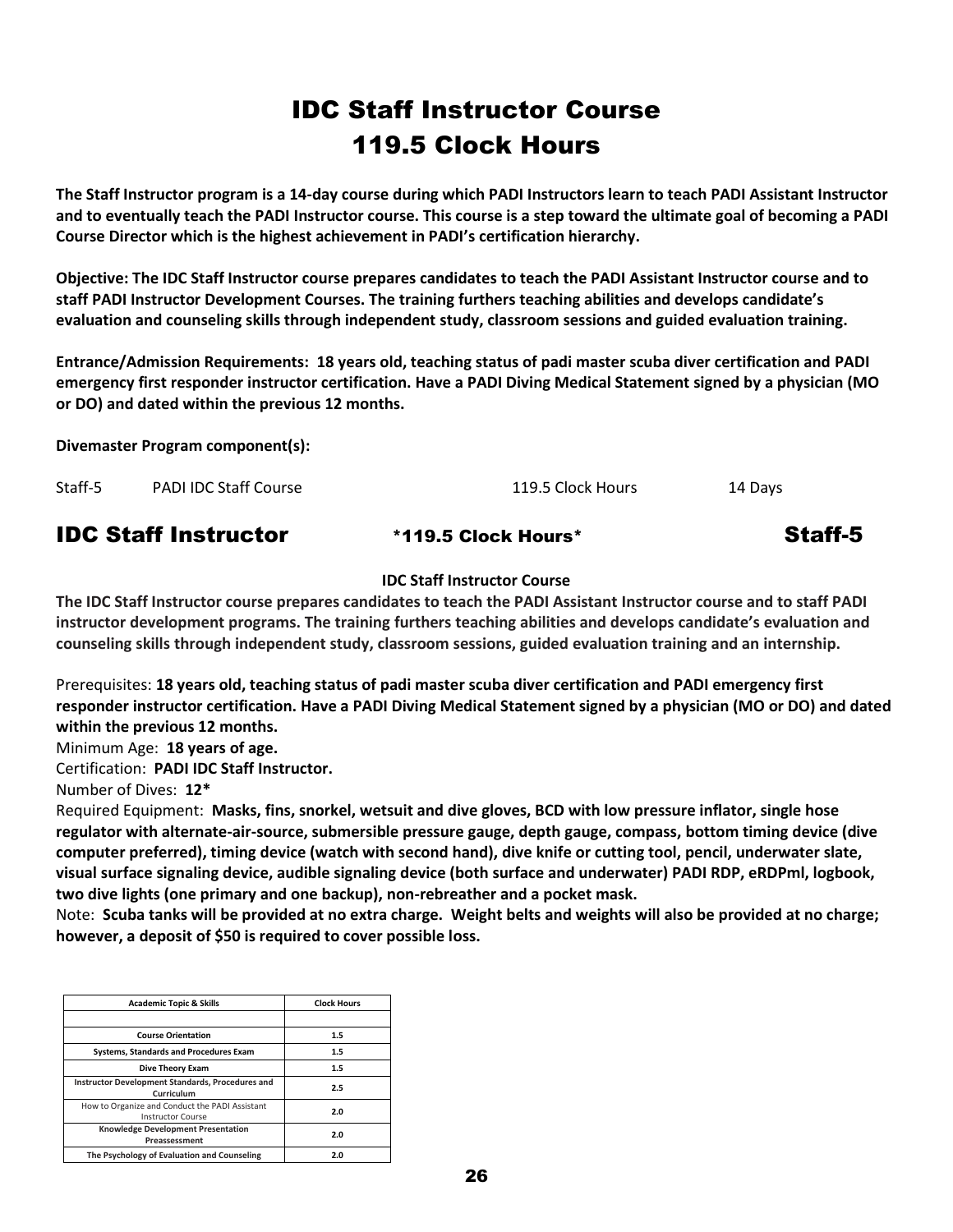| <b>Evaluating Knowledge Development Teaching</b><br><b>Presentations</b> | 4.0   |
|--------------------------------------------------------------------------|-------|
| <b>Evaluating Confined Water Teaching Presentations</b>                  | 2.0   |
| <b>Evaluating Open Water Teaching Presentations</b>                      | 2.0   |
| <b>Skill Evaluation Preassessment</b>                                    | 2.0   |
| <b>Confined Water Teaching Presentation</b><br>Preassessment             | 2.0   |
|                                                                          |       |
| <b>Total Clock Hours</b>                                                 | 119.5 |

## Phase 4 – MSDT - Resort Operations Specialist 182.5 Clock Hours

**Phase 4 of the Sea Experience Diving Schools career development curriculum is DAN Diving Emergency Management Provider Instructor (includes 4 DAN instructor certifications), PADI Master Scuba Diver Trainer prep (includes 5 PADI specialty instructor certifications) and Resort Operations Specialist (includes 4 PADI specialty instructor certifications, 1 DSAT certification and 4 PSI certifications). Up to 23 ocean boat dives will be conducted throughout this phase. At the conclusion of this phase the student will meet the qualifications to apply for MSDT once PADI's requirements are met.**

**Objective: Sea Experience Diving Schools Phase 4, MSDT/Resort Specialist was developed to take the PADI Instructor and give them an advantage in the diving job market and to help them become successful in their scuba career. Since potential employers are looking for the most qualified candidates, this program offers our students one of the most comprehensive continuing education programs in the industry.** 

**Entrance/Admissions Requirements: 18 years of age; DAN Membership, Current DAN Oxygen Provider, Active Status Open Water Scuba Instructor, Assistant Instructor or Divemaster with CPR & First Aid Instructor ratings. Current CPR Instructor, documentation of current First Aid training (Instructor level recommended), must be a renewed PADI Assistant Instructor or PADI Instructor or completed an IDC or OWSI course within the last 12 months. Certified as a PADI Enriched Air (Nitrox) diver or hold a qualifying certified training within the last 24 months.** 

**Phase 4 MSDT Resort Specialist Program consists of three components:**

| DEMP-4:   | Dive Emergency Management Provider Instructor, 20 Clock Hours |                  | 2 Days  |
|-----------|---------------------------------------------------------------|------------------|---------|
| $MSDT-4:$ | Master Scuba Diver Trainer Prep                               | 34.5 Clock Hours | 4 Days  |
| $ROS-4:$  | <b>Resort Operations Specialist</b>                           | 128 Clock Hours  | 15 days |

## PADI Emergency Oxygen Instructor

#### \*20 Clock Hours\* POPI-4

PADI Emergency Oxygen Instructor **– The remote location of most dive sites, whether a few hours from shore or days from civilization, requires more advanced care than that offered by traditional rescue training. In addition, dive leaders need to know how to deal with minor marine life injuries, a subject rarely addressed in traditional first aid courses. To respond to this need for practical knowledge the PADI Emergency Oxygen Instructor program includes the following instructor level credentials.**

Emergency Oxygen for Scuba Diving Injuries Instructor **– The PADI Emergency Oxygen Instructor course is a one day program which prepares dive leaders to teach the PADI Emergency Oxygen Provider course. Candidates will receive the PADI Emergency Oxygen Instructor Specialty.**

PADI Emergency Oxygen Instructor **– Learn how to recognize the warning signs of sudden cardiac arrest and administer first aid using basic life support techniques and AED's. Managing shock and external bleeding are other skills covered that can help save lives.**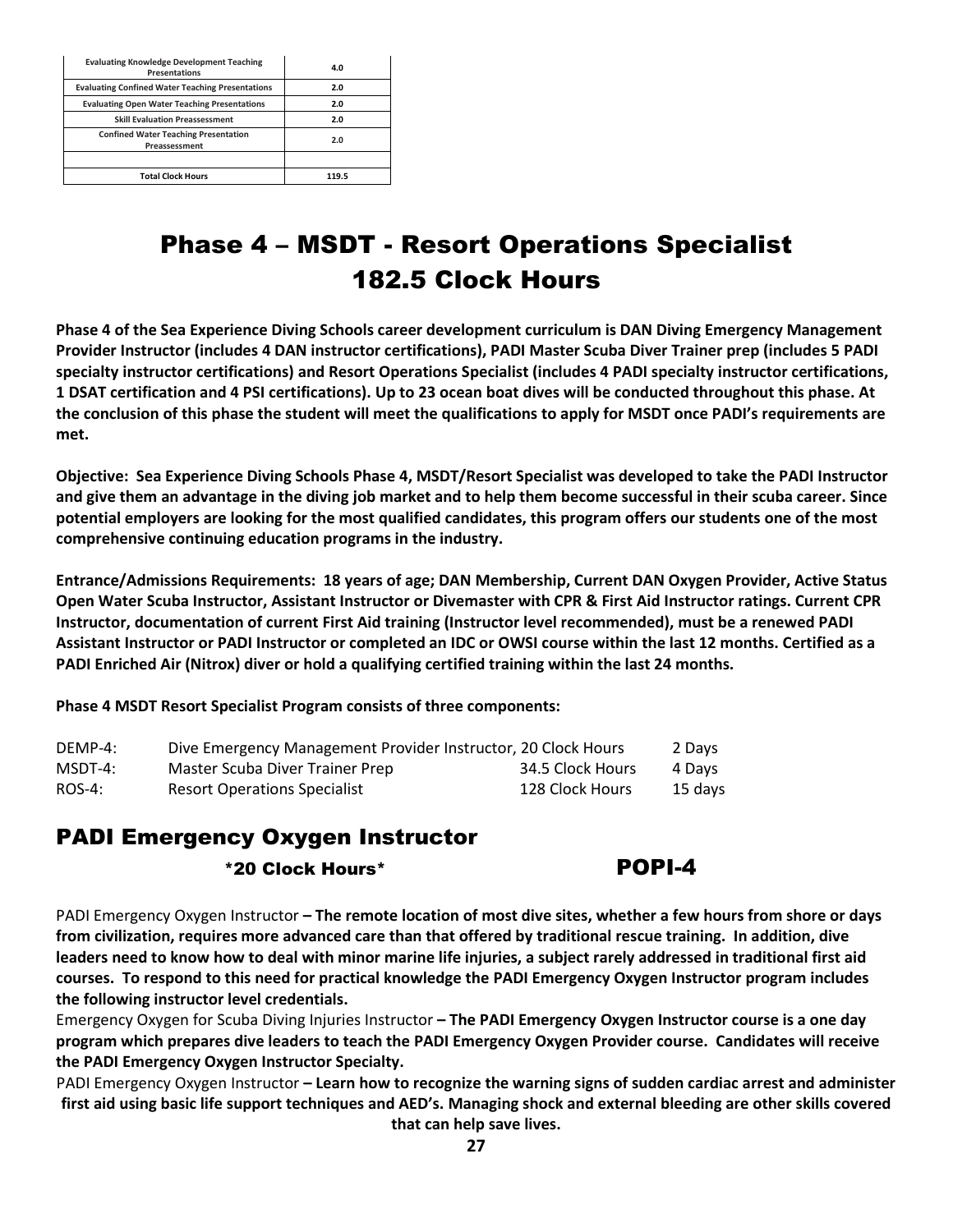#### **The knowledge and skills acquired will include:**

- CPR & use of AEDs
- Neurological assessments
- Decompression illness and stroke
- Atmospheric gases
- Respiration and circulation
- Oxygen safety
- Oxygen first aid for scuba diving injuries
- Envenomation from marine life
- Traumatic injuries
- Life threatening complications
- Seafood poisonings
- Avoidance of marine life injuries

#### Prerequisites: **Be an active Open Water Scuba Instructor, Assistant Instructor or Divemaster with a current CPR and First Aid Instructor rating.**

Minimum Age: **18 years of age.** Certifications:

• PADI Emergency Oxygen Instructor.

#### **\*NOTE: Instructor recognition is given to individuals who hold the above instructor-level certifications.**

| Topic & Skills                                       | <b>Clock Hours</b> |
|------------------------------------------------------|--------------------|
|                                                      |                    |
| <b>PADI Online Instructor Qualification Course</b>   | 1                  |
| <b>PADI Mini Core Module</b>                         | 1                  |
| <b>PADI Emergency Oxygen</b>                         | 6                  |
| <b>Hazardous Marine Life Injuries</b>                | Δ                  |
| <b>Neurological Assessment</b>                       | Δ                  |
| PADI Emergency Oxygen Instructor Online<br>Crossover | 2                  |
| <b>Instructor Presentations</b>                      | ,                  |
|                                                      |                    |
| <b>Total Clock Hours</b>                             | 20                 |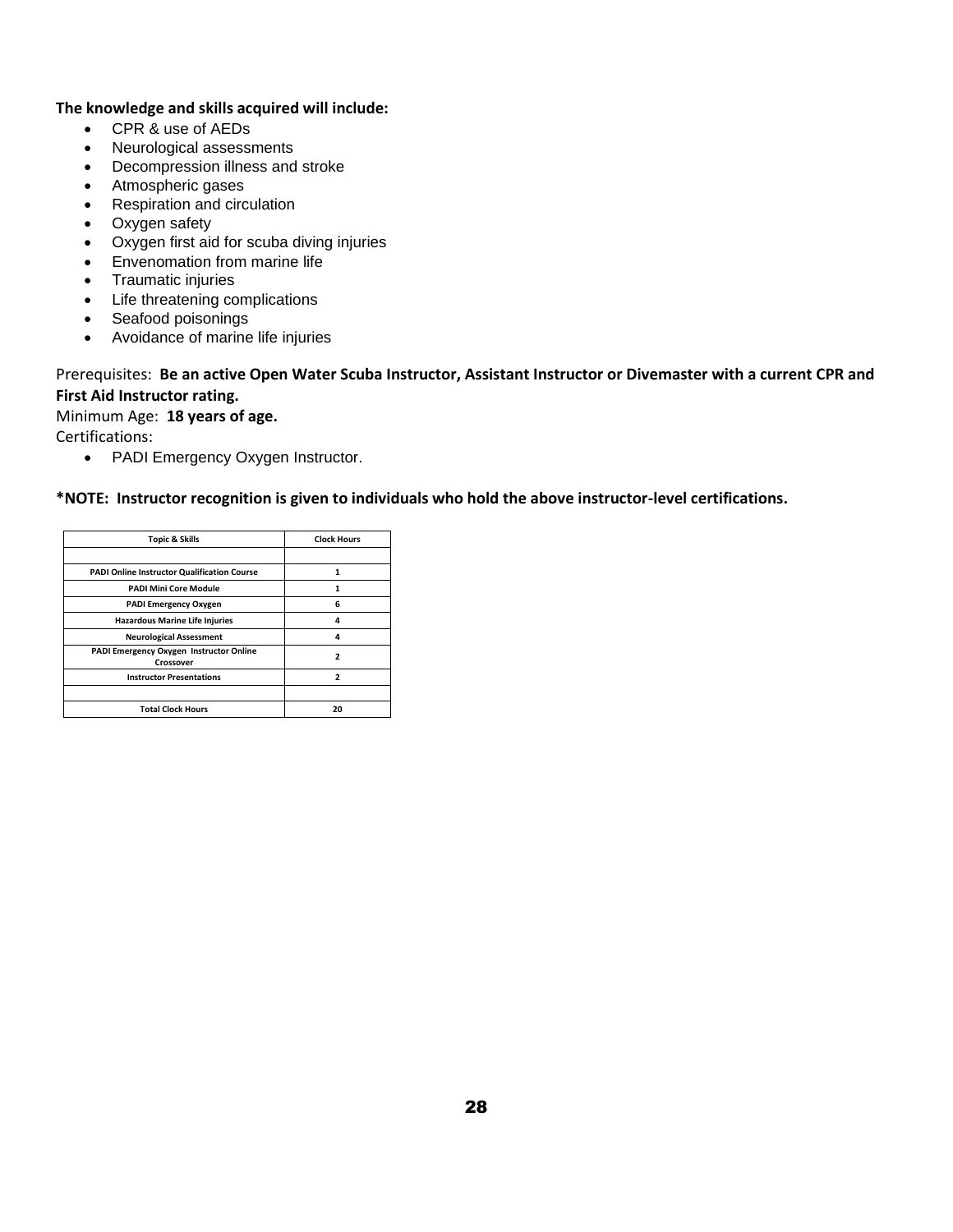### Master Scuba Diver Trainer Prep **\*34.5 Clock Hours\*** MSDT-4

**The Master Scuba Diver Trainer Prep program is actually five PADI Specialty Instructor courses conducted in a fully integrated manner over four days. The MSDT course is designed to train instructors in how to organize market and conduct the following PADI Specialty Diver Courses:**

- 1. PADI Search and Recovery Instructor
- 2. PADI Deep Diver Instructor
- 3. PADI Enriched Air Instructor
- 4. PADI Underwater Navigator Instructor
- 5. PADI Night Diver Instructor

**The course involves academic presentations and 7 ocean boat dives. Candidates are shown how to conduct training dives, briefings and scenarios. Subjects include wreck or reef mapping search and recovery techniques, knot tying, lift bag, use of wreck reels, navigation skills and techniques, enriched air diving considerations, dive planning and techniques, night diving techniques and deep diving considerations.**

Prerequisites: **Applicants must be a PADI Instructor or have attended a PADI IDC within the last 12 months. The applicant must be able to show proof of at least 10 logged dives in each specialty diving area prior to submitting his/her Specialty Instructor application to PADI. This requirement may be met after the MSDT program.** Minimum Age: **18 years of age.**

Certification:

• 5 PADI Specialty Instructor ratings

**NOTE: The PADI MSDT Fee of \$93.00 is** NOT **included in the Phase III tuition.**

Number of Ocean Boat Dives: **7**

Required Equipment: **Masks, fins, snorkel, wetsuit and dive gloves, BCD with low pressure inflator, single hose regulator with alternate-air-source, submersible pressure gauge, depth gauge, compass, bottom timing device (dive computer preferred), timing device (watch with second hand), dive knife or cutting tool, pencil, underwater slate, visual surface signaling device, audible signaling device (both surface and underwater) PADI RDP, eRDPml, logbook, two dive lights (one primary and one backup), wreck reel and lift bag, 30cf stage cylinder (recommended).** Note: **Scuba tanks will be provided at no extra charge. Weight belts and weights will also be provided at no charge; however, a deposit of \$50 is required to cover possible loss.**

| Topic & Skills & O/W Dives    | <b>Clock Hours</b> |
|-------------------------------|--------------------|
|                               |                    |
| Search and Recovery (2 Dives) | 7                  |
| <b>EANx Diver (2 Dive)</b>    | 6.5                |
| Deep Diver (2 Dives)          |                    |
| Night Diver (1 Dive)          |                    |
| U/W Navigator (1 Dives)       | 7                  |
|                               |                    |
| <b>Total Clock Hours</b>      | 34.5               |
|                               |                    |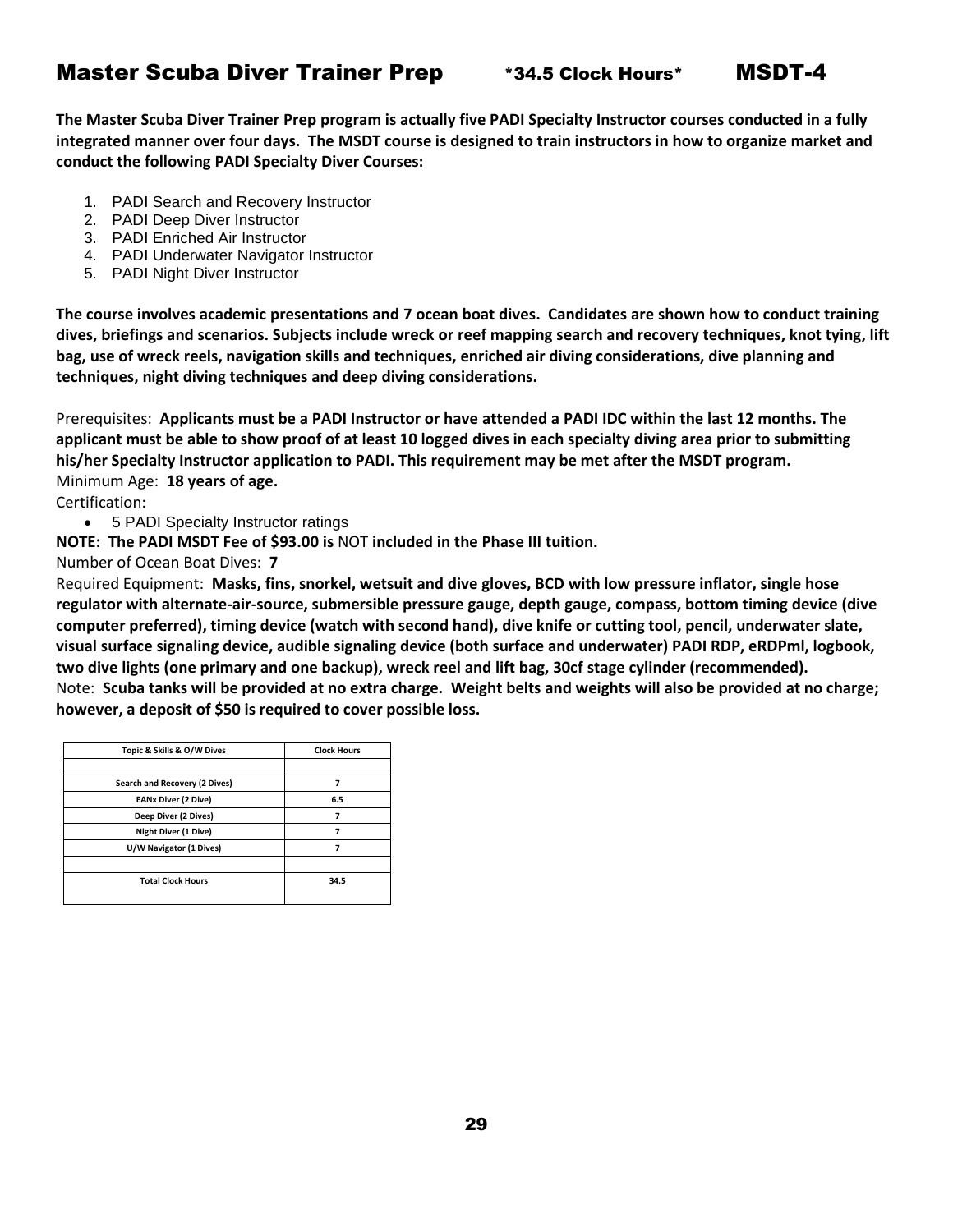### Resort Operations Specialist \*128 Clock Hours\* ROS-4

**The Resort Operations Specialist program was written and developed exclusively for Sea Experience Diving Schools by Dr. Alex Brylske – one of the world's foremost experts on diver education and award-winning authority on sustainable marine tourism. Resort Specialist is Sea Experience Diving Schools' "flagship" program, and is the only professional development course in the diving industry that is both proprietary and trademarked. Only at Sea Experience Diving Schools can you earn this valuable training and certification. Based on extensive resort operations job analysis and frequent feedback from employers at the world's top dive resorts, the Resort Operations Specialty curriculum is continuously updated. The revisions ensure that Resort Operations Specialist graduates are among the best trained in the world and are able to meet the challenges of the ever-changing industry and consumer.** 

ECO PRO**: Ecology Professional (ECO PRO) is the component of the ROS program that prepares professional divers to be ambassadors for the environment. It is comprised of seven modules of instruction (see modules 1-7 below) that combine for 48 clock hours.**

#### **Module #1: Deconstructing the Dive Industry (2.0 hours)**

- The true nature of the diving industry, and how it has changed over the past three decades.
- What it takes to be a successful professional in a dynamic industry.
- Why careers fail.
- Why employers sometimes hire the wrong people.
- How the dive industry has failed to fully prepare professionals for the challenges of the 21<sup>st</sup> century dive industry.

#### **Module #2: Merging Business and the Environment—A Guide to Marketing Sustainability (4.0 hours)**

- Introduction to sustainable marine tourism, and the "triple bottom line."
- How the tourism experience can be improved in ways that maximize profitability.
- Shifting demographics and the "environmental" consumer.
- How to "green" a business, and market the green commitment as a business strategy.
- "Greenwashing" and how to avoid it.
- Diver perceptions and expectations.
- Diver damage research, and how to train, manage and supervise divers to prevent it.
- Case studies from around the world featuring successful dive operators who are blazing the trail to sustainability.

#### **Module #3: Coral Reef Ecology for Dive Professionals (3.0 hours)**

- Biology/ecology of coral reefs: competition, diversity, symbiosis, disturbance, adaptation, reproduction, and recruitment.
- Major community members living in coral reef ecosystems.
- Why reefs are important to the health of both our planet and ourselves**.**
- Current polices and best practice for coral reef conservation and management.
- How to exploit "teachable moments" to improve the guest experience.
- A course highlight will be a night dive using special U/V lights to experience the phenomenon of fluorescence.

#### **Module #4: Coral Reef Restoration: The Science and Practice (3.0 hours)**

- Introduction to the science and technology of coral reef restoration.
- Survey of current restoration technologies, and their evolution to the current state-of-the-art.
- Overview of existing programs currently underway throughout the world.
- Discussion of how scientists and recreational divers are collaborating to make the environment "better than they found it."
- How to start a local coral restoration program.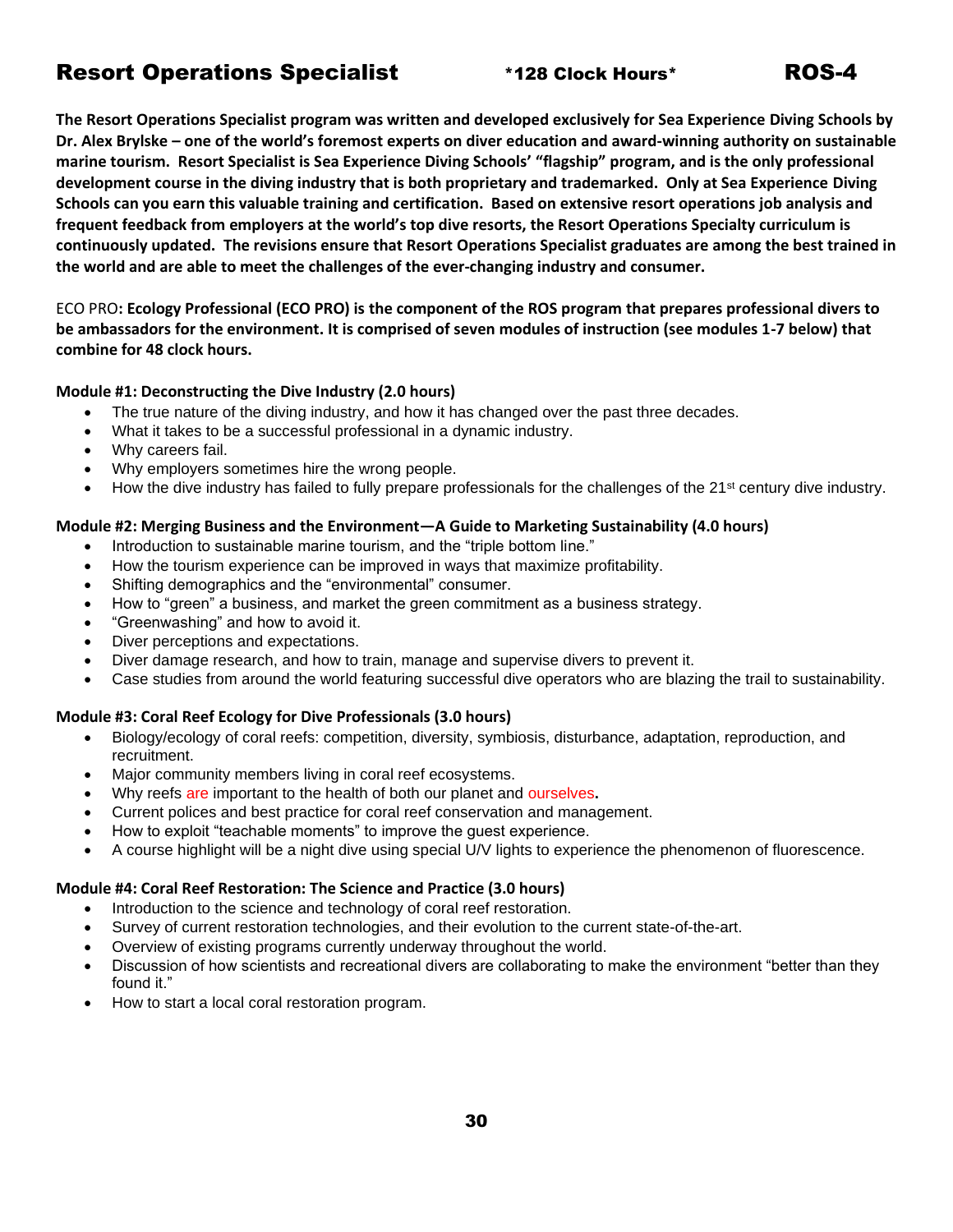#### **Module #5: Sharks in Depth—Conservation to Ecotourism (3.0 hours)**

- Review of shark evolution, diversity, and biology.
- Sharks as vital components of a healthy marine ecosystem (and what happens when sharks are removed).
- How humans benefit from sharks.
- Conservation status of major species, and why sharks are especially vulnerable to overfishing.
- Insights into behavior so customers can safely observe sharks in the wild.
- A perspective on the nature and risk of shark attack.
- Case studies on how individuals and organizations are reducing the decline of shark populations.
- Shark tourism and how it can be a tool for conservation.
- Shark diving best management practices and guidelines, along with engaging methods to educate the public about the plight of sharks.

#### **Module #6: Environmental Interpretation: From Tourist to Advocate (2.0 hours)**

- Exploding misconceptions regarding environmental education.
- The science of environmental interpretation.
- Why environmental education programs fail.
- The art of changing attitudes, and how to turn your customers into advocates for ocean conservation.
- Creating "mindful" presentations and programs.
- The five essential qualities of interpretation.
- Putting theory into practice with real customers.

#### **Module #7: Reef Check EcoDiver: An Introduction to Citizen Science (30.0 hours)**

- The role of citizen science in tourism.
- "Voluntourism" as a marketing strategy.
- Certifications:
- Reef Check EcoDiver Training
- How to Conduct the Discover EcoDiver Program.

| <b>ECO PRO Topic &amp; Skills</b>                                                      | <b>Clock Hours</b> |
|----------------------------------------------------------------------------------------|--------------------|
|                                                                                        |                    |
| Module #1: Deconstruction the Dive Theory                                              | 2.0                |
| Module #2: Merging Business and the<br>Environment-A Guide to Marketing Sustainability | 4.0                |
| Module #3: Coral Reef Ecology for Dive<br><b>Professionals</b>                         | 3.0                |
| Module #4: Coral Reef Restoration: The Science and<br>Practice                         | 3.0                |
| Module #5: Sharks in Depth-Conservation to<br>Ecotourism                               | 3.0                |
| Module #6: Environmental Interpretation: From<br><b>Tourist to Advocate</b>            | 2.0                |
| Module #7: Reef Check EcoDiver: An Introduction to<br><b>Citizen Science</b>           | 30.0               |
|                                                                                        |                    |
| <b>Total Clock Hours</b>                                                               | 47.0               |

Dive Shop Operations: **This section has 3 components. All aspects of diving, from training to charters, to air fills to repair, all filter through the dive shop and therefore it is essential that all dive professionals have an understanding and working knowledge of the dive shop.**

**Introduction to EVE: EVE (Electronic Virtual Employee) is an award winning business management software tool that makes running dive shops easier. EVE has many features that help dive store owners and employees increase profits and commissions with greater customer satisfaction. EVE is the software choice of many PADI Dive Centers and Resorts.**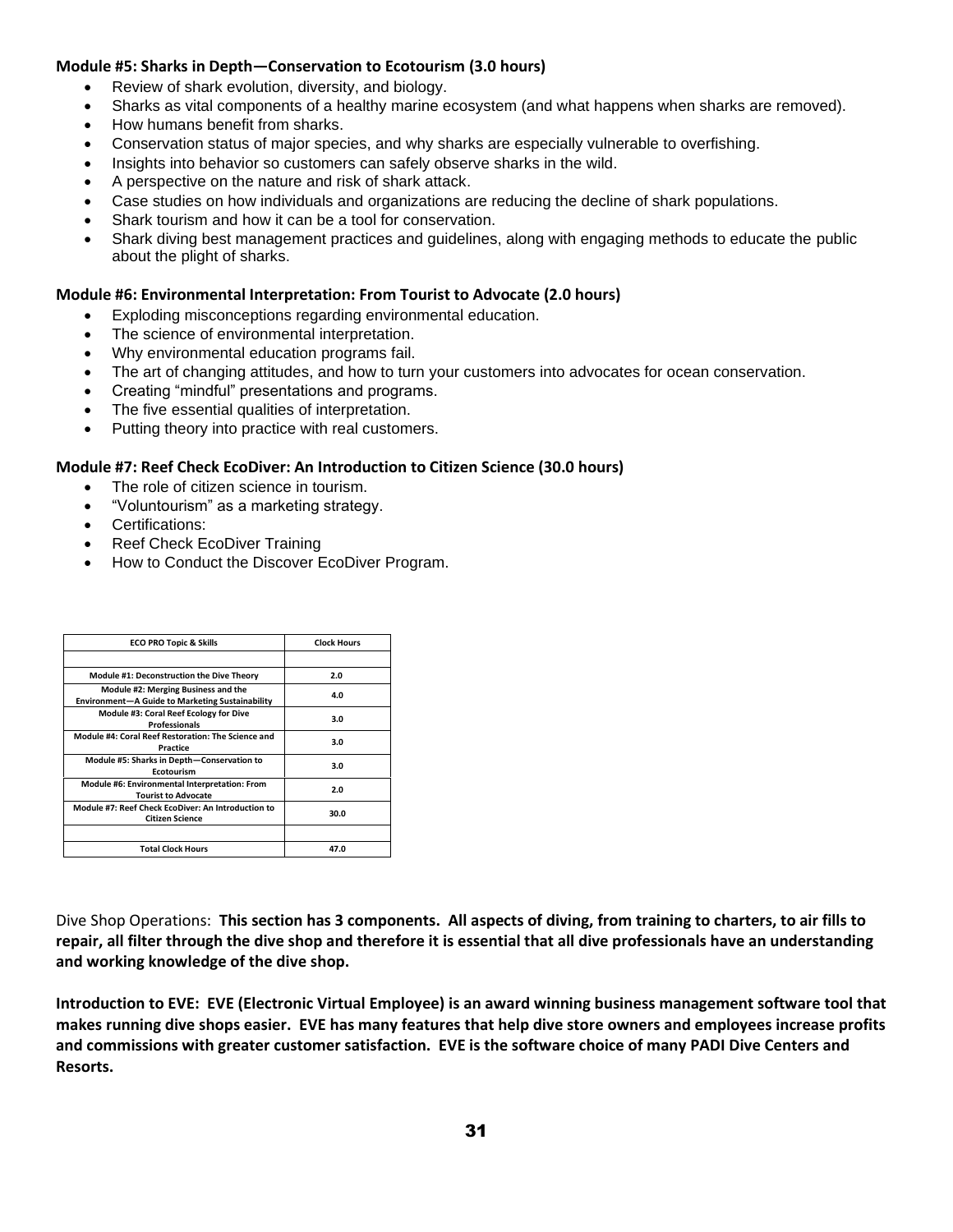#### **Resort Specialist students will be better prepared to work at Dive Shops that use EVE as their Point of Sale software. The knowledge and skills acquired will include:**

#### **Features and benefits of EVE as a Point of Sale System**

- How EVE links to PADI. For example, processing certification cards online
- How EVE can be used for effective and targeted marketing using emails and newsletters
- An introduction to EVE, a Point of Sale tool

**Equipment Specialist: Whether your job involves the use, retail sale or repair and maintenance of scuba equipment, knowing the theory and operation of the equipment used in our industry is a vital key for your success. The knowledge and skill acquired will include:**

- Develop practical knowledge of the theory, principles and operation of the diving equipment
- Perform routine, recommended care and maintenance procedures
- Basic field repair techniques
- Preparing equipment for sale

**Increase your earnings: Diving is an equipment intensive sport and the knowledgeable professional must be able to council students and customer alike in proper equipment selection by considering their needs and budget. The knowledge and skills acquired will include:**

- Assessing the diver's equipment needs
- Proper sizing and fitting
- Knowing which features are of benefit and importance to students and customers

Charter Operations: **Snorkel and Scuba Charters are the backbone for many dive shops and for the staff and crew they are the busiest but most exciting part of the instructor's day. The knowledge and skills acquired will include:**

**Boat Diver Specialty Instructor: The purpose of the PADI Boat Diver Specialty course it to familiarize divers with the skills, knowledge, planning, organization, procedures, techniques, problems, hazards, and enjoyment of diving from a boat. Resort Specialty will learn how to organize and conduct the PADI Boat Diver Specialty Course.**

**Digital Underwater Photography Instructor: Digital Underwater Photography training will expand your marketability, your earning potential, and add enjoyment to your resort based employment. The knowledge and skills acquired will include:**

- Assembling and testing camera equipment prior to a dive
- Practice getting good color as appropriate to the camera system using white balance, flash, filters and wide angle
- Demonstrate care for the equipment while taking picture underwater
- Evaluating exposure, sharpness and composition
- Downloading and editing digital pictures

**Increase your tips: it is common for divers to tip dive and boat crew after an enjoyable experience. Resort Specialist students will learn valuation knowledge and techniques to help increase their tips by enhancing the diver's experience. The knowledge and skills acquired will include:**

- Assisting divers with rental equipment and weight selection
- Welcoming divers on board
- Seat assignments, understanding diver, buddy and group dynamics
- Enhancing the diver's experience through effective guiding and increasing personal service during surface interval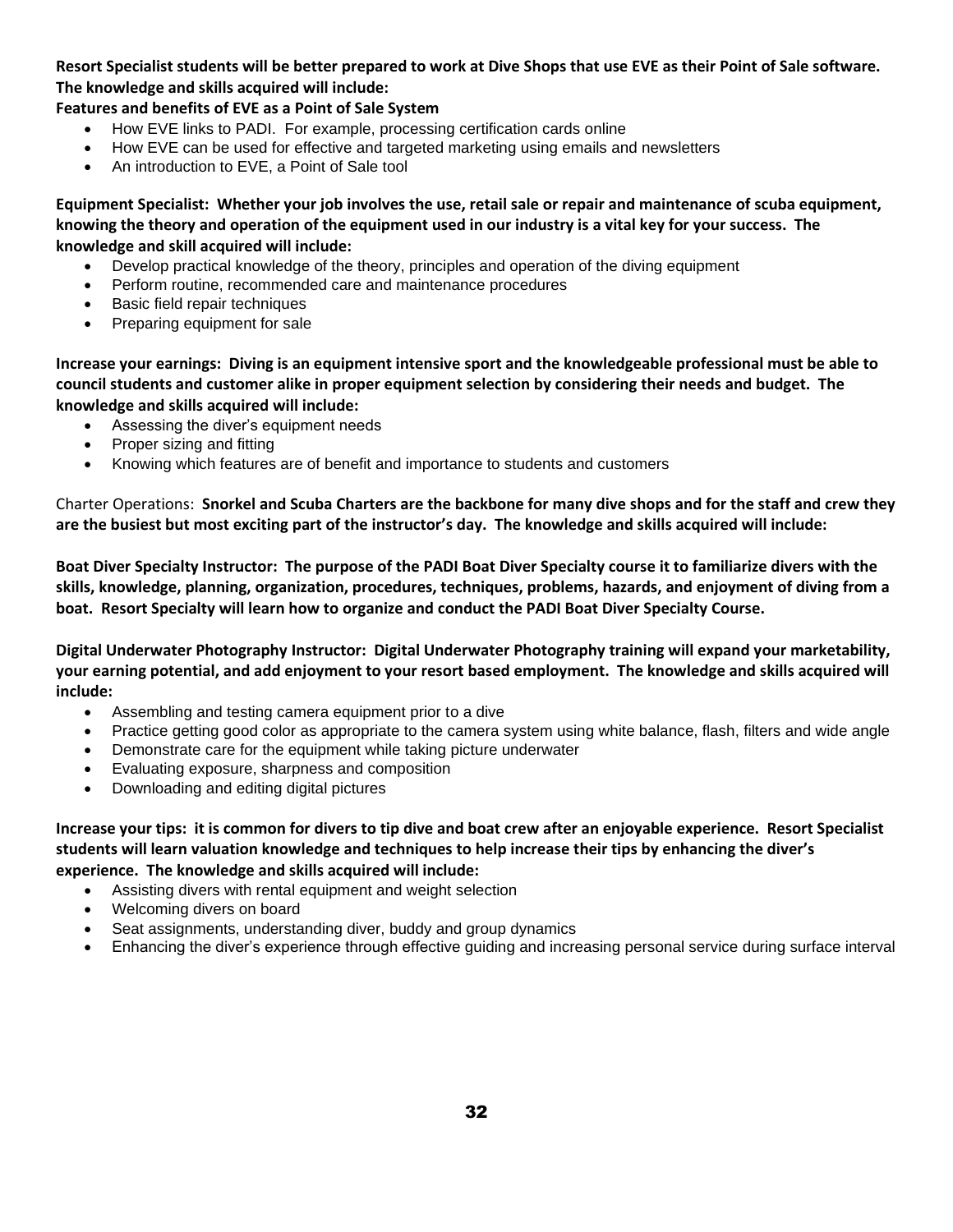**Wreck Diver Specialty Instructor: Learn how to use wreck reels to penetrate wrecks. This valuable training will aid in dive guiding, looking for missing divers and providing guidance to customers on the benefits or wreck diving to the risks involved with wreck penetration.**

• **In-Service Rescue Scenario Practice: Candidates gain confidence in managing a rescue as they work alongside the Sea Experience crew to practice real-time rescues in the ocean. These scenarios may include man overboard drills, panicked diver at the surface to retrieving an unconscious diver at depth and concluding with a boat egress with oxygen administrations and CPR.**

Fill Station Operations: **According to the U.S. Department of Transportation, 90% of all high-pressure cylinder failures occur during the filling process. Furthermore, the data shows that a major cause of cylinder failure is the lack of training, knowledge and experience on the part of the fill operators. Fill station operators are the primary line of defense in preventing unsafe cylinders returning to service; and learning how to fulfill this role is precisely what students learn in this training segment. The knowledge and skills acquired will include:**

**PSI Visual Cylinder Inspector: The PSI Visual Inspector Course is conducted over one day and covers a wide variety of topics that will help identify problems developing in cylinders before they become an explosive danger. Students receive hands-on training that qualifies them to technically and visually inspect cylinders for damage and defects during the interval between hydrostatic re-tests.**

**PSI Eddy Current Technician: Eddy Current testing is a powerful edition to visual cylinder inspection. However, many in the industry continue to use such devices on the wrong cylinders or fail to operate the equipment properly. This course provides Visual Cylinder Inspectors with the added training to know when and how to conduct proper Eddy Current Tests of SCUBA and SCBA cylinders in addition to hands-on experience with Eddy Current devices.** 

**PSI Valve Repair Technician: This course provides a broad overview of valve types, valve repair and valve care. Students will gain experience by servicing multiple valves and in turn be prepared to service more than just the cylinder.**

**PSI Oxygen Cylinder Cleaning Technician: Cylinders and valves intended for Enriched Air Nitrox (EANx) service require special cleaning and inspection procedures. This course addresses the handling, inspection and cleaning of EANx cylinders.**

**Compressor Theory and Operations: Air systems are essential to dive operations. While resort operators do not expect to hire expert compressor technicians, they value employees who can properly maintain and operate these expensive and vital systems. The advanced air-system knowledge and skills acquired during resort Specialist include:**

- An overview of compressor and filtration function
- Air fill station design and operation
- Checking and changing lubricants and filters
- Power start up procedures
- Cylinder filling procedures

**DSAT Gas Blender: The Diving Science and Technology (DSAT) Gas Blender course will instruct the diver to completely mix and blend Nitrox cylinders using formulas and computer-based methods currently available. The course is divided into knowledge development and practical application sections. The knowledge and skills acquired will include:**

- Oxygen; use and risks
- Helium blending theory
- Use of oxygen compatible air
- Gas blending Methods
- Nitrox blending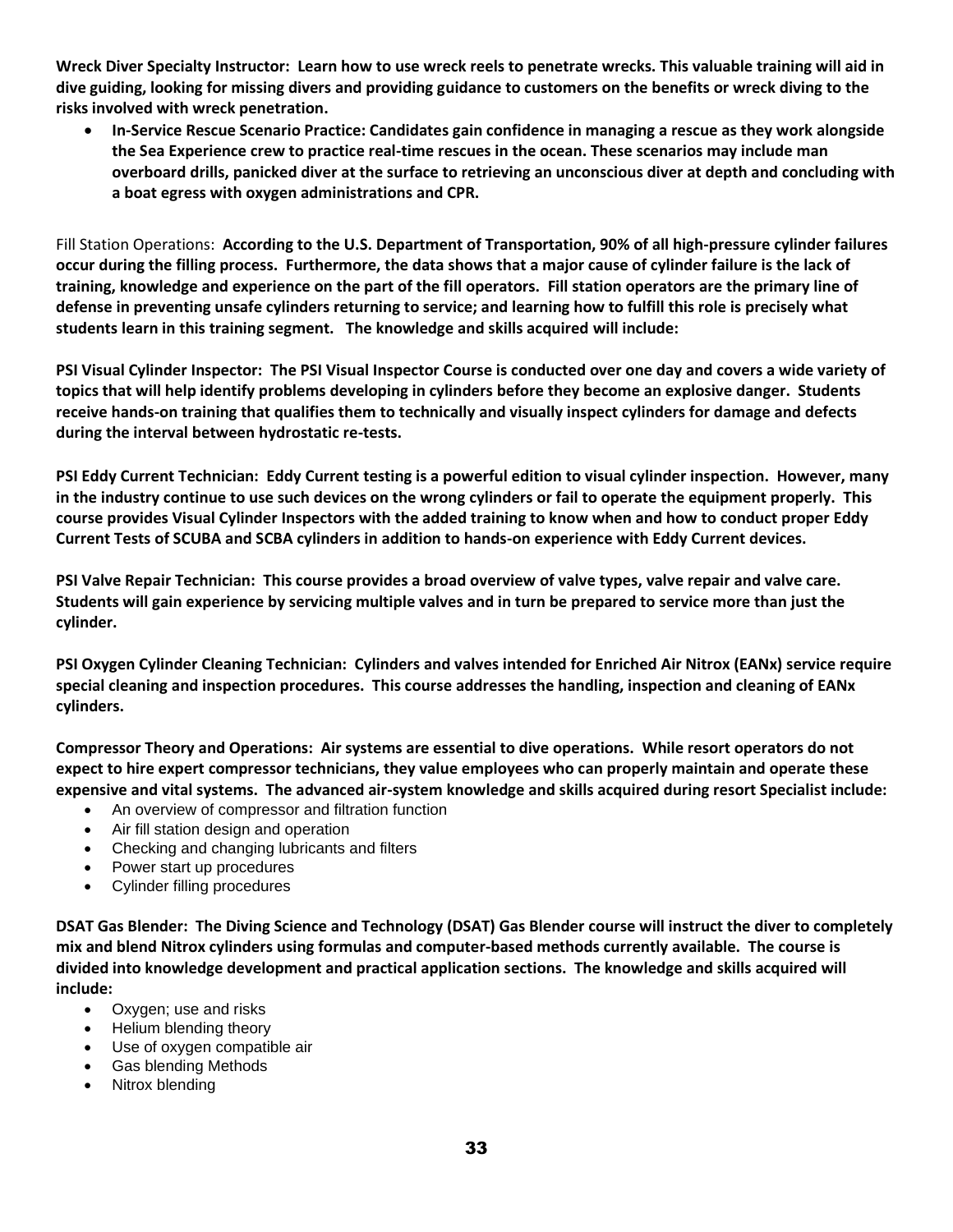**Resort Operations Specialist: This is where the theory is put into practice. During this portion of the course students will have multiple opportunities to serve as a mate and Resort Divemaster/Instructor on board our custom-built dive boats, learn inside the dive shop, and actually assist in an actual class. Students will log hours interacting with actual customers while gaining invaluable experience on the water, in the shop, filling cylinders, assisting in classes, and many other practical techniques to ensure an enjoyable and safe experience for the customer. NOTE: Students do NOT take the place of paid crewmembers. Student learning is conducted working under staff supervision at all times.**

Prerequisites: **Applicant must be certified as a PADI Divemaster, Assistant Instructor or Instructor (no equivalent ratings apply). Additionally for each Specialty except Equipment Specialist, the applicant must be able to show proof of at least 10 logged dives in each specialty diving area prior to submitting his/her Specialty Instructor application to PADI. This requirement may be met after the Resort Specialist program.**

Minimum Age: **18 years of age.**

Required Equipment: **Masks, fins, snorkel, wetsuit and dive gloves, BCD with low pressure inflator, single hose regulator with alternate-air-source, submersible pressure gauge, depth gauge, compass, bottom timing device (dive computer preferred), timing device (watch with second hand), dive knife or cutting tool, pencil, underwater slate, visual surface signaling device, audible signaling device (both surface and underwater) PADI RDP, eRDPml, logbook, two dive lights (one primary and one backup),** 

**wreck reel and lift bag, 30cf stage cylinder (recommended).**

Note: **Scuba tanks will be provided at no extra charge. Weight belts and weights will also be provided at no charge; however, a deposit of \$50 is required to cover possible loss.**

| Topic & Skills & O/W Dives     | <b>Clock Hours</b> |
|--------------------------------|--------------------|
|                                |                    |
| Eco Pro                        | 47                 |
| <b>Dive Shop Operations</b>    | 10                 |
| <b>Charter Operations</b>      | 7                  |
| <b>Fill Station Operations</b> | 28                 |
| <b>Resort Practicum</b>        | 55                 |
|                                |                    |
| <b>Total Clock Hours</b>       | 147                |

#### This program meets the requirements for students to take any tests or exams required in this curriculum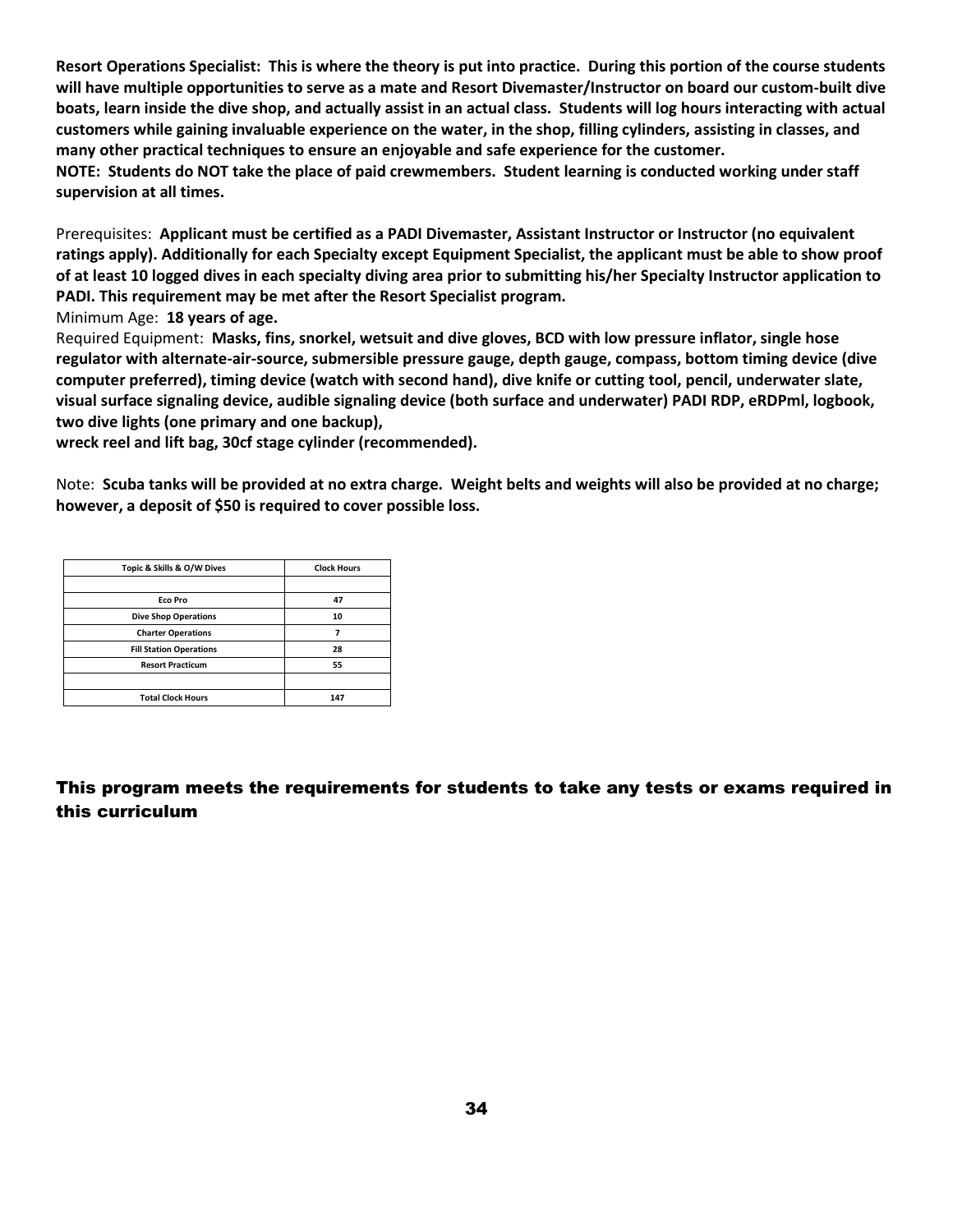## SELF-RELIANT DIVER/TEC 40 DIVER PROGRAM 48 CLOCK HOURS

**The purpose of the Self-Reliant Specialty course is to recognize and accept the role of the buddy system and its contributions to diver safety while identifying and developing self-reliant and independence while diving. The TEC 40 sub course of the DSAT TEC Diver course is a limited entry level technical diving program. It bridges the gap between recreational diving and full technical deep decompression diving. Certified TEC 40 Divers are qualified to make limited decompression dives using equipment that is marginally more extensive than that used in mainstream recreational diving.**

Objective: **The objective of Sea Experience Diving Schools Self-Reliant Diver/Tec Diver 40 courses will develop the skills of planning and carrying out dives without a partner when preferred or necessary. To also train students to prepare for and respond to reasonably foreseeable emergencies that may occur with TEC 40 limits. Self-Reliant Diver/TEC 40 Diver program is to sharpen skills of diving self-reliance, making the diver a stronger partner in a diver pair team. It will qualify the student to make limited decompression dives at a level that bridges recreational diving and technical diving. Students will be trained in knowledge, procedures and motor skills required for decompression diving within the limitations of the TEC 40 certification. This program will assure the understanding and acknowledge the hazards and risks associated with this level of TEC diving and TEC diving in general. To train students to prepare for and respond to reasonably foreseeable emergencies that may occur within TEC 40 limits. To also lay the foundation for continuing training as a full technical diver and to continue training as a full technical diver. Students completing this program will receive a Self-Reliant Diver certification and a TEC 40 Diver Certification from PADI. (if a student is already an instructor, they will also receive a Self-Reliant Instructor Certification).**

Entrance/Admission requirements: **18 years old, PADI Advanced Open Water or a qualifying certification from another training organization, PADI Enriched Air Diver or a qualifying certification from another training organization, PADI Deep Diver or proof of 10 dives to 30 meters/100 feet, 30 logged dives (10 with Enriched Air, 7 deeper than 30 meters/100 feet.**

#### SELF-1 PADI Self-Reliant Diver 19 Clock Hours 5 Days TEC-1 PADI TEC 40 Diver 29 Clock Hours 11 Days

#### PADI Self-Reliant Diver Course \*19 Clock Hours\* SELF-1

The PADI Self-Reliant Diver course is a 5-day course that will develop the skills of planning and carrying out dives without a partner when preferred or necessary.

#### PADI TEC 40 Diver Course \*29 Clock Hours\* TEC-1

The PADI TEC 40 Diver Course is an 11-day course that will train students in knowledge, procedures and motor skills required for decompression diving with the limitations of the TEC 40 certification.

#### Minimum Age**:** 18 years old

Certification:PADI Advanced Open Water and PADI Enriched Air

#### Number of Dives**:** 7 Dives

Required Equipment**:** mask, fins, snorkel, wetsuit, BCD with low pressure inflator, single hose regulator with alternate-air-source, submersible pressure gauge, depth gauge, compass, bottom timing device (dive computer preferred), dive knife or cutting tool, pencil, underwater slate, surface signaling device (recommended) and a pocket mask. 40 Cu Ft. cylinder with por valve, 84" braided regulator hose, Dive Rite O2 clean regulator with Secon stage, hose retainer 1", mini tech 2" pressure gauge, 8" high pressure hose, 4" hose retainer strap, small cylinder harness system and a TEC deep crew pack.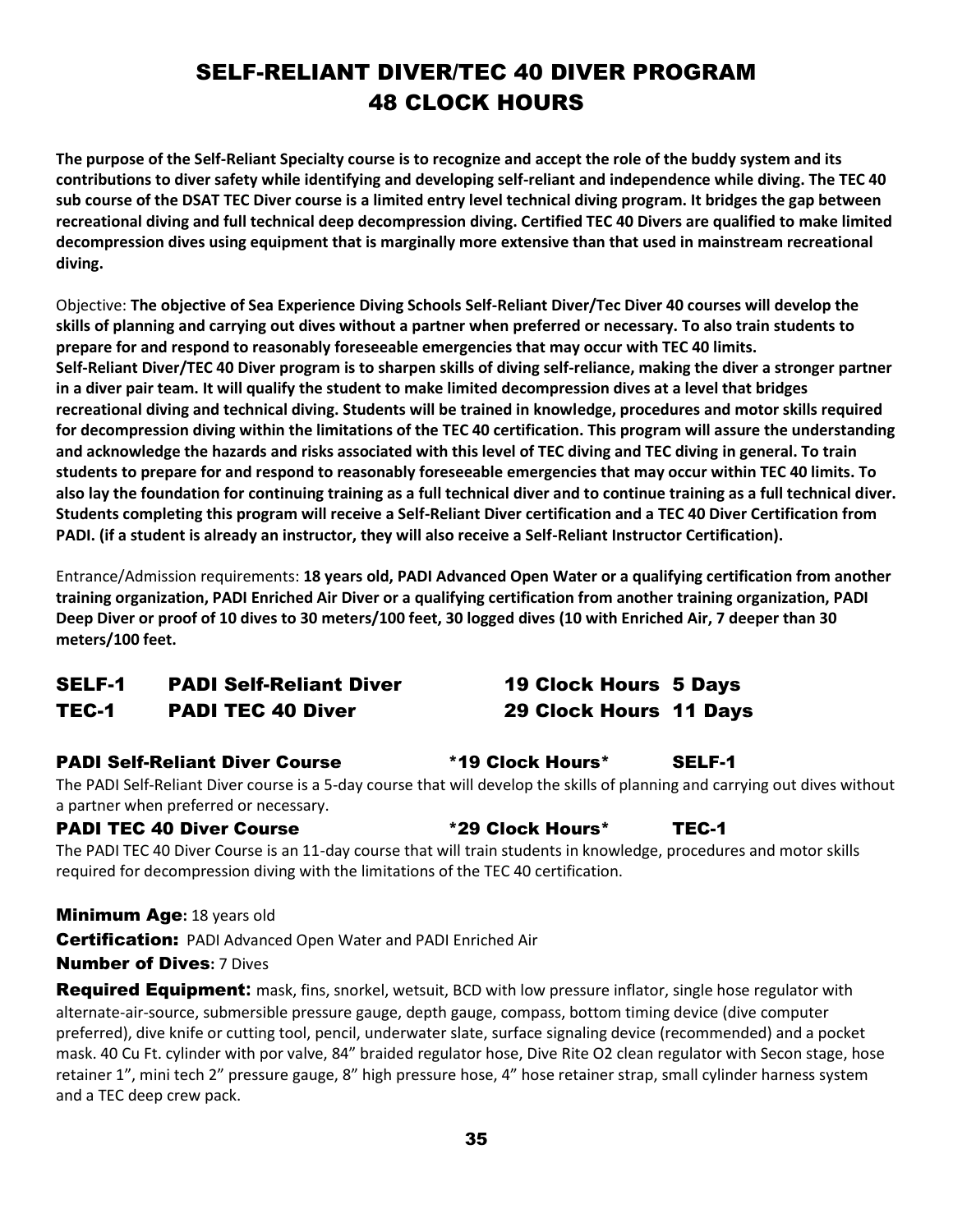Note: Scuba tanks will be provided at no extra charge. Weight belts and weights will also be provided at no charge; however, a deposit of \$50 is required to cover possible loss

| <b>Academic Topic &amp; Skills</b><br><b>For Self-Reliant Diver</b> | <b>Clock Hours</b> |
|---------------------------------------------------------------------|--------------------|
|                                                                     |                    |
| <b>Course Orientation</b>                                           | 0.5                |
| Self-Reliant Diving: PADI Worldwide's Position                      | 1.0                |
| Self-Rescue                                                         | 1.0                |
| <b>Self-Reliant Diving</b>                                          | 1.5                |
| <b>Equipment for Self-Reliant Diving</b>                            | 1.0                |
| <b>Dive Planning</b>                                                | 1.5                |
| <b>Independent Management of Dive Emergencies</b>                   | 1.5                |
| Self-Reliant Knowledge Review                                       | 1.0                |
| <b>Self-Reliant Dive 1</b>                                          | 3.0                |
| <b>Self-Reliant Dive 2</b>                                          | 3.0                |
| <b>Self-Reliant Dive 3</b>                                          | 3.0                |
| <b>Paperwork and Administration</b>                                 | 1.0                |
| <b>Total Clock Hours</b>                                            | 19                 |

| Academic Topic & Skills for TEC 40 Diver           | <b>Clock Hours</b> |
|----------------------------------------------------|--------------------|
|                                                    |                    |
| <b>Course Orientation</b>                          | 1.0                |
| <b>Technical Diving Risks and Responsibilities</b> | 0.5                |
| <b>TEC 40 Equipment Requirements</b>               | 1.0                |
| <b>Gas Planning</b>                                | 1.0                |
| <b>Team Diving</b>                                 | .05                |
| <b>Techniques and Procedures</b>                   | .05                |
| <b>Emergency Procedures</b>                        | .05                |
| <b>Thinking Like a Technical Diver</b>             | $\mathbf{1}$       |
| <b>Gas and Decompression Planning</b>              | .05                |
| Murphy's Law and Reserves                          | .05                |
| <b>Techniques and Emergencies</b>                  | .05                |
| <b>Managing Oxygen Exposure</b>                    | .05                |
| <b>TEC 40 Reviews</b>                              | 2.0                |
| <b>TEC 40 Practical Application 1</b>              | 1                  |
| TEC 40 Training Dive 1                             | 4.0                |
| <b>TEC 40 Practical Application 2</b>              | 1.0                |
| TEC 40 Training Dive 2                             | 2.0                |
| TEC 40 Training dive 3                             | 2.0                |
| <b>TEC 40 Practical Application 3</b>              | 2.0                |
| TEC 40 Training Dive 4                             | 4.0                |
| <b>TEC 40 Exam and Paperwork</b>                   | 2.0                |
| <b>Paperwork and Administration</b>                | 1.0                |
|                                                    |                    |
| <b>Total Clock Hours</b>                           | 29                 |
|                                                    |                    |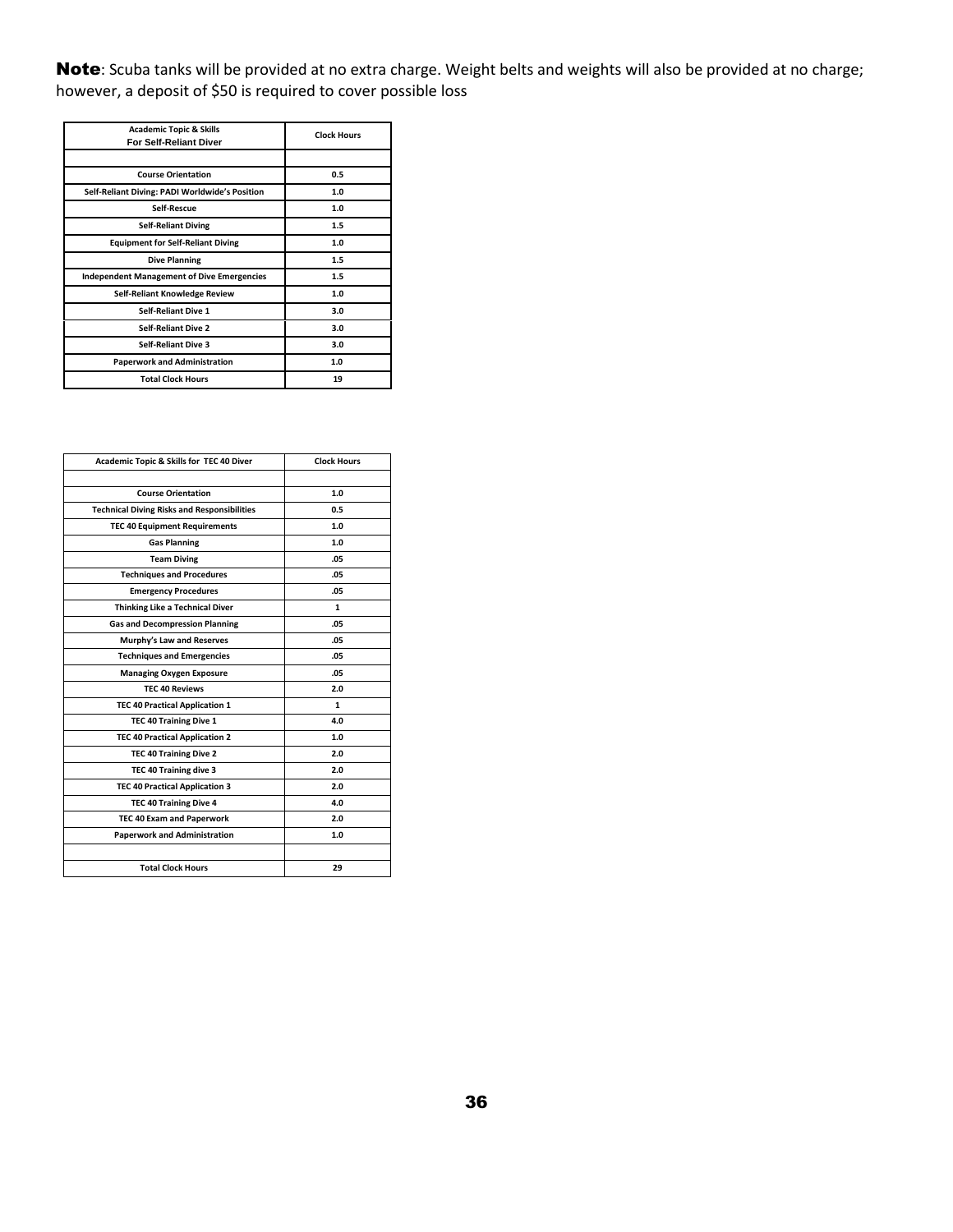### WHAT WILL MY SCUBA CAREER TRAINING COST?

| <b>Total Immersion Program</b><br><b>Deposit required:</b><br>This complete package includes:<br>PADI Open Water Diver<br>$\bullet$<br>PADI Advanced Open Water Diver<br>$\bullet$<br><b>PADI Master Scuba Diver</b><br>$\bullet$<br>PADI Emergency First Response/Care for Children<br>$\bullet$<br><b>PADI Rescue Diver</b><br>$\bullet$<br>PADI Oxygen Provider<br>$\bullet$<br>PADI Divemaster (PADI fee of \$128.00 included)<br>$\bullet$<br><b>PADI Enriched Air Diver</b><br>$\bullet$<br>All course tuitions, required books, training materials<br>$\bullet$<br>All PADI and DAN application fees<br>$\bullet$<br>60 Dives<br>$\bullet$<br>Professional level equipment package<br>$\bullet$ |    | \$12,999<br>\$3,000 |
|--------------------------------------------------------------------------------------------------------------------------------------------------------------------------------------------------------------------------------------------------------------------------------------------------------------------------------------------------------------------------------------------------------------------------------------------------------------------------------------------------------------------------------------------------------------------------------------------------------------------------------------------------------------------------------------------------------|----|---------------------|
| <b>Phase 1 Specialty Diver</b><br><b>Deposit required:</b><br>This complete package includes:<br>PADI Open Water Diver<br>$\bullet$<br>PADI Advanced Open Water Diver<br>$\bullet$<br>PADI Master Scuba Diver<br>$\bullet$<br>30 Dives<br>$\bullet$                                                                                                                                                                                                                                                                                                                                                                                                                                                    |    | \$2,999<br>\$1,000  |
| <b>Phase 2 - Professional Divemaster</b><br><b>Deposit required:</b><br>This complete package includes:<br>PADI Emergency First Response/Care for Children<br>$\bullet$<br><b>PADI Rescue Diver</b><br>$\bullet$<br>PADI Emergency Oxygen Provider<br>$\bullet$<br>PADI Divemaster (PADI fee \$134.00 included)<br>$\bullet$<br><b>PADI Enriched Air Diver</b><br>$\bullet$<br>20 Dives<br>$\bullet$                                                                                                                                                                                                                                                                                                   | \$ | \$ 2,999<br>1,000   |
| <b>Divemaster</b><br><b>Deposit required:</b><br>This complete package includes:<br>PADI Divemaster (PADI fee \$134.00 included)<br>$\bullet$                                                                                                                                                                                                                                                                                                                                                                                                                                                                                                                                                          | S  | \$1,799<br>500      |

• **12 dives**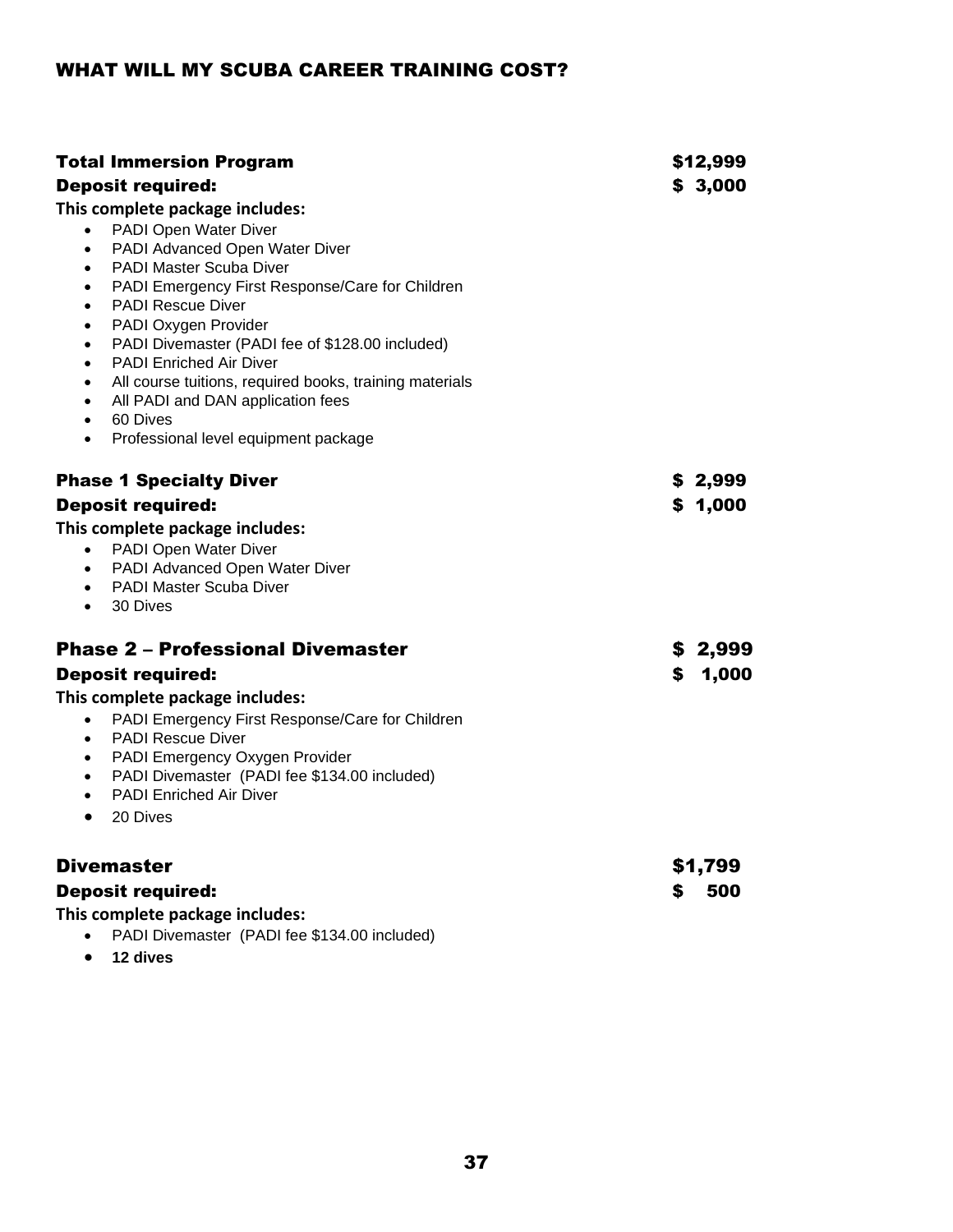| <b>Phase 3 - Open Water Scuba Instructor</b>                                                                                                                                                                                                                                                                                                                    | \$3,999    |  |
|-----------------------------------------------------------------------------------------------------------------------------------------------------------------------------------------------------------------------------------------------------------------------------------------------------------------------------------------------------------------|------------|--|
| <b>Deposit required:</b>                                                                                                                                                                                                                                                                                                                                        | \$1,500    |  |
| This complete package includes:<br>The PADI Instructor development Course (IDC) (PADI application fee \$209.00 included)<br>$\bullet$<br>PADI Emergency First Response/Care for Children Instructor (PADI fee \$126.00) included)<br>$\bullet$<br>5 dives<br>$\bullet$<br><b>Career Placement Service</b><br>$\bullet$<br>PADI Exam (fee \$749.00)<br>$\bullet$ |            |  |
| <b>IDC Staff Instructor</b>                                                                                                                                                                                                                                                                                                                                     | \$1,599    |  |
| <b>Deposit required:</b>                                                                                                                                                                                                                                                                                                                                        | 500<br>S   |  |
| This complete package includes:<br>The PADI Instructor Development Course Staff Instructor Course and Materials<br>$\cdot$<br>(PADI upgrade fee \$48.00 included)                                                                                                                                                                                               |            |  |
| <b>Phase 4 - MSDT Resort Specialist</b>                                                                                                                                                                                                                                                                                                                         | \$6,499    |  |
| <b>Deposit required:</b>                                                                                                                                                                                                                                                                                                                                        | \$2,000    |  |
| This complete package includes:                                                                                                                                                                                                                                                                                                                                 |            |  |
| 1 PADI Emergency Oxygen Instructor ratings<br>$\bullet$<br>9 PADI Instructor ratings (PADI fees per instructor rating \$79.00 each, included)<br>$\bullet$<br>4 PSI Certification<br>$\bullet$<br>1 DSAT Gas Blender Certification<br>$\bullet$<br><b>ECO</b> Pro<br>$\bullet$<br>23 dives<br>$\bullet$<br><b>Career Placement Service</b><br>$\bullet$         |            |  |
| <b>Self-Reliant Diver/TEC 40 Diver</b>                                                                                                                                                                                                                                                                                                                          | \$1,899.00 |  |

### Deposit required: \$ 500.00

#### **This complete package includes:**

- Self-Reliant Diver certification (PADI fees included)
- TEC 40 Diver certification (PADI fees included)
- Books and materials required included.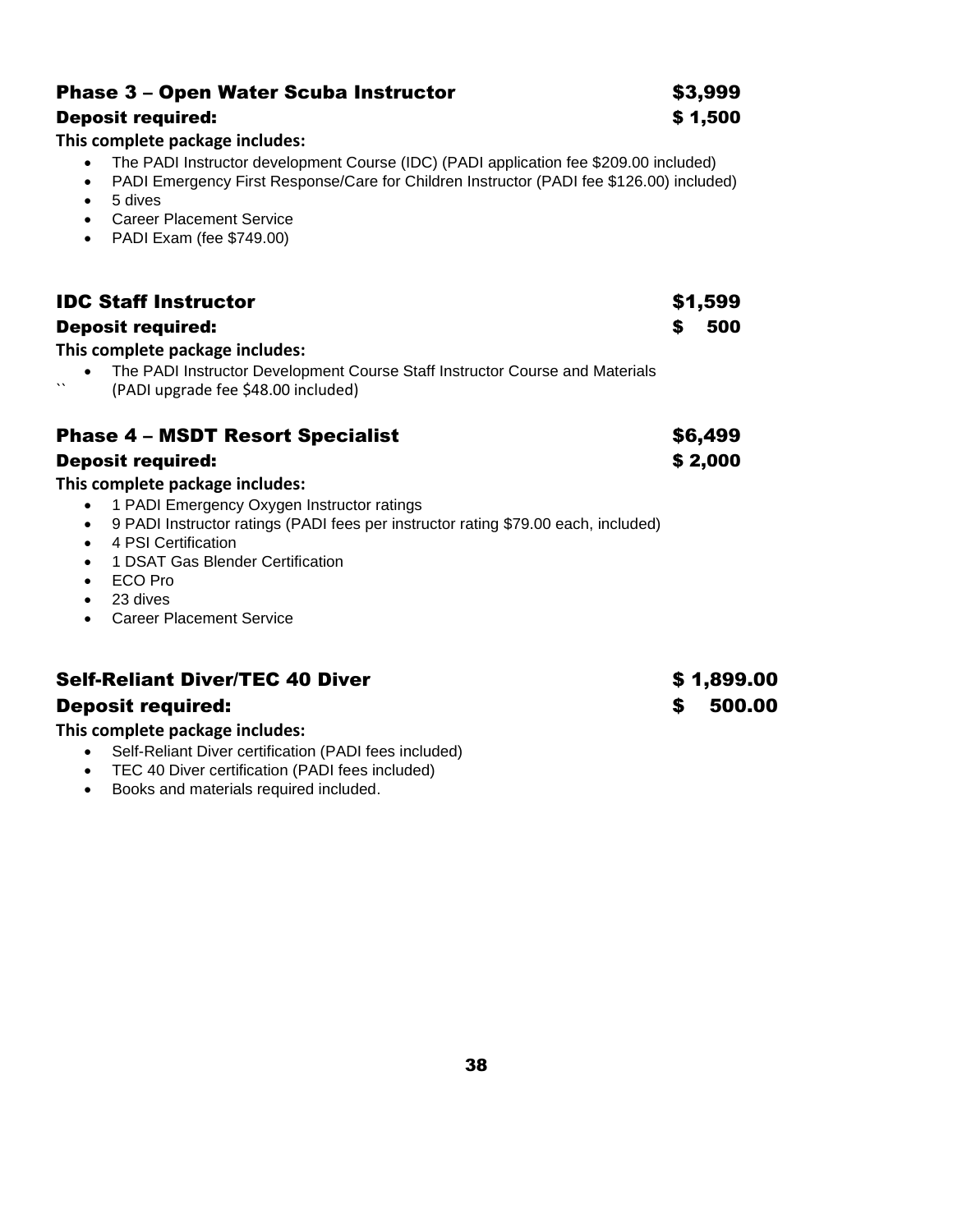## Administrative Information

#### Administration and Faculty

| Director of Training & PADI Course Director #30769 |
|----------------------------------------------------|
|                                                    |
|                                                    |
|                                                    |
|                                                    |

**Sea Experience, Inc. dba Sea Experience Diving Schools is a corporation under the State of Florida. Owned and Operated by Bill and Susan Cole.**

Attendance Policy: **Due to the disciplined nature of all training courses, unexcused absences will not be allowed, and will be considered grounds for dismissal. Absences due to illness or emergencies must be approved by the Director of Training. All training missed due to excused absences, extra-curricular work or a failing grade must be completed and/or at a successful grade prior to the issuance of any certificate. The student will be charged at a rate of \$35.00 per contact hour (above and beyond the regular tuition) for all such makeup work.**

**Tardiness will be considered a serious breach of rules. Therefore, lateness on two occasions will result in a formal warning; lateness on the third occasion will result in dismissal. Students dismissed or failing to meet certification requirements due to unsatisfactory performance will be required to repeat the appropriate course in its entirety. If extended absences result in failure to complete certification requirements in the allotted time, provision for completion may be made with the approval of the Director of Training and at which time the additional cost of \$35.00 per hour would apply.**

Course Dates: **The Course dates are listed in the Career Development Curriculum Schedule for the respective calendar year. Enrollment is on-going throughout the calendar year. Courses are not subject to cancellation due to number of students enrolled.**

Daily Schedule: **The specific schedule for all courses will be dependent on factors such as weather and logistical considerations. However, you should arrive at the program for the following schedule and avoid any conflicting plans or commitments during the effective dates of your course. The schedule listed below is typically Monday thru Sunday.**

| 8:00-11:30  | <b>Instruction</b> | <b>Office Hours:</b> | $8$ am $-5$ pm  |
|-------------|--------------------|----------------------|-----------------|
| 11:30-12:30 | Lunch              |                      | Monday - Sunday |
| 12:30-4:00  | <b>Instruction</b> |                      |                 |
| 4:00-5:00   | <b>Break</b>       |                      |                 |
| 5:00-7:00   | <b>Instruction</b> |                      |                 |

**Sea Experience Diving Schools is closed on Christmas day. Schedule is subject to change without notice due to weather conditions. Our yearly class schedule is attached to this catalog as an addendum.**

All Sea Experience Diving Schools/PADI courses are performance-based. **To be certified, you must demonstrate mastery of all performance requirements specified for a particular course. These requirements are detailed in the appropriate section of the PADI Instructor Manual. If you desire, a copy of this manual may be purchased from Sea Experience Diving Schools or directly from PADI International Headquarters in Rancho Santa Margarita, California. In addition, knowledge assessments will take place in the form of various standardized, objective written exams. During your Rescue Diver training, you will be given a single comprehensive exam. During Divemaster training, you will be given a battery of 8 exams. During the PADI IDC you will have to pass the "PADI Instructor Pre-assessment Exam" as a tool to determine your readiness to attend the PADI IE. You will also have to complete a non-timed 800 yard/meter snorkel.**

Performance Levels: **During all skill performances, you will be assessed on the following basis:**

Score: 5 **Description: Excellent Interpretation**

**Denotes demonstration quality, skill conducted in a calm, controlled manner without any problems or difficulties.** 

Score: 4 **Description: Good Interpretation**

**Denotes a high degree of competency and control, though lacking some of the same fluidity and demonstration quality as a 5** Score: 3 **Description: Average**

**Denotes the skill is conducted in a calm, controlled manner with no significant problems. Lacks the polish and control of a 4.**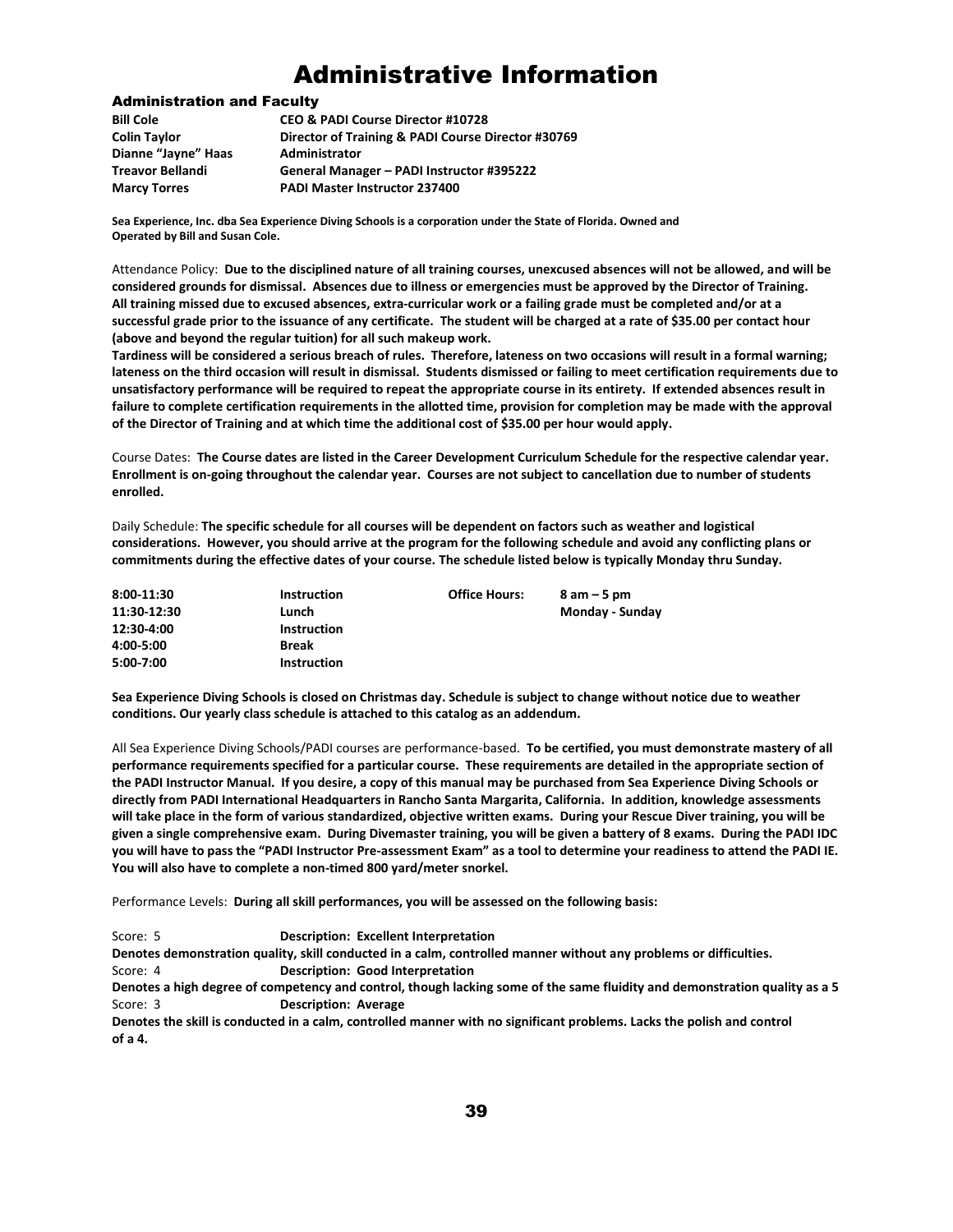Score: 2 **Description: Below Average Denotes the skills which, even though successfully completed, demonstrated significant problems or errors.** Score: 1 **Description: Unacceptable Denotes inability to complete the skill, or performance so poor that competence cannot be inferred.**

**Scores on all required written examinations will be interpreted as follows:**

| 100-90%     | А                                      |
|-------------|----------------------------------------|
| 89-80%      | в                                      |
| 79-75%      | C (minimum of 75% is required to pass) |
| 74-65%      | D (retest required)                    |
| 64% & under | F (retest required)                    |

**Additionally, an oral review of all exams will be conducted to ensure that even those passing the exam have a full understanding of the items missed. Students will receive continual input and critique on their performance during the course. Counseling will be conducted by the Director of Training and other appropriate staff members. Students who demonstrate unsatisfactory progress will be counseled to withdraw from the course. All student records will be available for review by the students. Students dismissed for unsatisfactory academic performance or gross violation of school rules may be allowed to re-enroll in subsequent courses only if prior approval is given by the Chief Executive Officer.** *Student Services: Students needing personal counseling can see the Director Training. The Director of Training will refer them to outside sources as needed.*

Conduct: **All students are expected to always conduct themselves in a professional manner (both in and out of class). Students will be subject to immediate dismissal for the following violations of conduct:**

- 1. Possession or consumption of alcohol, or narcotics during training activities.
- 2. Abusiveness towards other students or staff.
- 3. Violations of state, local or federal laws.
- 4. Destruction or theft of school property.
- 5. Gross violations of diving safety practices.

**To reserve a space in the course, the appropriate deposit must accompany the signed "Enrollment Agreement". Once accepted: your deposit will be applied towards tuition. The balance of tuition is due, no later than the first day of class. Boat fees and use of tanks (air, Nitrox is extra) and weight belts are included in your tuition. See enclosed form contained in your information package for required deposits and tuition.**

Method of Payment: **The Deposit is due at the time of signing the Enrollment Agreement and the balance of tuition is required prior to attending the first class. Forms of acceptable payment for tuition deposit include money orders, cashier's check, travelers check, (made out to Sea Experience Diving Schools) Master Card, VISA, American Express, Discover, or cash. All balances are due before class begins. Personal checks will be accepted for deposit only, if received at least two weeks prior to the start of the course.** 

Cancelations and Refunds: **Should a student/applicant cancel his/her enrollment or be terminated by the School for any reason, all refunds will be made according to the following refund schedule:**

- 1. All monies will be refunded if the School does not accept the application or if the Student cancels within three (3) business days after signing the Enrollment Agreement. An applicant not requesting cancelation by the scheduled starting date will be considered a Student.
- 2. Request for cancelation must be made in writing to the School prior to the scheduled starting date. Official date of termination is the last day of the actual attendance unless written notice is received by the School.
- 3. All refunds will be made within thirty (30) days of cancelation or termination.
- 4 Cancelation after three (3) business days from signing the Enrollment Agreement but before instruction begins will result in a refund of all tuition monies received by Sea Experience Diving Schools with the exception of the required deposits but the amount withheld will not exceed \$125.00. The cost of any books purchased from Sea Experience that the student may wish to return will be refunded providing they are unopened and can be resold as new. The books must be returned within three (3) days of signing the Enrollment Agreement in order to receive the full refund. **TIP students only: please be aware that once you are issued the equipment included with this program it cannot be returned. If you leave the program for any reason you will be financially responsible for the issued equipment at the cost of \$7,500.00**
- 5 Students voluntarily terminating, and/or those dismissed by the School after three (3) business days through 50% completion of the program will receive a refund pro-rated based on the number of hours completed to the total program hours. However, there will be no refunds issued after completion of 50% or more.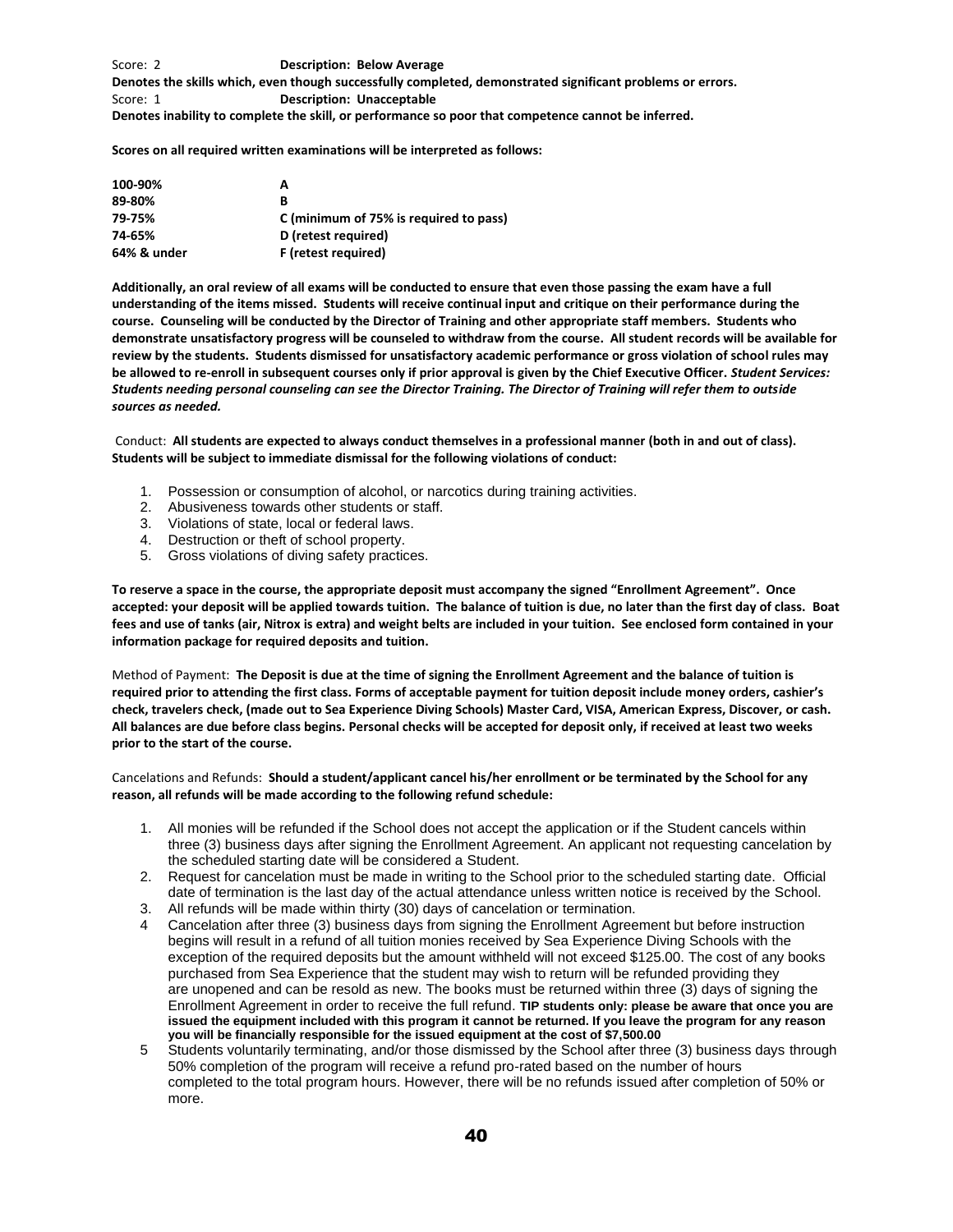Student Recourse/Complaint Policy:

- 1. If a disciplinary action has been taken against a student and the student disagrees with that action, they may go to the Director of Training unless the Director of Training is the party invoking the disciplinary action. If that is the case, the Chief Executive Officer would make the final decision in regard to said action after reviewing all relevant information. Student will be notified of decisions within 7 business days.
- 2. If an academic grade is given to a student and that student disagrees with said grade, they may go to the Director of Training to dispute the grade. The final decision rests with the Director of Training unless the Director of Training is the party invoking the academic grade. If that were the case the Chief Executive Officer would make the final decision to said grade after reviewing all relevant information.
- 3. If the student is not satisfied with the results, they may contact the Commission for Independent Education**\***

Books and Instructional Materials: **The Sea Experience Diving Schools Phase programs include the required books and materials for that course. Ala carte courses do NOT include books and fees and are additional to the tuition costs. You are required to have the most current edition of all student materials for your class. You may order all and any of the required books and materials through Sea Experience Diving Schools.**

Required Diving Equipment: (if the student must purchase equipment the estimated cost of the gear listed below may be \$2,000.00 or more. This cost is subject to change.

#### **the following equipment is required for all courses:**

- Mask, fins and snorkel
- Wetsuit (A 3mm shortie for the summer, 3-5mm farmer John or jumpsuit for the winter, hoods and gloves are optional)
- BCD with low-pressure inflator system
- Single hose regulator with alternate-air-source device
- Two tanks (see note below)
- Weight belt & weights soft weights only (see note below)
- Dive knife or cutting tool
- Pencil and underwater slate
- Primary underwater light
- Back-up underwater light
- Wreck diving reel
- Lift bag (optional)

**NOTE: Equipment listed above is approximately \$2,000.00 this cost can fluctuate according to student choices of brands. Scuba tanks will be supplied at no extra charge. Weight belts and weights will also be provided at no charge; however, a deposit of \$50.00 is required to cover possible loss.**

**Sea Experience Diving Schools does not provide housing for students. However, several hotels in the area offer special rates for Sea Experience Diving Schools students. Please see website for details.**

Student Records: **Student records are permanently retained by Sea Experience Diving Schools and are available to students upon individual request. Student records will be provided to potential employers and other only if written permission is provided by the student. Transfer of credit for training to other institutions is at the discretion of the accepting institution.**

Placement Assistance: **Placement assistance is available to graduates of Sea Experience Diving Schools at no additional charge. However, we cannot guarantee employment. Sea Experience Diving Schools will be posting graduates resume's on PADI's on-line employment site. Additional details on our Career Placement Service can be obtained by calling Sea Experience Diving Schools.**

Financial Assistance: **At this time there is no financial assistance available.**

Enrollment: **To apply, submit all pages of the "Enrollment Agreement" and forward along with the required deposits to Sea Experience Diving Schools. Please include photocopies of all appropriate prerequisite certifications. Enrollment is limited and advanced deposits are required to secure your place in the program. You are required to bring with you to registration, the completed PADI Medical Statement signed by a doctor (MD or DO) and it has to say you are fit to dive and be dated within the last 12 months. You should also bring photocopies of your logbook or other proof of dive experience and all certification cards. All applicants to Sea Experience Diving Schools Career Development Programs must be 18 years of age by the start of the course. All applicants of Phase training or individual course of Divemaster of higher, must have Diving Accident Insurance from DAN or other agency. No advanced standing or waiver of prerequisites will be made for prior experience.**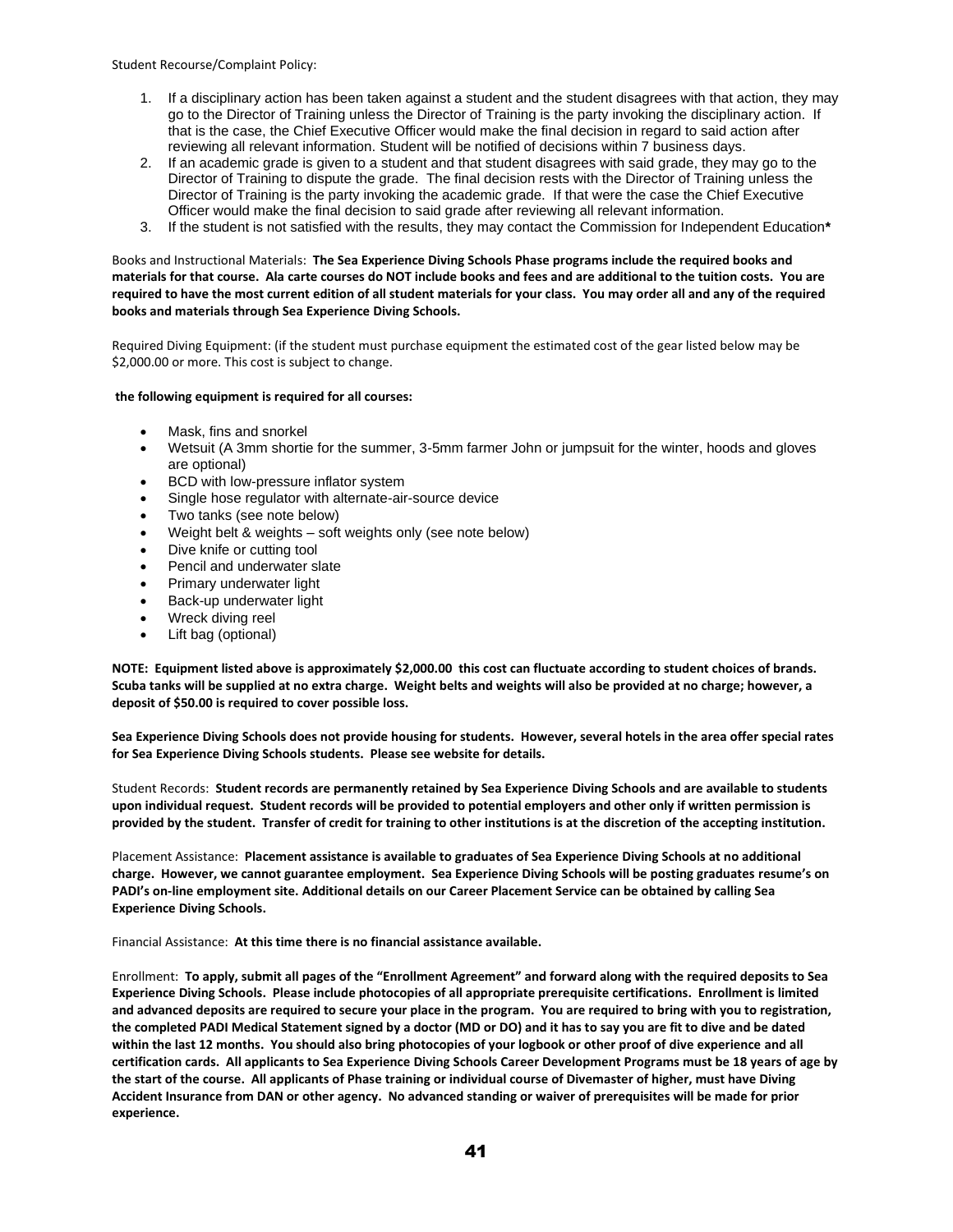Total Immersion Program: **18 years old and have a PADI Diving Medical Examination form signed by a physician (specifically an MD or a DO) stating fitness to dive and dated within the previous 12 months. A full set of gear is included with tuition.**

Phase One – Specialty Diver: **18 years old and have a PADI Diving Medical Examination form signed by a physician (specifically an MD or a DO) stating fitness to dive and dated within the previous 12 months.**

Phase Two - Professional Divemaster: **18 years old, current CPR & First Aid training within the last 24 months (PADI EFR/CFC is recommended), PADI Open Water and Advanced Open Water or equivalent. 20 dives are required at minimum to start the Rescue and Divemaster components, 60 dives are required before you can be certified as a Divemaster (must also have certifications in Deep, Night and Navigation dives, completion of Knowledge Reviews for Enriched Air, Diving Accident Insurance (DAN is recommended), PADI Diving Medical Examination form signed by a physician (specifically an MD or a DO) stating fitness to dive and dated within the previous 12 months.**

Divemaster**: 18 years old, PADI Rescue Certification or equivalent. First Aid and CPR certification within the last 24 months (PADI EFR is recommended). 40 dives are required to start Divemaster but 60 dives are required before you can be certified (this must include Deep, Night & Navigational dives). Diving accident insurance (DAN is recommended). PADI Diving Medical Examination Form signed by a Physician (specifically an MD or DO) stating fitness to dive and dated within the previous 12 months.**

Phase Three - Open Water Scuba Instructor: **18 years old, PADI EFR/CFC certification and completion ok knowledge reviews. Proof of PADI Open Water, Advanced Open Water, Rescue and Divemaster or equivalent certification from another training organization. Be a certified Open Water Diver for at least 6 months, certified in First Aid and CPR training within the last 24 months (PADI EFR/CFC is recommended). Have a PADI Diving Medical Statement signed by a physician (MO or DO) and dated within the previous 12 months. Proof of 100 dives showing logged dives in deep, Night and Navigation. Have Diving Accident Insurance (DAN is recommended)**

IDC Staff Instructor: **18 years old, Teaching status of PADI Master Scuba Diver Certification and PADI Emergency First Responder Instructor Certification. Have a PADI Diving Medical Statement signed by a physician (MD or DO) and dated within the previous 12 months.**

Phase Four - MSDT Resort Operations Specialist: **18 years old, DAN Membership, current PADI Emergency Oxygen Provider, Active Status Open Water Scuba Instructor, Assistant Instructor or Divemaster with CPR & First Aid Instructor ratings, current CPR Instructor, documentation of current first Aid training (Instructor level recommended), must be a renewed PADI Assistant Instructor or PADI Instructor or completed an IDC or OWSI course with in the last 12 months. Certified as a PADI Enriched Air (Nitrox) diver or hold a qualifying certification from another organization and have Diving Accident Insurance (DAN is recommended). Have a Divemaster rating or higher (to participate in all teaching components, PADI OWSI certification is required), CPR and First Aid training within the last 24 months.**

Self-Reliant/TEC 40 Diver: **18 years old, PADI Advanced Open Water or a qualifying certification from another training organization, PADI Enriched Air Diver or a qualifying certification from another training organization, PADI Deep Diver or proof of 10 divers to 30 meters/100 feet, 30 logged dives (10 Enriched Air, 7 deeper than 30 meter/100 feet.**

Referral of Training/Credit Transfer: **Applicants transferring training must do so following the formal PADI Referral process. Any applicant with documentation (signed by the original instructor) verifying which segments of training have been successfully completed within the last 12 months and that applicant is medically fit to dive. The student must be taking a minimum of 25% of the course selected in order to receive a diploma from Sea Experience. The necessary steps of the referral process will vary in either of the following scenarios as outlined below, but all will consist of:**

- 1. Verification of documentation
- 2. Pre-assessment
- 3. Training
- 4. Certification

#### **Acceptance of credits of training (referral) is at the discretion of Sea Experience Diving Schools.**

#### **Facilities: Sea Experience Diving Schools is located at the Bahia Mar Resort, on Fort Lauderdale, in Florida. The Sea Experience Diving Schools campus consists of the following facilities within 1400 square feet of space.**

- *1.* **Classrooms** Sea Experience Diving Schools has a multi-media classroom with the ability to access additional classroom space as needed. We also have an area of our classroom set aside for our *Library which provides a copy of all manuals required for our programs along with an unabridged dictionary, a thesaurus and copies of periodicals pertaining to the diving industry.*
- 2. **Pool** Sea Experience Diving Schools utilizes multiple pools at the Fort Lauderdale Aquatic Complex/Swimming Hall of Fame and the Bahia Mar Resort.
- 3. **Boats** The Sea Experience Diving Schools custom dive boats are designed to facilitate the diving and educational needs for dive training at all levels.
- 4. **Store** The retail store at Sea Experience Diving Schools stocks required and recommended books, materials and equipment for all levels of divers.
- 5. **Lake** Sea Experience Diving Schools utilizes Broward Community College's Tiger Tail Lake for all freshwater training scenarios. This is the same lake that the PADI IE is conducted.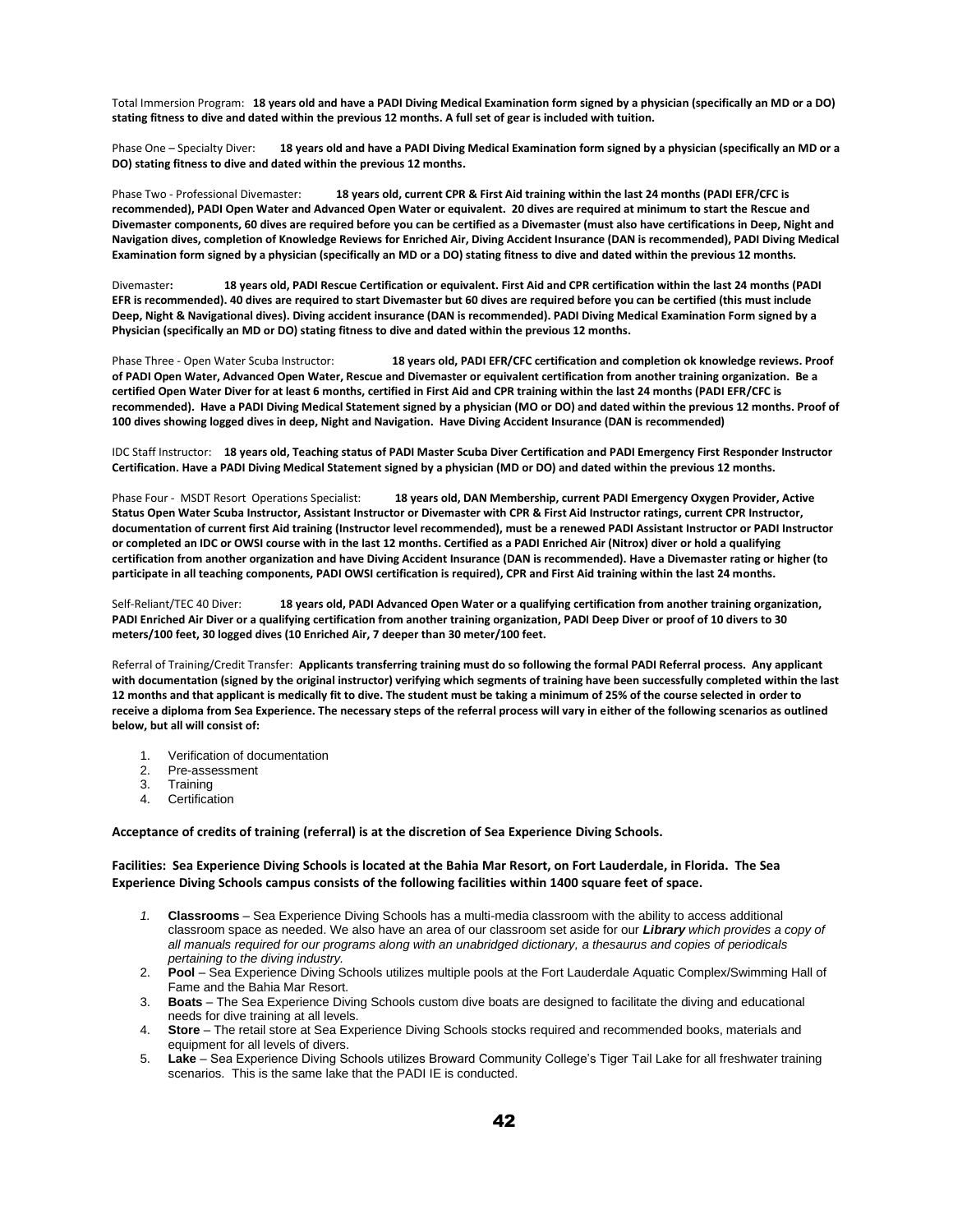Course Credits: **Credit can be transferred from Sea Experience Diving Schools to another institution at the discretion of the accepting institution. Sea Experience can accept or not accept credits from another institution at their discretion.** Clock Hours: **One clock hour is representative of 50 minutes of instructor led training plus an appropriate break.**

Diplomas Awarded: **One diploma for each Phase successfully completed shall be awarded to each student. Requirements for this satisfactory completion are as outlined beginning on page 18 under the heading "***All Sea Experience Diving Schools/PADI courses are performance based".*

\***Licensed by the Commission for Independent Education, Florida Department of Education, Additional information regarding this institution may be obtained by contacting the Commission at 325 West Gaines St, Ste. 1414, Tallahassee, FL 32399-0400, toll-free telephone number (888) 224-6684. ©2021 by Sea Experience Diving Schools. 2021 All rights reserved,**

**September 2021**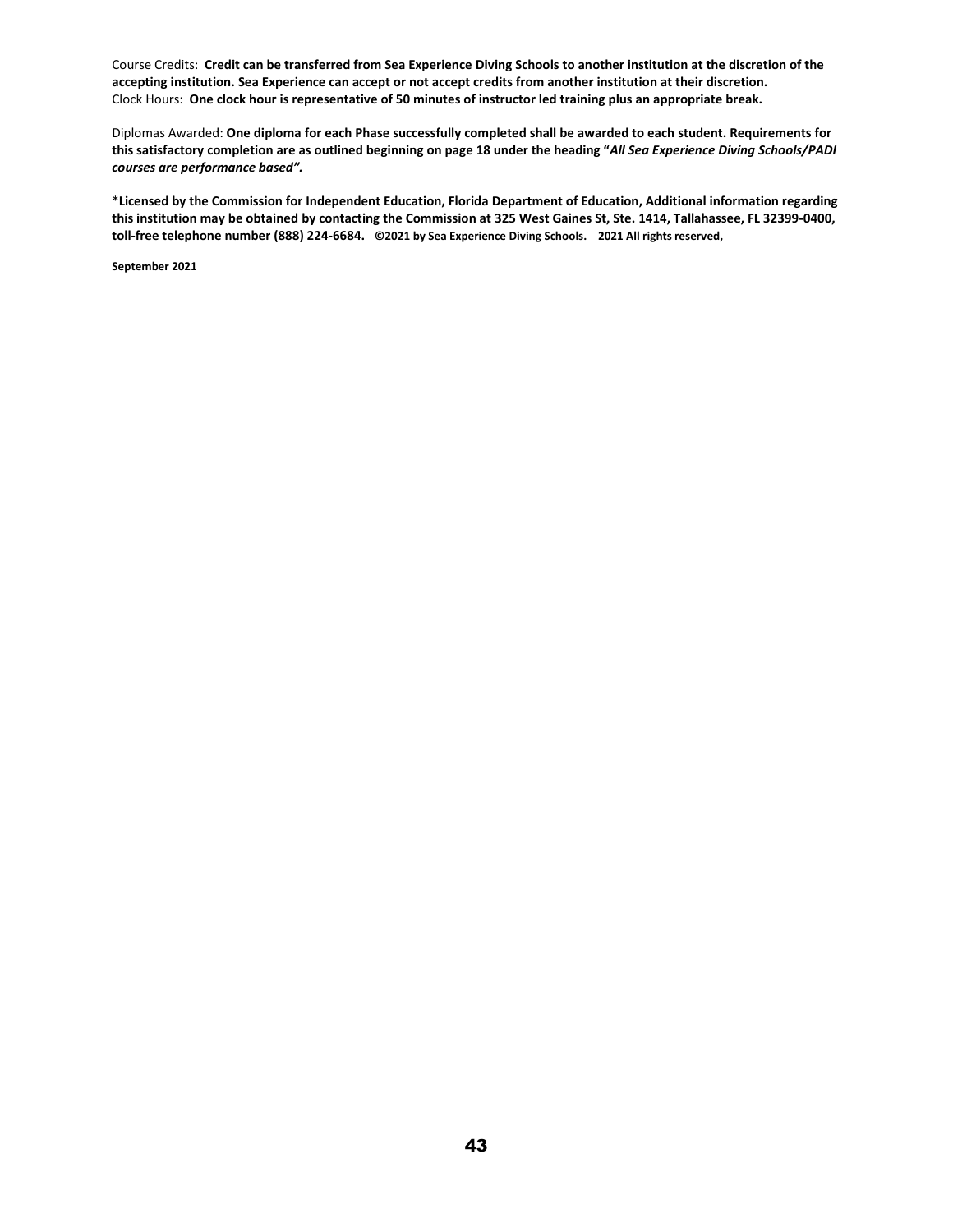#### VA STUDENT POLICIES

Veteran's Attendance Policy

**Excused absences will be granted for extenuating circumstances only. Excused absences must be substantiated by entries in students' files.**

**Early departures, class cuts, tardiness, etc., for any portion of a class period will be counted as an unexcused absence.**

**Students exceeding** 2 **unexcused absences in an** evaluation period **will be terminated from their VA benefits for unsatisfactory attendance.**

**The student's attendance record will be retained in the veteran's file for USDVA and SAA audit purposes.**

Standards of Academic Progress for VA Students

**Students receiving VA educational benefits must maintain a minimum cumulative grade point average CGPA of** "C" (75%) **each evaluation period. (term, quarter, semester, evaluation period, etc.)**

**A VA student whose CGPA falls below** "C" (75%) **at the end of any** evaluation period **(term, quarter, semester, evaluation period, etc.) will be placed on academic probation for a maximum of two consecutive term of probation, the student's VA educational benefits will be terminated.**

**A VA student terminated from VA educational benefits due to unsatisfactory progress may petition the school to be recertified after attaining a CGPA of** "C" (75%).

#### Veteran's Refund Policy

**The refund of the unused portion of tuition, fees and other charges for veterans or eligible persons who fail to enter a course or withdraw or discontinue prior to completion will be made for all amounts paid which exceed the approximate pro-rata portion of the total charges that the length of the completed portion of the course bears to the total length of the course. The pro-ration will be determined on the ration of the number of days or hours of instruction completed by the student to the total number of instructional days or hours in the course.**

#### Veteran's Credit for Previous Education or Training

**Students must report all education and training. The school must evaluate and grant credit, if appropriate, with the training time shortened, the tuition reduced proportionately, and student notified.**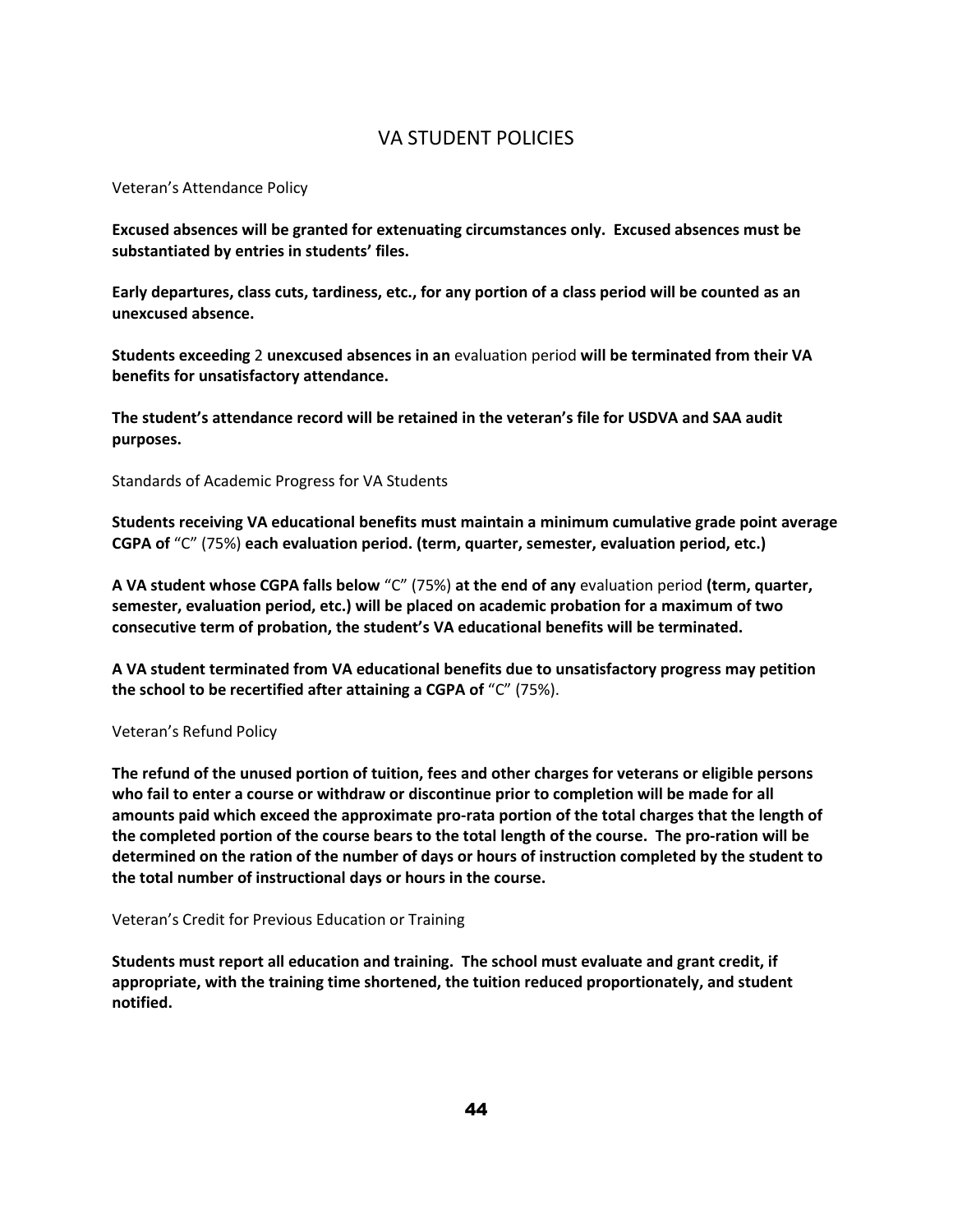#### **VA Pending Payment Compliance**

**In accordance with Title 38 US Code 3679 subsection (e), this school adopts the following additional provisions for any students using U.S. Department of Veterans Affairs (VA) Post 9/11 G.I. Bill® (CH. 33) or Vocational Rehabilitation & Employment (CH 31) benefits, while payment to the institution is pending from the VA. This school will not:**

- **Prevent the student's enrollment;**
- **Assess a late penalty fee to the student;**
- **Require the student to secure alternative or additional funding;**
- **Deny the student access to any resources (access to classes, libraries or other institutional facilities) available to other students who have satisfied their tuition and fee bills to the institution.**

**However, to qualify for this provision, such students may be required to:**

- **Produce the VA Certificate of Eligibility (COE) by the first day of class;**
- **Provide a written request to be certified;**
- **Provide additional information need to properly certify the enrollment as described in other institutional policies.**

*For Post 9/11 GI Bill® (Ch. 33) students and VA Vocational Rehabilitation and Employment (Ch. 31) students, our tuition policy complies with 38 USC 3679(e) which means Post 9/11 and Vocational Rehabilitation and Employment students will not be charged or otherwise penalized due to a delay in VA tuition and fee payments. For eligibility considerations, a Post 9/11 GI Bill® student must submit a VA Certificate of Eligibility (COE) and a Vocational Rehabilitation Student must provide a VAF 28-1905 form. {Please list all additional requirements your school will ask a student to satisfy which are permitted under 38 USC 369(e). Please see 38 USC 3679 (e) for complete details.*

*GI Bill® is a registered trademark of the U.S. Department of Veterans Affairs (VA). More information about education benefits offered by VA is available at the official U.S. government website at [www.benefits.va.gov/gibill.](http://www.benefits.va.gov/gibill)*